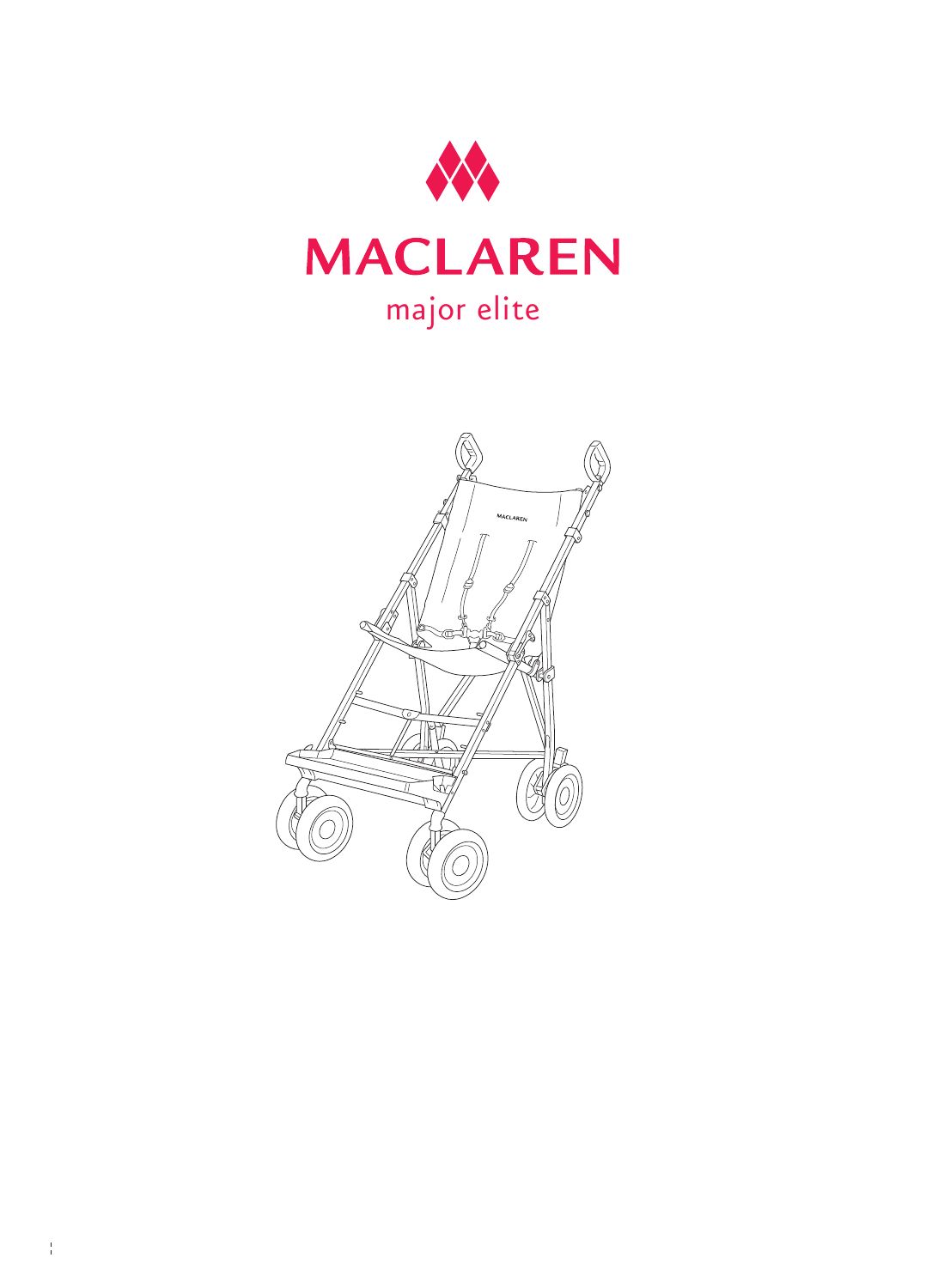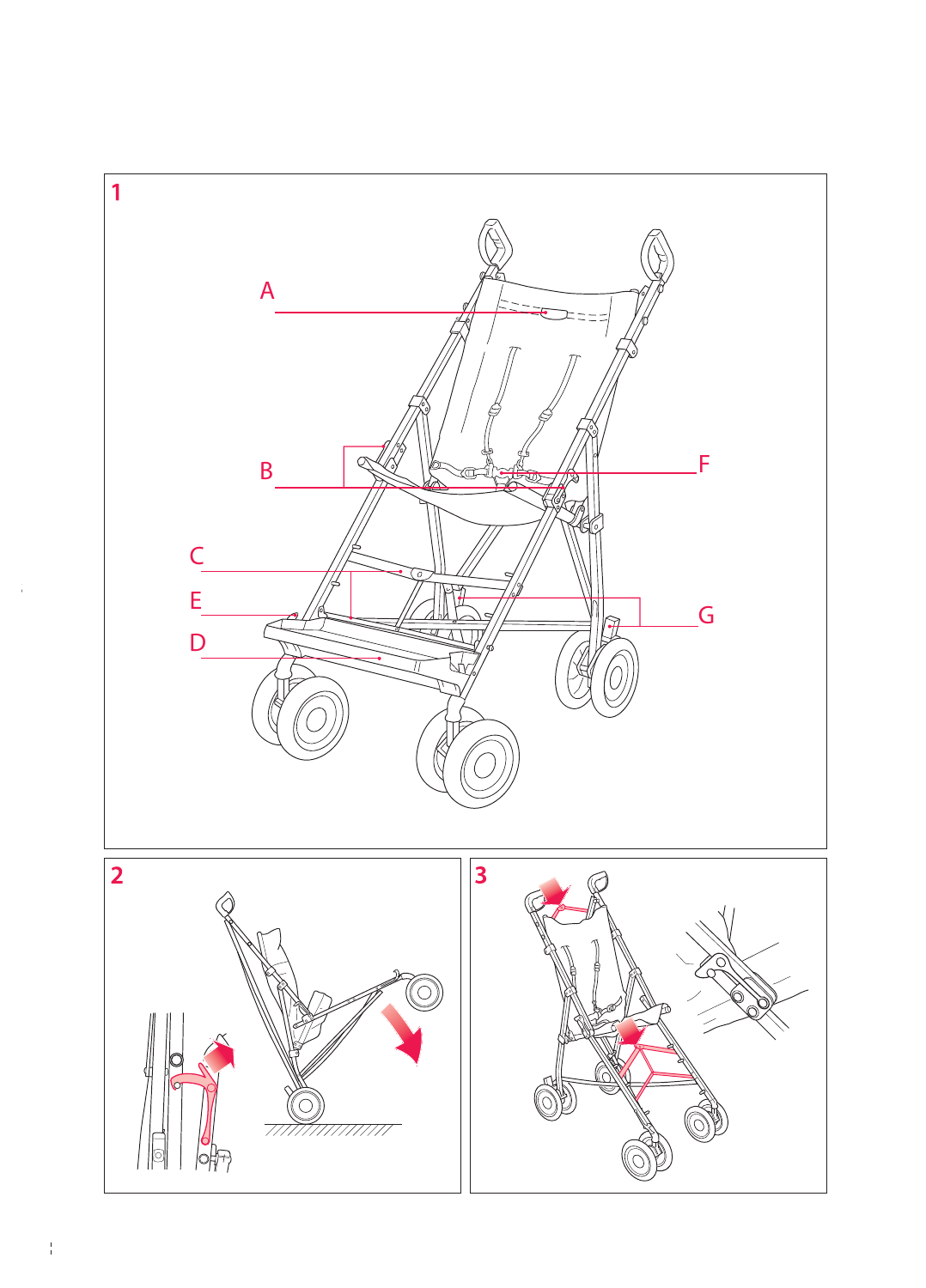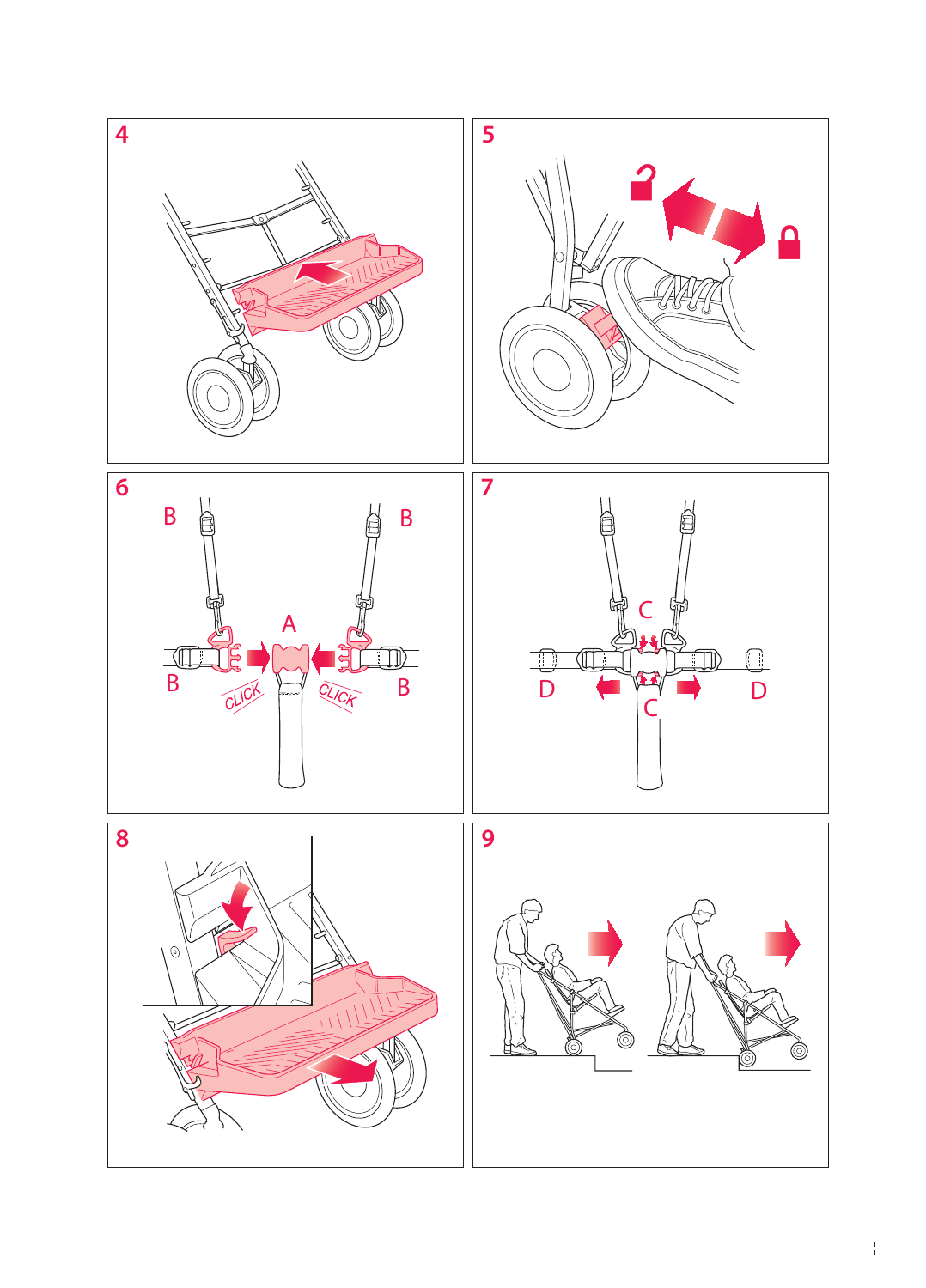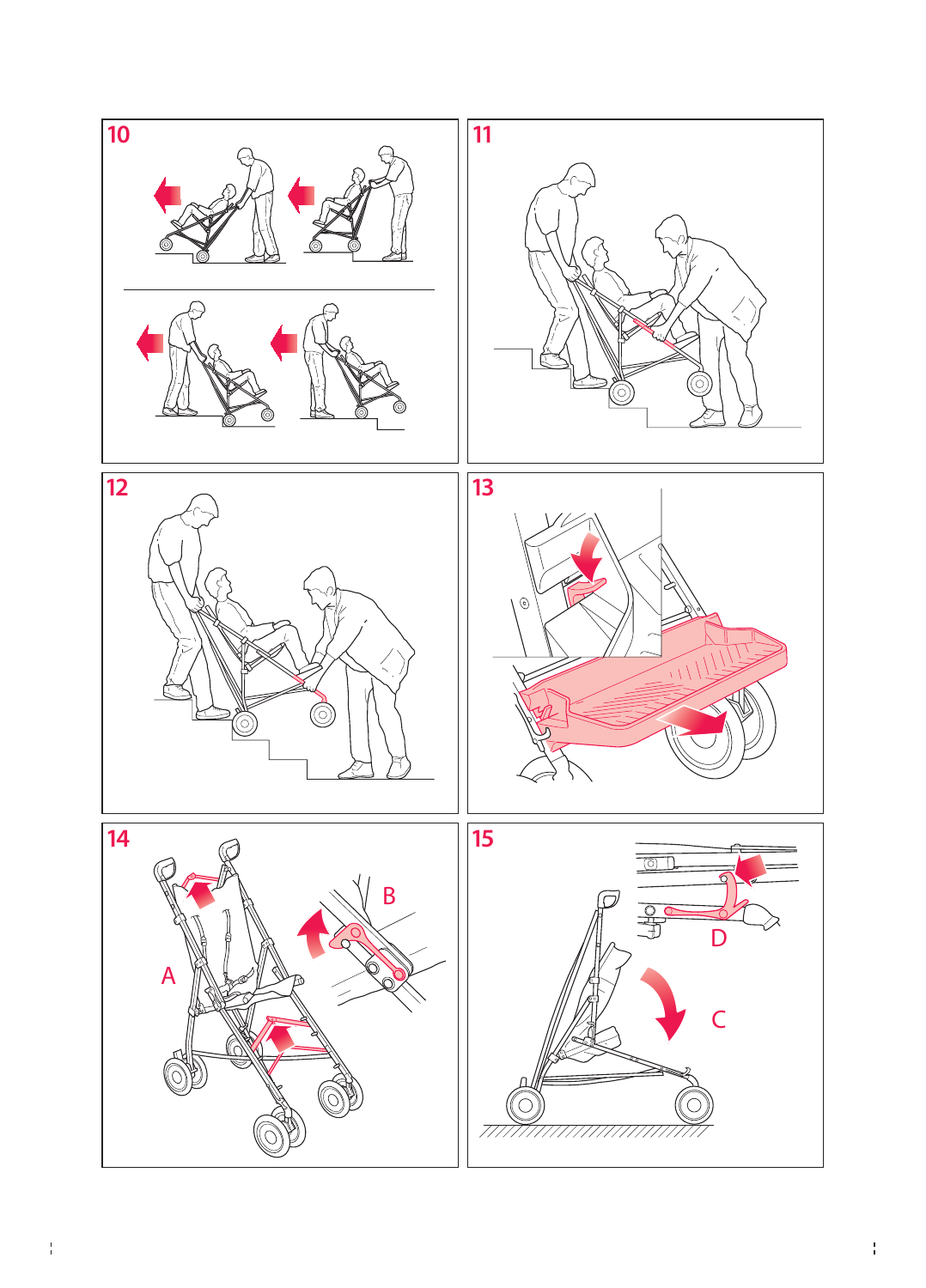# Contents

#### **2 EN***Attendant User Guide*

Please read this User Guide fully prior to use ensuring reference is made to the numbered diagrams on the final pages. Retain this User Guide for future reference.

 **6 FR** *Guide de l'utilisateur destiné à l'accompagnateur* Veuillez lire attentivement ce Guide de l'utilisateur avant usage et consulter les diagrammes numérotés des dernières pages. Conservez ce Guide de l'utilisateur pour vous y référer ultérieurement.

#### **10 ES** *Guía del Usuano Encargado*

Por favor lea completamente esta Guía del Usuario antes de su uso, asegúrese de remitirse a los diagramas numerados que se encuentran en las páginas finales. Guarde esta Guía del Usuario para futura referencia.

#### **14 DE** *Gebrauchsanweisung für Aufsichtsperson*

Bitte lesen Sie vor der Verwendung diese Gebrauchsanweisung ganz durch und beziehen Sie sich dabei auf die nummerierten Abbildungen auf den letzten Seiten. Bewahren Sie diese Gebrauchsanweisung für zukünftiges Nachschlagen auf.

#### **18 IT** *Guida per l'accompagnatore*

Leggere attentamente questa guida per l'accompagnatore prima dell'uso, facendo riferimento alle illustrazioni numerate riportate al termine della guida, e conservarla per poterla consultare in futuro.

#### **22 NL** *Gebruiksaanwijzing voor begeleider* Lees deze gebruikershandleiding voor gebruik zorgvuldig door en kijk hierbij naar de genummerde tekeningen op de laatste pagina's. Bewaar deze gebruikershandleiding voor later gebruik.

#### **26 CZ** *Uživatelská příručka obsluhy*

Než začnete přepravní prostředek používat, přečtĕte si, prosím, pozornĕ tuto uživatelskou příručku a prohlédnĕte si očíslované obrázky na posledních stranách příručky živatelskou příručku uschovejte pro případné dohledání informací.

- **30FR** *Informations de garantie*
- **32ES** *Warranty Information*
- **34DE** *Información de Garantía*
- **36***Operation Illustrations*
- **40EN** *Warranty Information*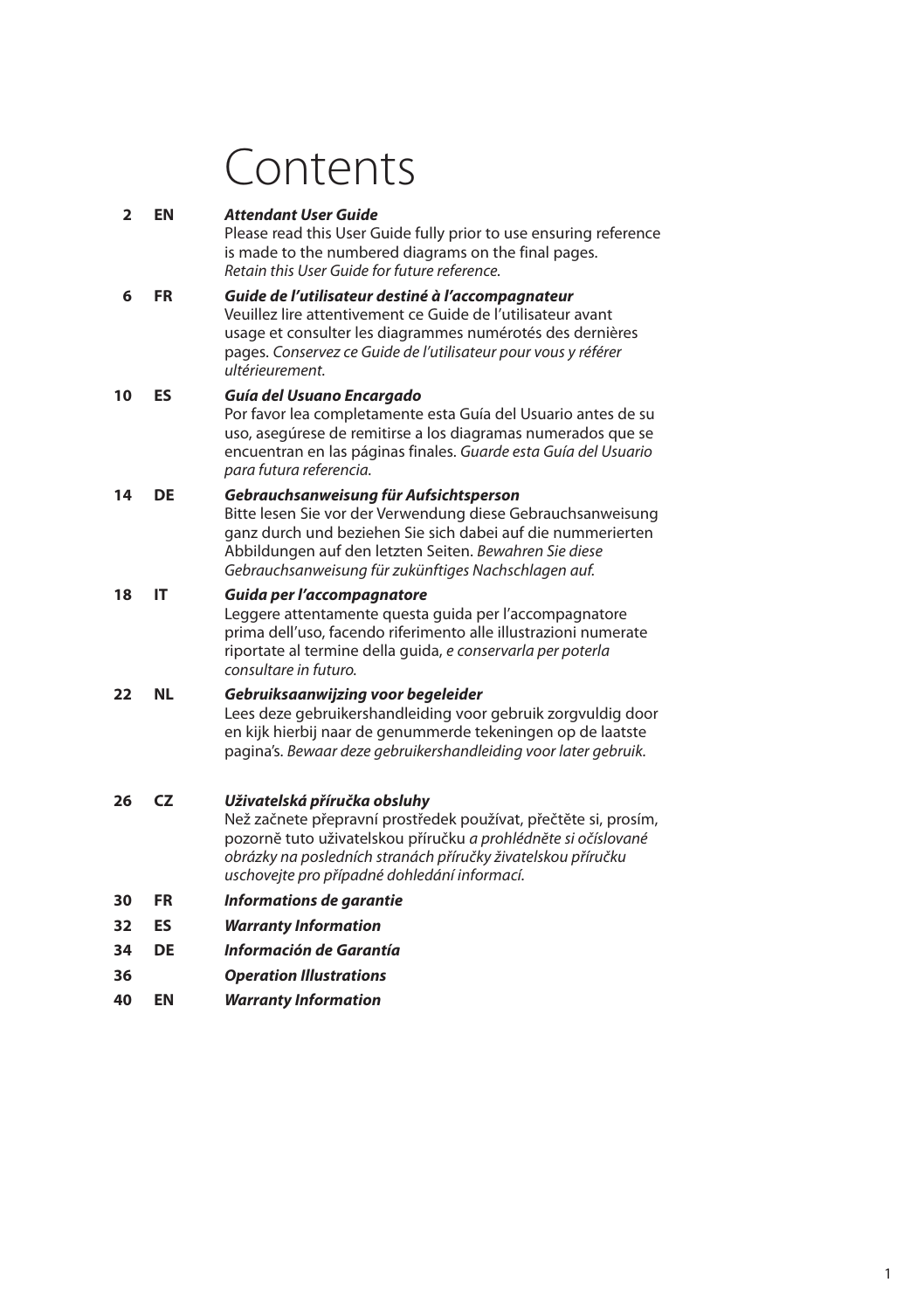# **INTRODUCTION**

- The Major Elite is a lightweight folding transport chair developed for journeys of short duration for children up to 50 kg/110 lbs who are without significant postural instability and need minimal support.
- Expert medical advice regarding the suitability of this product must be sought before use.
- To adapt the Major Elite transport chair for the smaller child, a pair of Lateral Inserts is available. Seek advice from the Supplier or Wheelchair Centre.
- A responsible adult attendant of adequate strength must propel and supervise the transport chair during use.
- The lightweight folding construction enables easy storage. When folded, the transport chair can easily be lifted into a car boot, either diagonally or across the width.

#### **IMPORTANT PARTS OF YOUR TRANSPORT CHAIR**

- **1A** Upper brace
- **1B** Locking clips
- **1C** Lower braces
- **1D** Footrest
- **1E** Storage clip
- **1F** Harness
- **1G** Parking device

# SAFETY NOTES

Please read this instruction booklet fully prior to use and keep for future reference.

- Expert medical advice regarding the suitability of this product must be sought before use.
- The attendant should be familiar with the operation of the transport chair – if in doubt, stop and read this instruction booklet. Your Local Wheelchair Centre will be able to provide advice regarding the correct and safe use of this transport chair.
- Take note of how the child wishes to move or be moved. Co-operation between attendant and child will reduce the risk of injury occurring during lifting and manoeuvring operations.
- Do not allow the child to climb unassisted into the transport chair.
- Do not overload this transport chair with additional children or goods. Bags and other items must not be hung from the handles.
- Before setting off, ensure the child is comfortable and that clothes and rugs etc. are tucked in, so they do not catch in the wheels.
- Ensure the waist strap and shoulder harness are correctly adjusted and fitted. The attendant must know how to fit, adjust and release the buckles and clips.
- Do not stand on the footrest.
- Hold on to your transport chair when close to moving road vehicles or trains. Even with the parking device on, the draught from the vehicle may move the transport chair.
- Always apply the parking device when the transport chair is stationary.
- Exercise caution when mounting or dismounting kerbs/curbs.
- Remove the child and fold the transport chair when ascending or descending escalators.
- Never tip the transport chair forward at a kerb.
- Do not attempt to take the transport chair up or down a flight of steps, unless you and your helper are sure you have control of the transport chair, and can take the weight of its occupant.
- The Major Elite must not be used as a seat for a child whilst travelling in a motor vehicle or bus.
- Never leave the child unattended in the transport chair, even for the shortest time.
- The attendant should take precautions against fire risks. In buildings, check the location of fire exits and ensure procedures are understood.
- Do not let children play with or hang on the transport chair.
- Do not use your transport chair in a manner for which it is not designed.
- Ensure children are clear of moving parts before making adjustments.
- Care must be taken to avoid trapping fingers when opening and folding the transport chair.
- Maclaren cannot accept responsibility for the use of accessories other than those supplied by Maclaren. Any damage caused by the use of accessories not supplied by Maclaren will not be covered by the terms of our warranty.

### PREPARATION FOR USE

#### **OPENING THE TRANSPORT CHAIR**

**2** Release the storage clip and open out the transport chair.

 Care must be taken to avoid trapping fingers when opening the transport chair.

**3** Push both upper and lower braces fully down and ensure the locking clips are engaged.

#### **FITTING THE FOOTREST**

**<sup>4</sup>** Choose the height position most comfortable for the child. Clip the footrest to the support pins in either the low, mid or high position and apply upward pressure to the footrest to ensure both clips are fully engaged.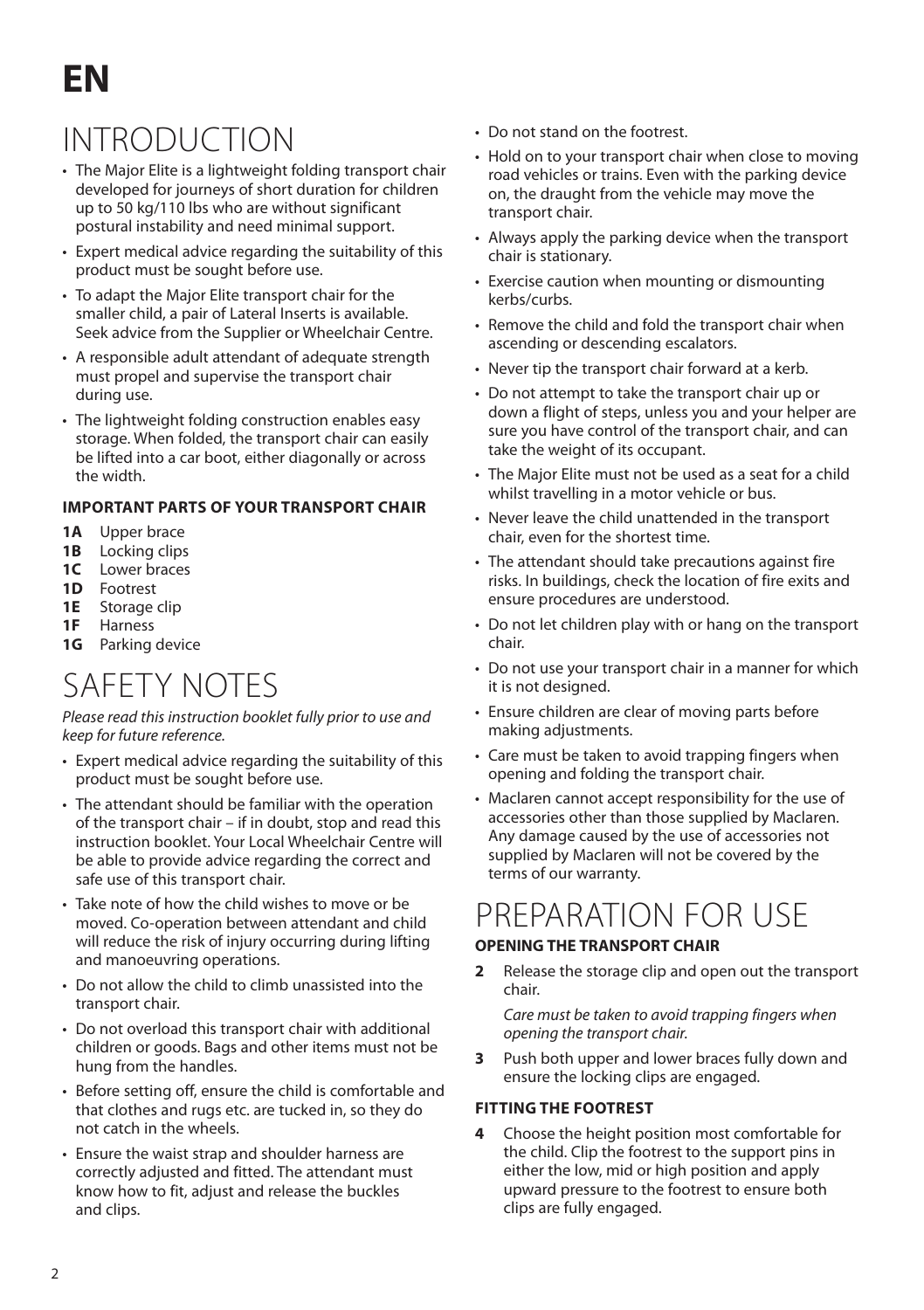### IN USE

#### **OPERATING THE PARKING DEVICE**

**5** TO ENGAGE THE PARKING DEVICE Using a foot, pull back on BOTH pedals ensuring the pins are securely located in the wheel spokes.

 TO RELEASE THE PARKING DEVICEPush forward on BOTH pedals. The parking device should not be used to slow down a moving transport chair.

#### **HARNESS OPERATION**

TO ATTACH THE HARNESS

- **6A** Insert both fasteners securely into the clasp.
- **6B** Adjust strap lengths by sliding the buckles. The belt and shoulder straps should be snug.
- TO RELEASE THE HARNESS
- **7C** Squeeze fastener prongs and pull the belt apart. It may be necessary to unclip the shoulder straps from the clasp.
- **7D** "D" rings are included for fitting an additional harness if desired. The harness may not be adequate in all cases. Expert medical advice should be sought.

#### **REMOVING THE FOOTREST**

**8** Depress both white plastic catches located on each side of the footrest and withdraw the footrest.

#### **GETTING INTO THE TRANSPORT CHAIR**

Ensure both parking devices are ON.

To make access easier, the footrest can be removed.

 If possible, place the back of the transport chair squarely against a wall or immovable object. Alternatively, another helper may hold the transport chair steady.

 If the child is not being lifted into the transport chair, align the front wheels with the back wheels. Place the child's feet on the ground between the front wheels, one foot just forward of the other and lower the child gently into the seat. The child may assist by holding the transport chair's front legs.

 Fasten the harness and adjust the strap lengths. Belt and shoulder harness should be snug. Replace the footrest at the appropriate height.

 Take note of how the child wishes to move or be moved. Co-operation between attendant and child will reduce the risk of injury occurring during lifting and manoeuvring operations.

#### **GETTING OUT OF THE TRANSPORT CHAIR**

 Ensure both parking devices are ON and the footrest is removed.

 If possible, place the back of the transport chair squarely against a wall or immovable object.

Alternatively, another helper may hold the transport chair steady.

 Align the front swivel wheels with the rear wheels to allow room for the child's feet.

 Unfasten the harness clasp and if necessary unclip the shoulder straps.

 If the child is not being lifted out of the transport chair, the child should grasp each transport chair front leg and bending slightly forward, place both feet firmly on the ground, one forward of the other. The child should then push upward to a standing position with assistance if necessary.

#### **PUSHING TECHNIQUES**

 Plan a trip to take into account obstacles, terrain and distances to be covered.

 The attendant should walk at a sensible speed and warn the child before carrying out manoeuvres.

 The attendant should maintain firm control of the transport chair at all times using both handles.

 Avoid uneven or soft ground. If this kind of terrain is unavoidable then it is sometimes easier to pull the transport chair backwards.

 A child may feel safer if pulled backwards when going down a steep slope.

 Negotiate swing doors in reverse, use your back to open the doors then pull the transport chair through.

 Operating the transport chair should be an enjoyable experience for both attendant and child provided that there is mutual confidence and understanding.

#### **NEGOTIATING A KERB**

#### **9GETTING DOWN A KERB OR SINGLE STEP**

Take the front wheels to the edge of the kerb.

 Hold the handles firmly and tip the transport chair backwards and balance on the rear wheels.

Take the rear wheels to the edge of the kerb.

 Lower the transport chair down the kerb on its rear wheels.

Never tip the transport chair forward at a kerb.

#### **GETTING UP A KERB OR SINGLE STEP**

**10** METHOD 1

Take the front wheels to the kerb. With a firm grip on the handles, tip the transport chair backwards and place the front wheels on top of the kerb. Position the rear wheels at the kerb bottom and lift to the upper level.

#### METHOD 2

Turn the transport chair around and position the back wheels against the kerb.

 Maintaining a firm grip on the handles, tilt the transport chair backward and pull the rear wheels to the upper level.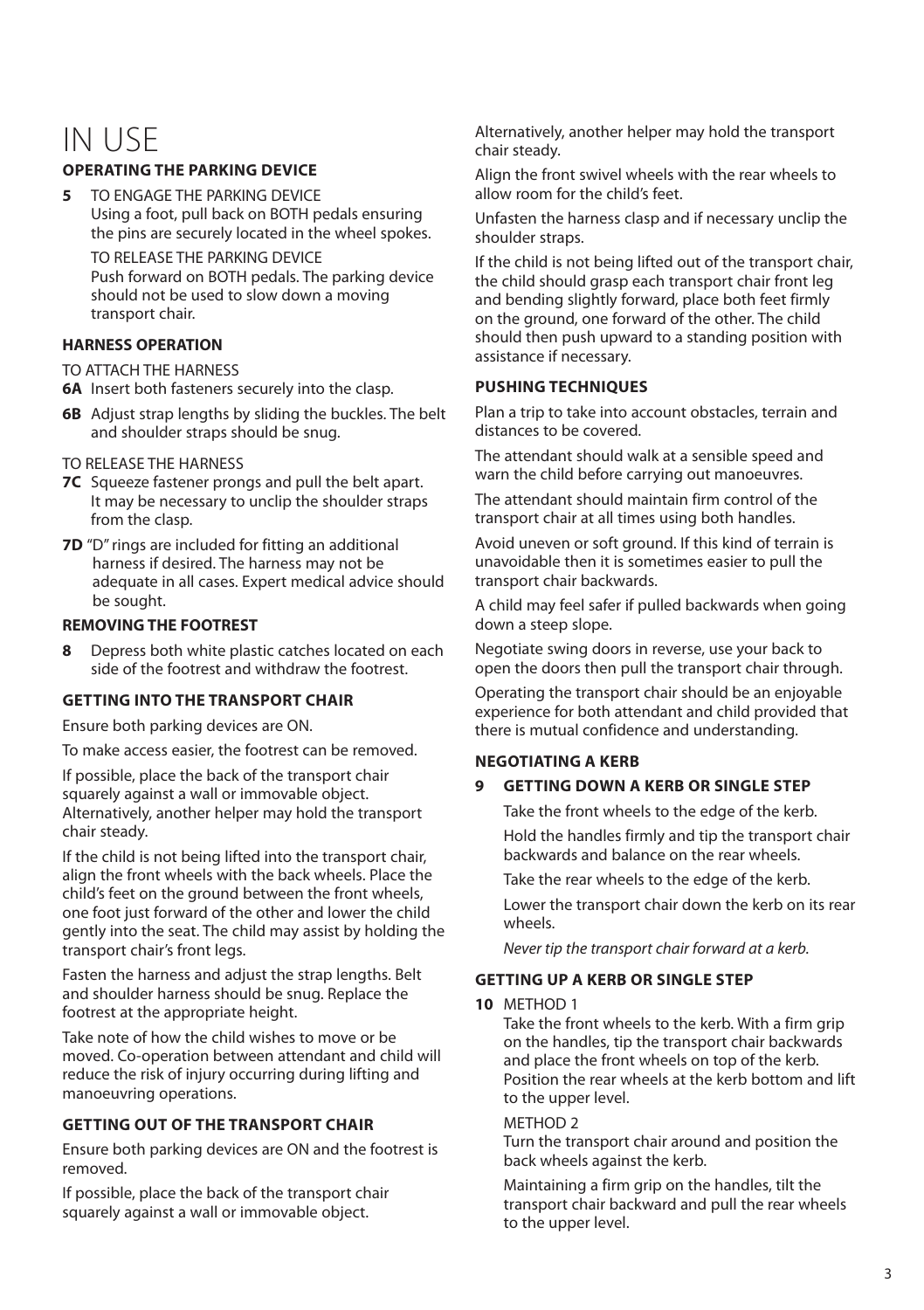# **EN**

### IN USE CONT'D

#### **NEGOTIATING STEPS**

Make use of ramps and lifts when they are available.

 Where possible steps should be avoided. If there is no alternative to negotiating steps then ensure at least one helper is available to give assistance.

Do not attempt to take the transport chair up or down a flight of steps unless you and your helper are sure you have control of the transport chair and can take the weight of its occupant.

 During this operation, the attendant and helper must be well balanced and have secure grip on the transport chair. The attendants hands must be inside the handle grips at all times.

Take rests at regular intervals.

#### **GOING UP STEPS**

**<sup>11</sup>** Position the transport chair squarely with the rear wheels against the bottom step.

 Tilt the transport chair backward and raise to the next step.

 The helper stands in front, steadies and lifts the transport chair by gripping the front frame (**not the footrest**).

Continue step by step to the top.

#### **GOING DOWN STEPS**

**12** Position the transport chair squarely with the front wheels on the top step.

> Tilt the handles backward and push the transport chair forward until the rear wheels are at the top step.

 The helper stands in front, steadies and lowers the transport chair by gripping the front frame (**not the footrest**).

 Take the weight and lower the rear wheels down the step.

Continue step by step to the bottom.

# AFTER USE

#### **REMOVING THE FOOTREST**

**13** Depress both white plastic clips located on each side of the footrest. Withdraw the footrest from the location pins.

#### **FOLDING THE TRANSPORT CHAIR**

- **14A** Pull both upper and lower braces up.
- 14B Unclip BOTH locking clips.

Care must be taken to avoid trapping fingers when folding the transport chair.

- **15C** Grip the handles and push forward.
- **15D** Ensure the storage clip is engaged.

### CARE OF YOUR TRANSPORT CHAIR

- Your transport chair has been designed to a high standard and with correct use and maintenance will give many years of trouble free service.
- Regularly inspect the locking devices, parking devices, harness assembly, catches, footrest, joints and fixings to ensure they are secure and in full working order.
- Parking devices, wheels and tyres are subject to wear and should be replaced if necessary by a repairer approved by the transport chair supplier.
- We recommend that the transport chair is checked by an approved repairer every 12 months.
- If the transport chair is damaged or in need of repair, the approved repairer will be able to advise on what is required. Alternatively, Maclaren Customer Care is available for product information.
- Only Maclaren replacement parts and accessories should be used on this transport chair.
- If wheels squeak, lubricate sparingly with silicone coating. Do NOT use oil or grease based products, as this will attract dirt, which will clog the movement.
- Make sure that you are familiar with the operation of the transport chair. It should always open and fold easily. If it does not, do not force the mechanism stop and read the instructions.
- Plastic and painted parts may be sponged clean with warm water and a mild detergent.
- The seat fabric can be sponged or scrubbed clean using a mild detergent and/or mild disinfectant.
- Never clean with abrasive, ammonia based, bleach based or spirit type cleaners.
- After exposure to damp conditions, dry off with a soft cloth and leave fully open in a warm environment.
- Do not fold up the vehicle or accessories whilst wet, or store in a damp place. Either of these will encourage mildew to form. Always dry all items before storing.
- Store your transport chair in a dry, safe place.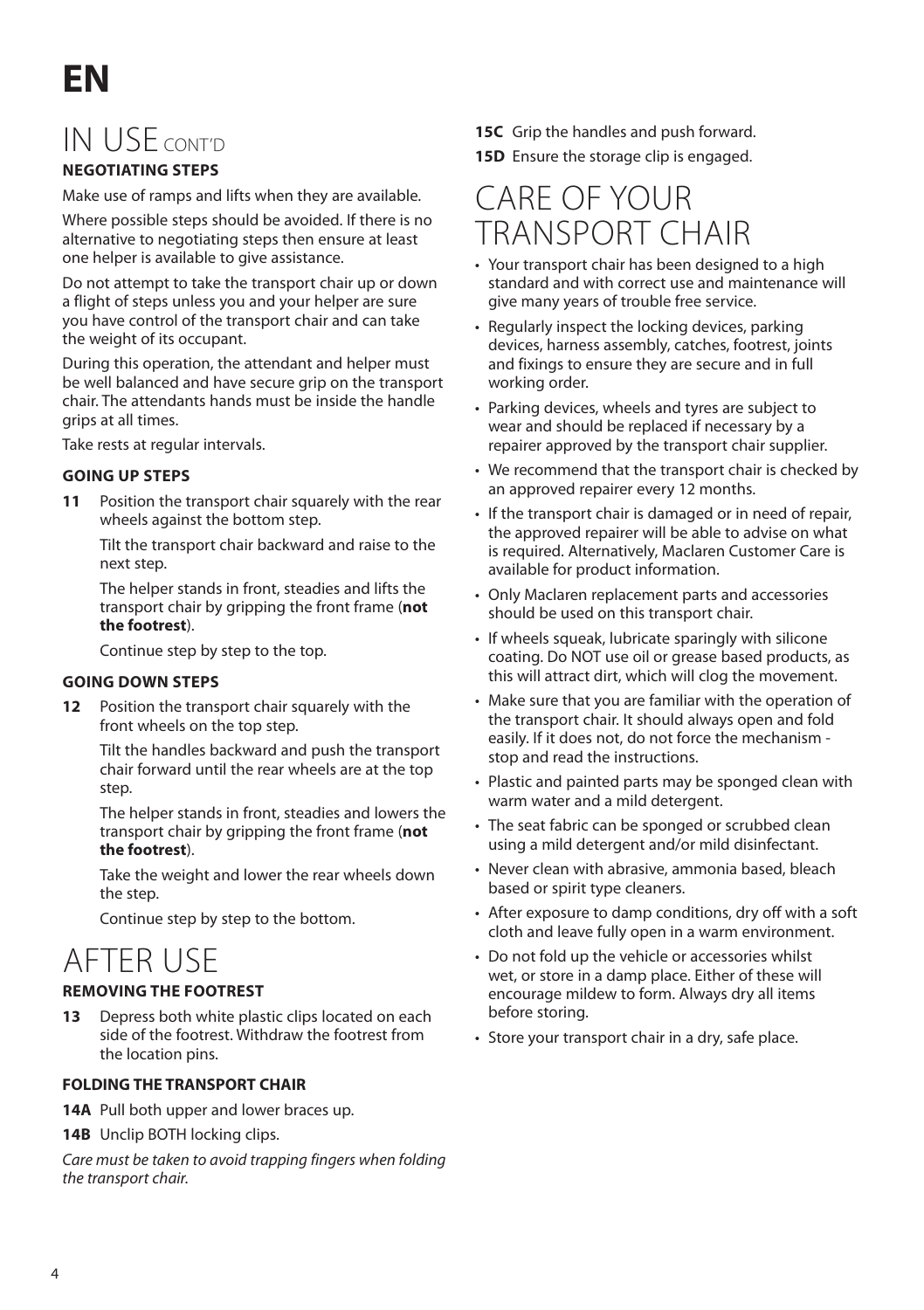#### **ACCESSORIES AVAILABLE**

Padded Seat SunshadeBoot Lateral Inserts Raincover Chest PadShopping Basket

Maclaren reserves the right to make design changes to any of their products as part of their continuous development programme.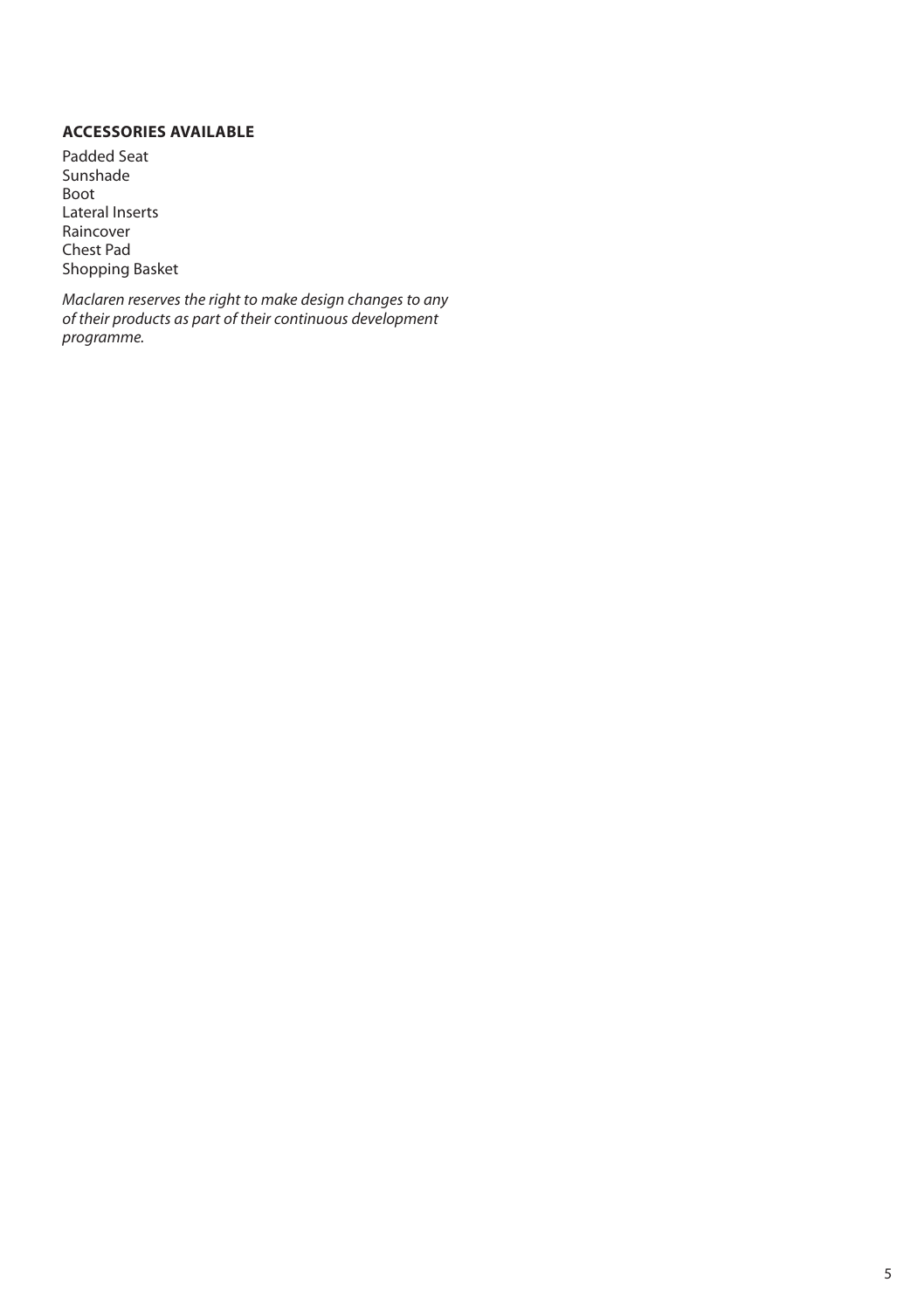# INTRODUCTION

- Le Major Elite est un fauteuil roulant pliant léger conçu pour les déplacements de courte durée d'un enfant pesant jusqu'à 50 kilos, qui n'a pas de problème important de posture et qui nécessite un soutien minimal.
- Avant usage, veuillez demander l'avis d'un médecin pour vérifier que le produit convient à l'enfant.
- Pour adapter le fauteuil roulant Major Elite à un enfant de petite taille, un accessoire consistant en deux supports latéraux est disponible. Demandez conseil au revendeur ou à un centre spécialisé dans les fauteuils roulants.
- Un accompagnateur adulte responsable, ayant la force requise, doit pousser et surveiller le fauteuil roulant lors de toute utilisation.
- La construction pliante et légère du fauteuil roulant permet un rangement facile. Une fois replié, le fauteuil roulant se soulève aisément pour être placé dans un coffre de voiture en diagonale ou dans la largeur.

#### **ELÉMENTS IMPORTANTS DU FAUTEUIL ROULANT**

- **1A** Croisillon supérieur
- **1B** Clips de blocage
- **1C** Croisillons inférieurs
- **1D** Repose-pied
- **1E** Clip de rangement
- **1F** Harnais
- **1G** Freins

### REMARQUES CONCERNANT LA SÉCURITÉ

Veuillez lire attentivement la notice d'emploi avant usage et conservez-la pour vous y référer ultérieurement.

- Avant usage, il est nécessaire de demander l'avis d'un médecin pour vérifier que le produit convient à l'enfant.
- L'accompagnateur doit bien connaître le mode de fonctionnement du fauteuil roulant. En cas d'incertitude, lisez la présente notice d'emploi. Votre centre spécialisé dans les fauteuils roulants pourra vous conseiller sur l'utilisation correcte et sûre de ce fauteuil roulant.
- Prenez note de la façon dont l'enfant souhaite se déplacer ou être déplacé. La coopération entre l'accompagnateur et l'enfant réduira le risque de blessure durant le soulèvement de l'enfant et les manœuvres.
- Ne laissez pas l'enfant monter tout seul dans le fauteuil roulant.
- Ne transportez pas d'autres enfants ou d'autres produits et accessoires sur ou à l'intérieur du fauteuil roulant, sauf ceux préconisés par la présente notice. Les sacs et autres articles ne doivent pas être suspendus aux poignées.
- Avant de vous mettre en route, assurez-vous que l'enfant est assis confortablement et que ses vêtements, couvertures, etc. ne peuvent pas se prendre dans les roues.
- Assurez-vous que l'enfant porte à tout moment le harnais thoracique et la ceinture abdominale, correctement attachés et ajustés. L'accompagnateur doit savoir attacher, ajuster et détacher les boucles et fixations.
- Ne montez pas sur le repose-pied.
- Tenez le fauteuil roulant fermement à proximité de véhicules routiers ou de trains en marche. Le déplacement d'air causé par le véhicule peut faire avancer le fauteuil même lorsque les freins sont actionnés.
- Actionnez toujours les freins lorsque le fauteuil roulant est immobile.
- Abordez les trottoirs avec précaution.
- Pour monter ou descendre un escalier mécanique, sortez toujours l'enfant du fauteuil roulant et pliez-le.
- N'inclinez jamais le fauteuil roulant en avant au bord d'un trottoir.
- Avant de monter ou descendre un escalier, assurez-vous que la personne qui vous aide et vous-même avez le fauteuil roulant bien en main et pouvez supporter le poids de son occupant.
- Le Major Elite ne doit pas servir de siège à l'enfant lors du transport dans un autobus ou autre véhicule à moteur.
- L'enfant ne doit jamais être laissé sans surveillance dans le fauteuil roulant, même pour un court instant.
- L'accompagnateur doit prendre des précautions contre le risque d'incendie. Dans les bâtiments, vérifiez la position des issues de secours et assurez-vous d'avoir bien compris la procédure d'évacuation.
- Ne laissez pas les enfants jouer avec le fauteuil roulant ou se suspendre au fauteuil roulant.
- N'utilisez pas le fauteuil roulant pour un usage pour lequel il n'est pas conçu.
- L'enfant doit être tenu éloigné des parties mobiles du fauteuil roulant pendant les réglages.
- Veillez à ne pas vous coincer les doigts en ouvrant ou en repliant le fauteuil roulant.
- Maclaren décline toute responsabilité en cas d'utilisation de pièces ou accessoires non fournis par Maclaren. Les dommages causés par l'utilisation de pièces ou accessoires non fournis par Maclaren ne seront pas couverts par les conditions de notre garantie.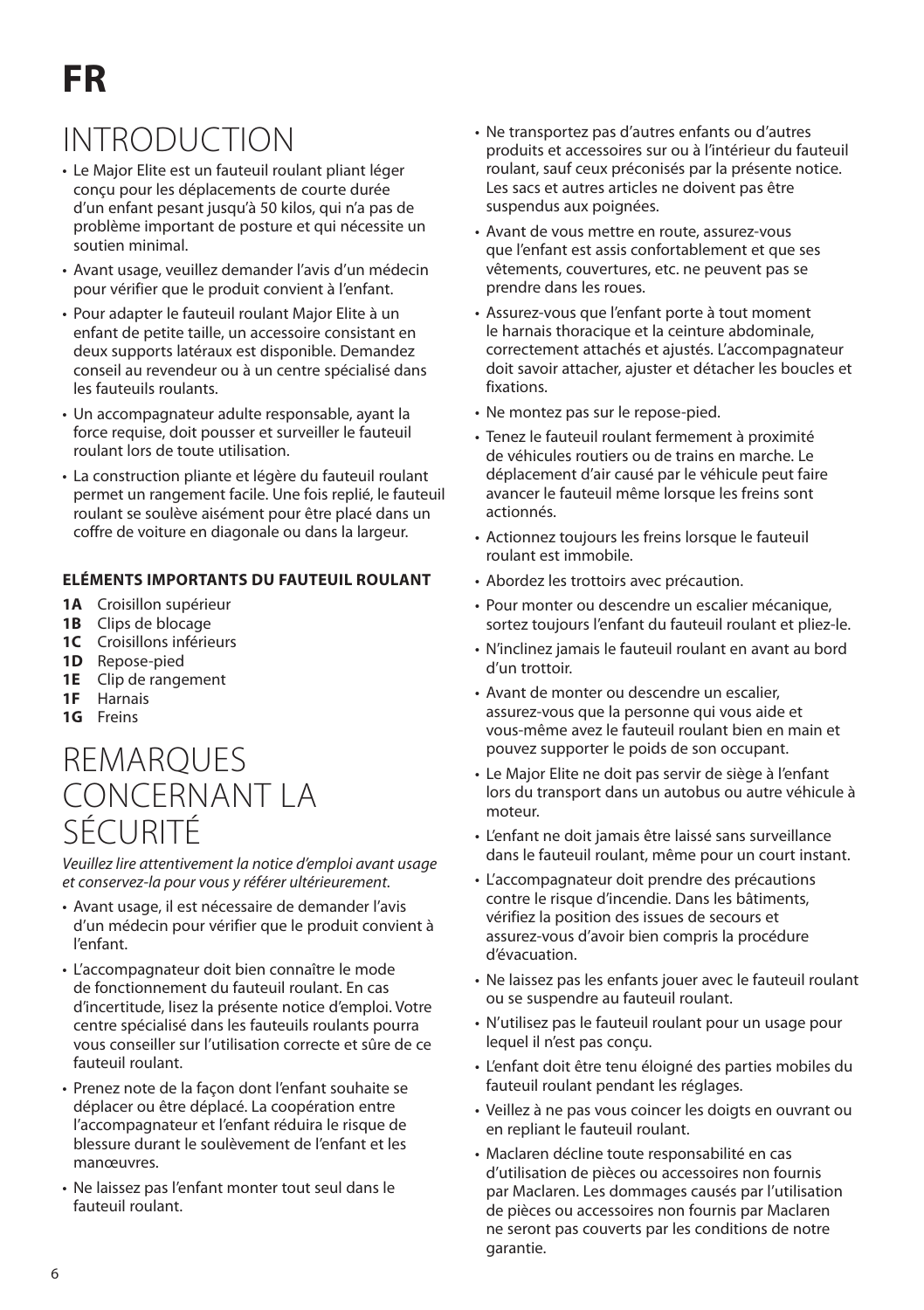### PRÉPARATION AVANT L'UTILISATION

#### **OUVERTURE DU FAUTEUIL ROULANT**

- **2** Détachez le clip de rangement et ouvrez le fauteuil roulant. Veillez à ne pas vous coincer les doigts lors de l'ouverture du fauteuil roulant.
- **3** Poussez vers le bas les croisillons supérieurs et inférieurs et assurez-vous que les clips de blocage sont engagés.

#### **FIXATION DU REPOSE-PIED**

**4** Choisissez la hauteur qui convient le mieux à l'enfant. Fixez le repose-pied sur les goujons en position basse, moyenne ou haute, et exercez une pression vers le haut sur le repose-pied pour vérifier que les deux clips sont bien engagés.

### DURANT L'UTILISATION

#### **FUNCTIONNEMENT DES FREINS**

**5** POUR BLOQUER LES FREINS A l'aide du pied, tirez les DEUX pédales de freins en arrière en veillant à ce que les goupilles des freins soient bien placées dans les rayons des roues.

#### POUR DÉBLOQUER LES FREINS

Appuyez sur les DEUX pédales de freins. Il ne faut pas utiliser les freins pour faire ralentir un fauteuil roulant en mouvement.

#### **FONCTIONNEMENT DU HARNAIS**

POUR ATTACHER LE HARNAIS

- **6A** Introduisez les deux fixations fermement dans le fermoir.
- **6B** Ajustez la longueur de chaque sangle à l'aide des boucles. La ceinture abdominale et les sangles thoraciques doivent être bien tendues et au contact du corps.

#### **POUR DÉTACHER LE HARNAIS**

- **7C** Appuyez sur les fiches des fixations et détachez la ceinture. Il peut être nécessaire de détacher les sangles thoraciques du fermoir.
- **7D** Des anneaux en forme de "D" sont inclus pour fixer un harnais supplémentaire au besoin.

Dans certains cas, le harnais peut ne pas convenir. Veuillez demander l'avis d'un médecin.

#### **POUR DÉTACHER LE REPOSE-PIED**

**8** Appuyez sur les deux attaches plastiques blanches situées de part et d'autre du repose-pied et retirez le repose-pied.

#### **POUR INSTALLER L'ENFANT DANS LE FAUTEUILROULANT**

Assurez-vous que les freins sont BLOQUÉS. Pour faciliter l'accès, le repose-pied peut s'enlever. Si possible, placez l'arrière du fauteuil roulant contre un mur ou un objet fixe. Ou bien demandez à une autre personne de tenir le fauteuil roulant.

Si vous n'avez pas à soulever l'enfant pour l'installer dans le fauteuil roulant, alignez les roues avant et les roues arrière. Placez les pieds de l'enfant sur le sol devant les roues avant, un pied juste devant l'autre, et abaissez doucement l'enfant dans le siège. L'enfant peut vous aider en se tenant aux cannes avant du fauteuil roulant.

Attachez le harnais et ajustez la longueur des sangles. Le harnais thoracique et la ceinture abdominale doivent être bien tendus contre le corps. Replacez le repose-pied à la hauteur qui convient.

Prenez note de la façon dont l'enfant souhaite se déplacer ou être déplacé. La coopération entre l'accompagnateur et l'enfant réduira le risque de blessure durant le soulèvement de l'enfant et les manœuvres.

#### **POUR SORTIR L'ENFANT DU FAUTEUIL ROULANT**

 Assurez-vous que les deux freins sont BLOQUÉS et que le repose-pied est enlevé.

 Si possible, placez l'arrière du fauteuil roulant contre un mur ou un objet fixe. Ou bien demandez à une autre personne de tenir le fauteuil roulant.

 Alignez les roues avant pivotantes et les roues arrière pour ménager de la place pour les pieds de l'enfant.

 Détachez la fixation du harnais et, si nécessaire, détachez les sangles thoraciques.

 Si vous n'avez pas à soulever l'enfant pour le sortir du fauteuil roulant, l'enfant doit saisir les cannes avant du fauteuil roulant, se pencher légèrement en avant et mettre les deux pieds bien à plat sur le sol, l'un devant l'autre. L'enfant peut ensuite se mettre debout, en étant aidé au besoin.

#### **TECHNIQUES DE POUSSÉE**

Planifiez votre sortie en tenant compte des obstacles, du terrain et de la distance à parcourir.

 L'accompagnateur doit marcher à une allure raisonnable et avertir l'enfant avant d'effectuer des manœuvres.

 L'accompagnateur doit, à tout moment, tenir fermement les deux poignées du fauteuil roulant.

Évitez les terrains inégaux ou meubles. Lorsque cela <sup>s</sup>'avère impossible, il est parfois plus facile de tirer le fauteuil roulant.

 Lorsque vous abordez une pente raide, l'enfant se sentira plus en sécurité si vous tirez le fauteuil roulant.

 Prenez les portes battantes à l'envers, en ouvrant les portes avec votre dos et en tirant le fauteuil roulant.

 En instaurant un climat de confiance et d'entente, l'utilisation du fauteuil roulant sera une expérience agréable pour l'accompagnateur et l'enfant.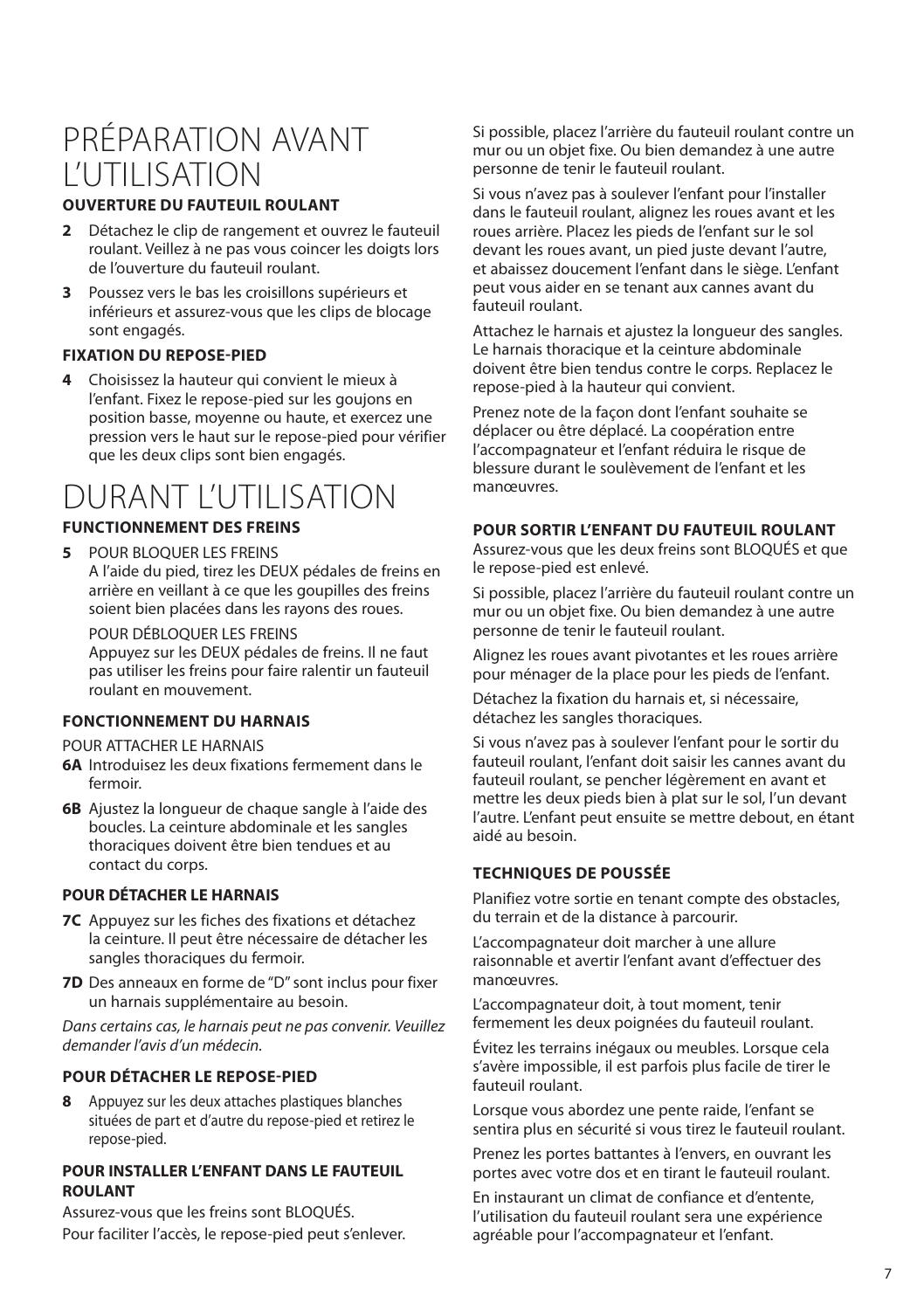#### **MONTER ET DESCENDRE LES TROTTOIRS**

#### **9 DESCENDRE UN TROTTOIR OU UNE SEULE MARCHE**

 Amenez les roues avant au bord du trottoir. En tenant fermement les poignées, basculez le fauteuil roulant en arrière de sorte qu'elle soit en équilibre sur les roues arrière.

 Amenez les roues arrière au bord du trottoir. Abaissez le fauteuil roulant sur les roues arrière jusqu'au bas du trottoir.

Ne basculez jamais le fauteuil roulant en avant au bord d'un trottoir.

#### **MONTER UN TROTTOIR OU UNE SEULE MARCHE**

#### **10** METHODE 1

Amenez les roues avant à la base du trottoir. En tenant fermement les poignées, basculez le fauteuil roulant en arrière et placez les roues avant en haut du trottoir.'

 Amenez les roues arrière à la base du trottoir et soulevez-les jusqu'au haut du trottoir.

#### METHODE<sub>2</sub>

 Tournez le fauteuil roulant dans l'autre sens et placez les roues arrière contre le trottoir. En tenant fermement les poignées, basculez le fauteuil roulant en arrière et soulevez les roues arrière jusqu'au haut du trottoir.

#### **POUR MONTER ET DESCENDRE LES ESCALIERS**

Utilisez, s'il y en a, les rampes et les ascenseurs.

 Évitez les escaliers autant que possible. S'il n'y a pas d'autre solution, demandez à une personne au moins de vous aider.

 N'essayez pas de monter ou de descendre un escalier avec le fauteuil roulant à moins d'être certain que la personne qui vous aide et vous-même avez le fauteuil roulant bien en main et pouvez supporter le poids de son occupant.

 Durant cette opération, l'accompagnateur et son assistant doivent veiller à garder leur équilibre et à tenir le fauteuil roulant fermement. L'accompagnateur doit à tout moment tenir le fauteuil roulant par les poignées.

Faites une pause à des intervalles réguliers.

#### **POUR MONTER UN ESCALIER**

**11** Placez le fauteuil roulant de sorte que les roues arrière soient contre la marche du bas.

 Inclinez le fauteuil roulant en arrière et soulevez-la jusqu'à la deuxième marche.

 L'assistant se place devant le fauteuil roulant, garde celui-ci d'aplomb et la soulève en saisissant l'armature frontale (**et non le repose-pied**). Répétez la procédure marche par marche jusqu'au haut de l'escalier.

#### **POUR DESCENDRE UN ESCALIER**

**12** Placez le fauteuil roulant de sorte que les roues avant soient sur la marche du haut.

 Inclinez les cannes en arrière et poussez le fauteuil roulant vers l'avant jusqu'à ce que les roues arrière soient au niveau de la marche du haut.

 L'assistant se place devant le fauteuil roulant, garde celui-ci d'aplomb et l'abaisse en saisissant l'armature frontale (**et non le repose-pied**).

 Répétez la procédure marche par marche jusqu'au bas de l'escalier.

### APRÈS L'UTILISATION

#### **POUR ENLEVER LE REPOSE-PIED**

**13** Appuyez sur les clips plastiques blancs situés de part et d'autre du repose-pied. Retirez le repose-pied des goujons.

#### **PLIAGE DU FAUTEUIL ROULANT**

- **14A** Tirez les croisillons supérieurs et inférieurs vers le haut.
- **14B** Détachez les **DEUX** clips de blocage.

Veillez à ne pas vous coincer les doigts en repliant le fauteuil roulant.

**15C** Saisissez les poignées et poussez-les en avant.

**15D** Assurez-vous que le clip de rangement est engagé.

### ENTRETIEN DU FAUTEUIL ROULANT

- Ce fauteuil roulant a été conçu pour satisfaire à des normes élevées. Avec une utilisation et un entretien corrects, vous pourrez l'utiliser sans ennuis pendant des années.
- Vérifiez périodiquement le serrage et la sécurité des rivets, des dispositifs de fixation, des freins, du harnais et du repose-pied.
- Les freins et les roues sont soumis à l'usure, et devront être réparés ou changés au besoin par un réparateur agréé par le revendeur du fauteuil roulant.
- Nous recommandons de soumettre le fauteuil roulant tous les ans à une révision complète par un réparateur agréé.
- Si le fauteuil roulant est endommagé, le réparateur agréé pourra vous conseiller sur les réparations nécessaires. Le service clients de Maclaren est également à votre disposition pour tout renseignement concernant le produit.
- Seules les pièces de rechange et accessoires Maclaren doivent être utilisés sur ce fauteuil roulant.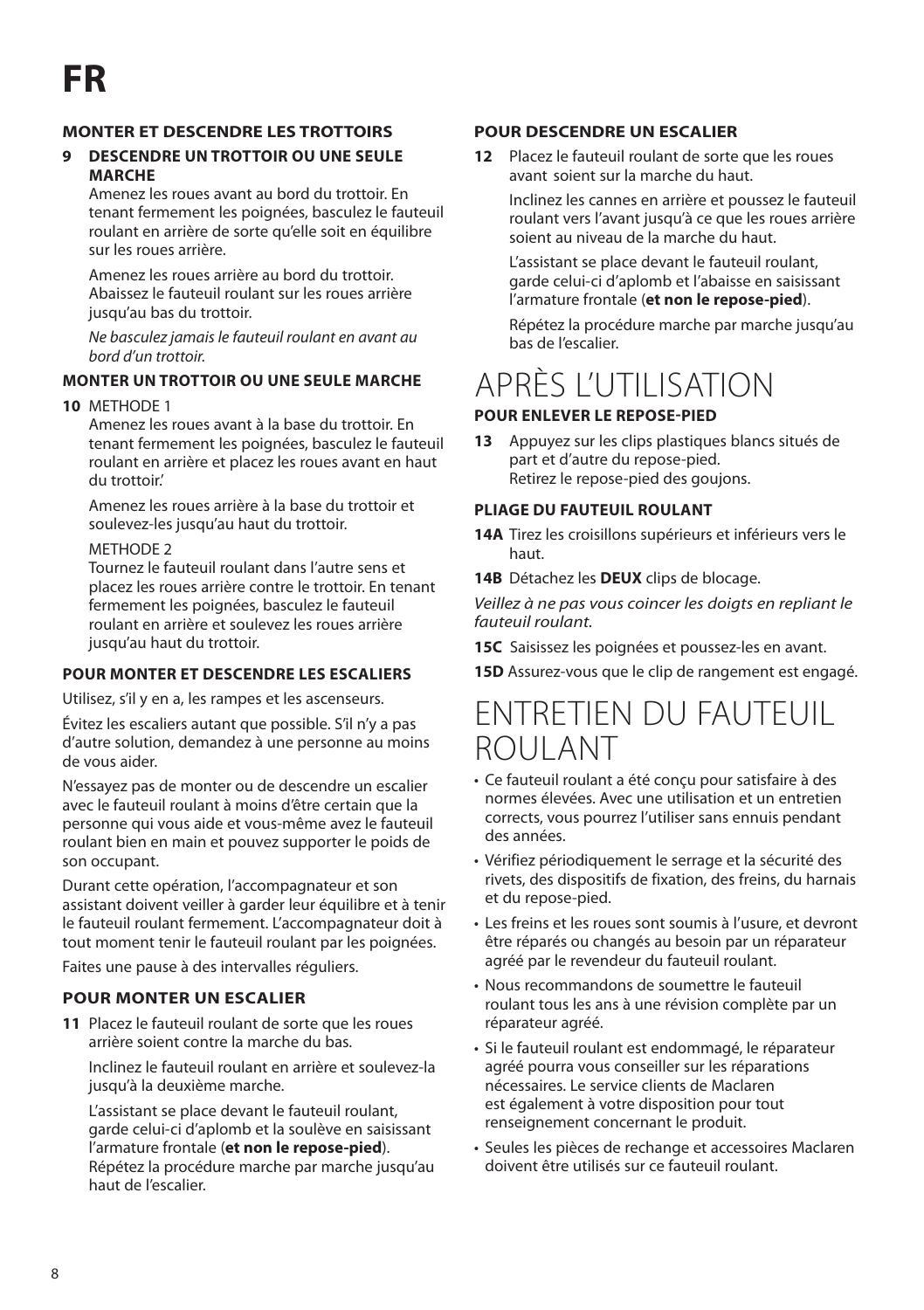- Si les roues grinces, lubrifiez avec parcimonie, en utilisant un produit à base de silicone. Ne jamais utiliser de l'huile ou des produits à base de graisse, car ils attireront la poussière, ce qui grippera le mécanisme.
- Assurez-vous de bien connaître le fonctionnement du fauteuil roulant. Celui-ci doit toujours pouvoir s'ouvrir et se fermer sans difficulté. Dans le cas contraire, ne pas forcer le mécanisme et consulter le mode d'emploi.
- Les parties peintes et plastiques se nettoient avec une éponge propre et de l'eau chaude additionnée de détergent doux.
- Le siège se nettoie à l'éponge ou au chiffon avec un détergent doux et/ou un désinfectant doux.
- Ne nettoyez jamais le fauteuil roulant avec des nettoyants abrasifs, javellisés, ammoniaqués ou à base d'alcool.
- Lorsque le fauteuil roulant a été exposé à l'humidité, sechez-le avec un chiffon doux et laissez-le ouvert dans un endroit chaud.
- Ne pliez pas le fauteuil roulant et ses accessoires lorsqu'ils sont mouillés. Ne les rangez pas dans un endroit humide. Cela entraînerait la formation de moisissures. Séchez toujours tous les articles avant de les ranger.
- Rangez le fauteuil roulant dans un lieu sec et sûr.

#### **ACCESSOIRES DISPONIBLES**

Hamac rembourréPare-soleil Chanceliére Protections latéralesHabillage pluie **Plastron** Panier

Maclaren se réserve le droit de modifier la conception de tous ses produits dans le cadre de son programme de développement permanent.

### INFORMATIONS GÉNÉRALESENTRETIEN ET RÉPARATION

- Vérifiez régulièrement que tous les rivets et éléments de liaison sont bien serrés. Inspectez les freins, roues et pneus et changez et réparez-les si nécessaire. Vérifiez que tous les équipements de sécurité fonctionnent correctement, tout particulièrement les verrous. Ils doivent pouvoir bouger librement à tout moment. Ne continuez jamais à utiliser un produit dont la structure est abîmée.
- Nous vous recommandons un entretien tous les 12 mois.
- Si les roues grinces, lubrifiez avec parcimonie, en utilisant un produit à base de silicone.
- Ne jamais utiliser de l'huile ou des produits à base de graisse, car ils attireront la poussière, ce qui grippera le mécanisme.
- N'utilisez que des pièces détachées Maclaren.
- N'utilisez pas des accessoires qui ne sont pas agréés par le fabricant.

#### **NETTOYAGE**

- Nettoyez le châssis à l'aide d'un chiffon humide et d'un savon doux, n'utilisez pas d'abrasifs et essuyez avec application.
- Si les éléments du châssis du fauteuil roulant ont été exposés à l'eau salée, nous vous recommandons de le rincer avec de l'eau fraîche (eau du robinet) le plus tôt possible.
- Vous pouvez nettoyer légèrement la capote à l'aide d'un chiffon humide et d'un savon doux.
- La housse du siège est lavable -reportez-vous aux instructions de lavage sur l'étiquette pour les détails et séchez-la bien avant de l'utiliser à nouveau.
- Ne pliez pas ou ne rangez pas le produit mouillé et ne le rangez jamais dans une atmosphère humide, car des champignons pourraient apparaître.
- Si votre fauteuil roulant est en jean, en raison des propriétés de ce textile, il peut déteindre sur des tissus plus clairs. Nous vous recommandons de le laver avant la première utilisation afin de réduire ce phénomène.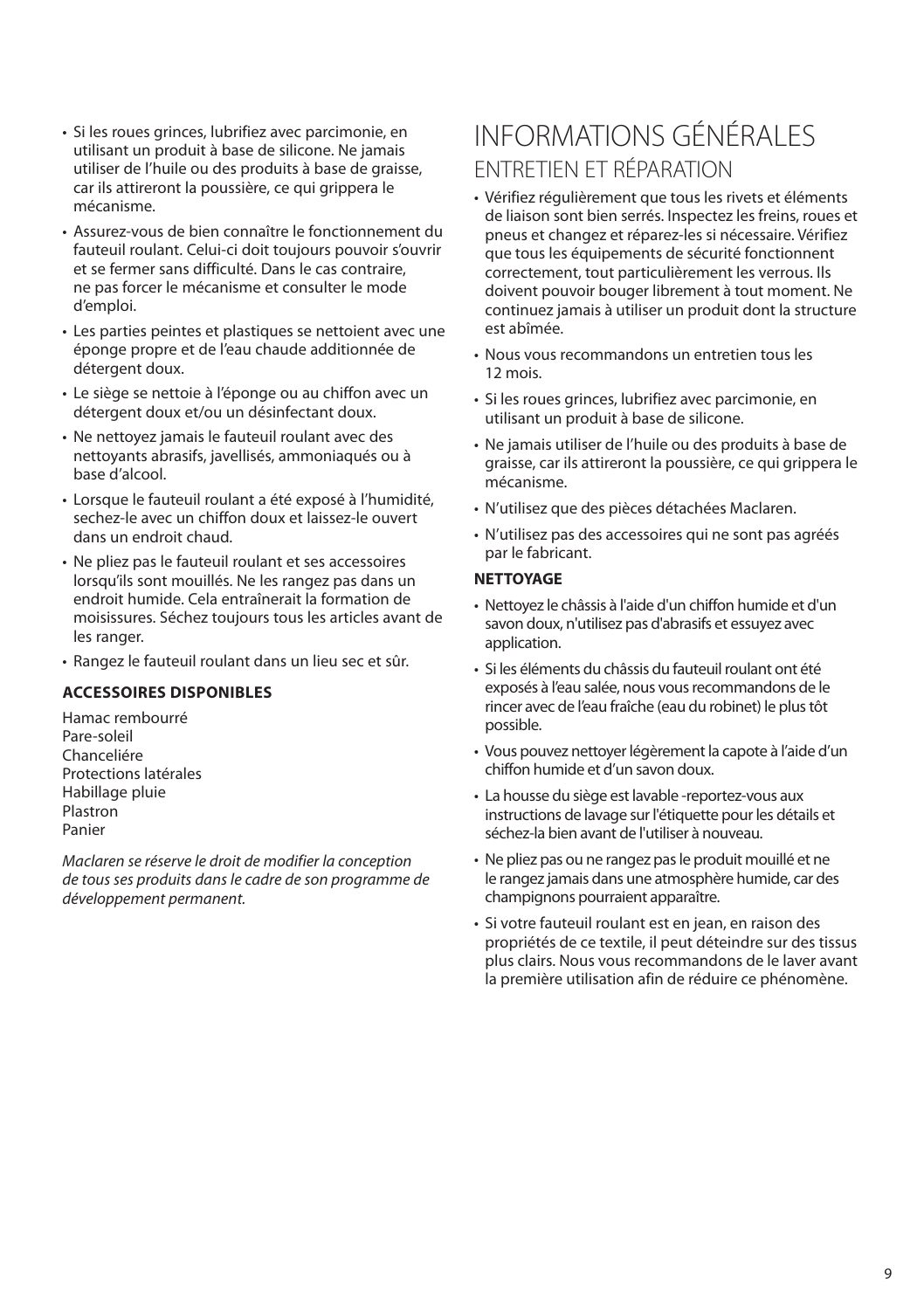# INTRODUCCIÓN

- La silla de transporte Major Elite es un sistema de transporte ligero y plegable diseñado para paseos de corta duración, para niños de hasta 50 kg. de peso que no tengan una inestabilidad importante de postura y que necesiten un mínimo soporte.
- Antes de utilizarlo, solicite consejo de un médico experto respecto a la conveniencia de uso de este producto.
- Adapte la silla de transporte Major Elite para niños más pequeños adquiriendo el accesono de Soportes Laterales. Pida consejo al Proveedor o al Centro de Sillas de Ruedas.
- Durante el uso, un acompañante adulto responsable y con la fuerza adecuada débe empujar y supervisar la silla de transporte.
- La construcción plegable y ligera permite guardarlo con facilidad. Cuando está plegada, la silla de transporte se puede levantar fácilmente para ponerla dentro de un coche tanto en diagonal como cruzada.

#### **PARTES IMPORTANTES DE SU SILLA DE TRANSPORTE**

- **1A** Abrazadera superior
- **1B** Clips de bloqueo
- **1C** Abrazaderas inferiores
- **1D** Reposapiés
- **1E** Clip de almacenamiento
- **1F** Arnés
- **1G** Frenos

# NOTAS DE SEGURIDAD

LEA ATENTAMENTE ESTE FOLLETO DE INSTRUCCIONES ANTES DE UTILIZARLO Y GUÁRDELO PARA FUTURA **REFERENCIA** 

- Antes de su uso, solicite consejo de un médico experto respecto a la conveniencia de uso de este producto.
- El acompañante debe estar familiarizado con el funcionamiento de la silla de transporte. En caso de dudas, deténgase y lea este folleto de instrucciones. Su Centro Local de Sillas de Ruedas le podrá aconsejar sobre el uso correcto y seguro de esta silla de transporte.
- Observe el modo en que el niño quiere moverse o ser movido. La cooperación entre el acompañante y el niño reduce el peligro de lesiones que se producen al levantarlo y durante las operaciones de maniobras.
- No permita que el niño suba solo a la silla de transporte.
- No sobre cargue la silla de transporte con más niños ni con objetos. No cuelgue bolsas u otros elementos en las manillas de la silla.
- Antes de partir, asegúrese de que el niño esté cómodo y que ni su ropa ni otro objeto pueda enredarse entre las ruedas.
- Asegúrese de que el niño tenga siempre correctamente ajustados elarnés de seguridad de la cintura y de los hombros.
- El acompañante debe saber como se ponen, ajustan y sueltan los clips y las hebillas.
- No se pare en el reposapiés.
- Sostenga con firmeza la silla de transporte cuando esté cerca de trenes o vehículos en movimiento.Incluso con los frenos de estacionamiento puestos, ya que la corriente del vehículo puede mover la silla.
- Coloque siempre los frenos de estacionamiento cuando la silla esté parada.
- Tenga cuidado al maniobrar las aceras.
- Cuando suba o baje escaleras mecánicas, saque al niño y pliegue la silla.
- Nunca incline la silla hacia delante al maniobrar una acera.
- No intente levantar la silla de transporte para subir o bajar escaleras a menos que usted y su ayudante estén seguros de tener el control de la silla y que pueden aguantar el peso del ocupante.
- La silla de transporte en Major Elite no se debe utilizar como asiento para un niño al viajar en un vehículo motorizado o autobús.
- Nunca deje al niño solo en la silla de transporte; ni siquiera por un breve momento.
- El acompañante debe tomar las precauciones necesanas contra el riesgo de incendio. En edificios, ubique las salidas de emergencia y asegúrese de entender los procedimientos.
- No permita que los niños jueguen o se cuelguen de la silla de transporte.
- No utilice la silla de transporte para propósitos diferentes a los que fue diseñado.
- Asegúrese de que el niño esté lejos de las piezas móviles antes de hacer los ajustes necesarios.
- Tome las precauciones necesañas para evitar atrares de dedos al abrir y plegar la silla de transporte.
- Maclaren no se hace responsable por el uso de otros accesorios diferentes a los suministrados por Maclaren. Cualquier daño provocado por el uso de accesorios no suministrados por Maclaren no queda cubierto por los términos de nuestra garantía.

### PREPARACIÓN PARA ELUSO

#### **ABRIR LA SILLA DE TRANSPORTE**

- **2** Suelte el clip de almacenamiento y abra la silla. Debe tener cuidado de no atraparse los dedos al abrirlo.
- **3** Ponga las abrazaderas superiores e inferiores hacia abajo y asegúrese de que los clips de fijación estén colocados.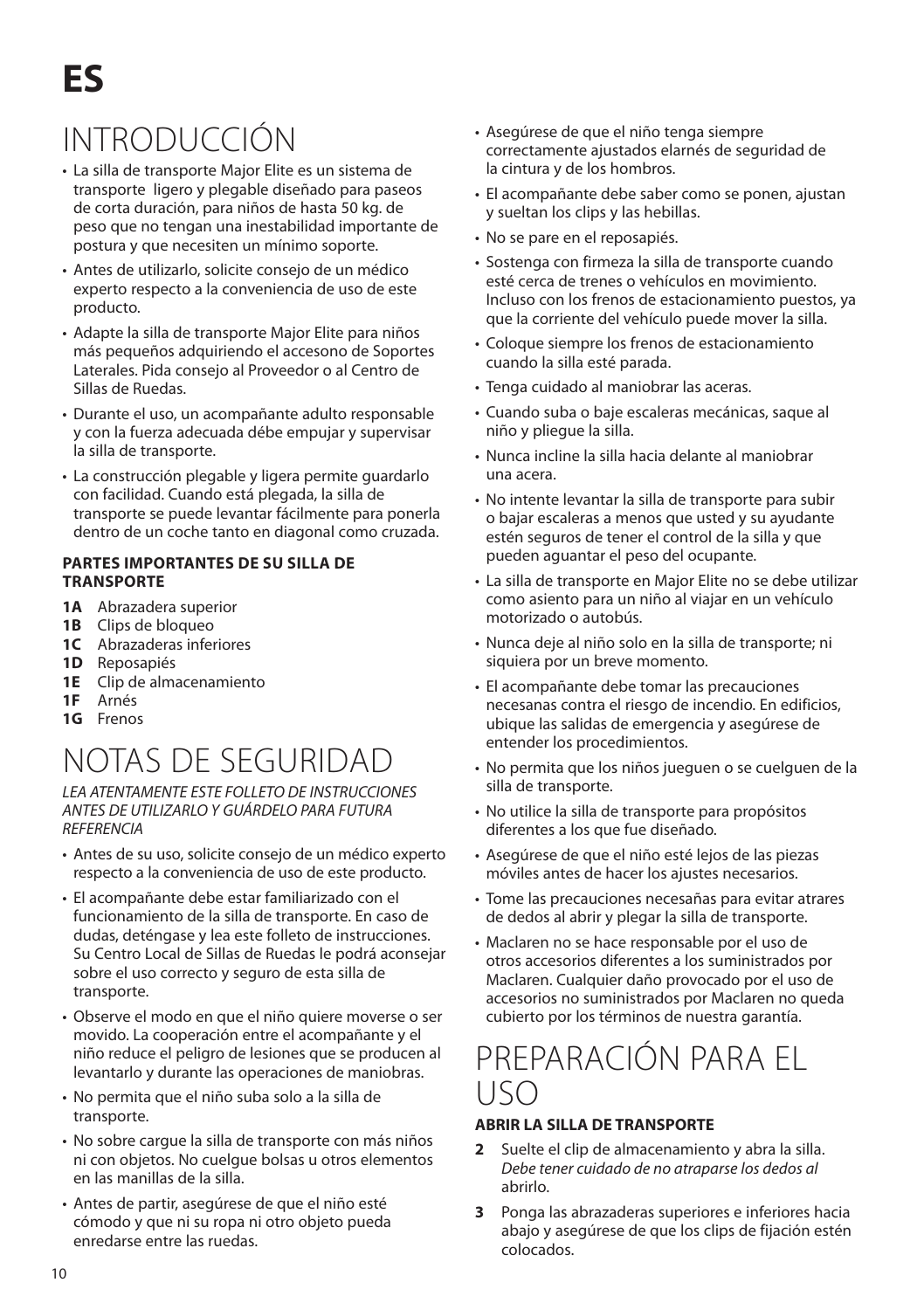#### **AJUSTE DEL REPOSAPIÉS**

**4** Elija la posición más cómoda para el niño.

 Enganche el reposapiés en los pasadores de soporte en la posición baja, media o alta presionándolo hacia arriba para asegurar que ambos clips queden bien ajustados

### DURANTE EL USO

#### **FUNCIONAMIENTO DE LOS FRENOS DE ESTACIONAMIENTO**

**5** PARA PONER LOS FRENOS DE ESTACIONAMIENTO: Con un pie, tire hacia atrás AMBOS pedales de frenado asegurándo que los pasadores de los frenos queden fijados con seguridad en los radios de las ruedas.

 PARA SOLTAR LOS FRENOS DE ESTACIONAMIENTO: Tire hacia delante AMBOS pedales de frenado. Los frenos de estacionamiento no se deben ser utilizados para reducir la marcha de la silla en movimiento

#### **FUNCIONAMIENTO DEL ARNÉS**

PARA MONTAR EL ARNÉS

**6A** Inserte ambas sujeciones de seguridad en el clip.

**6B** Ajuste la longitud de las tiras deslizando las hebillas. El cinturón y las tiras de los hombros deben quedar ajustados

PARA AFLOJAR EL ARNÉS

- **7C** Apriete los dientes de la sujeción y separe el cinturón. Puede ser necesario separar las tiras de los hombros del clip.
- **7D** Se incluyen anillas "D" para montar un arnés adicional si se desea. Puede que el arnés no sea adecuado para todos los casos – debe pedirse consejo a un médico experto.

#### **PARA QUITAR EL REPOSAPIÉS**

**8** Asegúrese de que estén puestos los dos frenos de estacionamiento.

#### **PARA MONTARSE EN LA SILLA DE TRANSPORTE**

 Asegúrese de que estén puestos los dos frenos de estacionamiento.

 Para que el acceso sea más fácil, se puede quitar el reposapiés.

Si es posible, ponga la parte posterior de la silla contra una pared u objeto inamovible. Otra alternativa es que un ayudante sostenga la silla para que no se mueva.

Si no levanta al niño hasta la silla, alinee las ruedas delanteras con las traseras. Ponga los pies del niño en el suelo entre las ruedas delanteras, un pie justo delante del otro y siente al niño suavemente en el asiento. El niño puede cooperar aguantando las patas delanteras de la silla de transporte.

Ajuste el arnés y el largo de las tiras. El cinturón y las tiras de los hombros deben quedar ajustados. Vuelva a poner el reposapiés a la altura adecuada.

 Observe el modo en que el niño quiere moverse o ser movido. La cooperación entre el acompañante y el niño reduce el peligro de lesiones que se producen al levantarlo y durante las operaciones de maniobras.

#### **PARA BAJARSE DE LA SILLA DE TRANSPORTE**

 Asegúrese de que estén PUESTOS los dos frenos de estacionamiento y que se haya quitado el reposapiés.

Si es posible, ponga la parte posterior de la silla contra una pared u objeto inamovible. Otra alternativa es que un ayudante sostenga la silla para que no se mueva.

Alinee las ruedas delanteras con las traseras para dejar sitio para los pies del niño.

 Suelte el cierre del arnés y si es necesario, las tiras de los hombros.

Si no se levanta al niño para bajarlo de la silla de transporte el niño debe coger las dos patas delanteras de la silla e inclinarse hacia delante poniendo ambos pies en el suelo, uno delante del otro. Luego el niño se debe enderezar hasta quedar de pie, con ayuda si es necesario.

#### **TÉCNICAS DE EMPUJE**

 Planifique el paseo teniendo en cuenta los obstáculos, el terreno y la distancia.

El acompañante debe caminar a una velocidad razonable y advertir al niño antes de efectuar maniobras.

El acompañante debe mantener un control firme de la silla en todo momento utilizando ambas manillas.

 Evite los terrenos irregulares o blandos. Si este tipo de terreno es inevitable, entonces a veces es más fácil tirar la silla de transporte hacia atrás.

Un niño se puede sentir más seguro si se le tira hacia atrás al bajar una pendiente inclinada.

Las puertas batientes se deben cruzar al revés – abra las puertas con la espalda y luego haga pasar la silla de transporte.

La silla de transporte debe ser una experiencia agradable tanto para el nino como para el acompañante siempre que haya comprensión y confianza mutua.

#### **LAS ACERAS**

#### **9 PARA BAJAR UNA ACERA O UN PELDAÑO**

 Dirija las ruedas delanteras hasta el borde de la acera.

 Sostenga firmemente las manillas e incline la silla hacia atrás equilibrandolo en las ruedas traseras.

Dirija las ruedas traseras hasta el borde de la acera.

 Baje la silla de transporte de la acera sobre las ruedas traseras.

Nunca incline la silla de transporte hacia delante en una acera.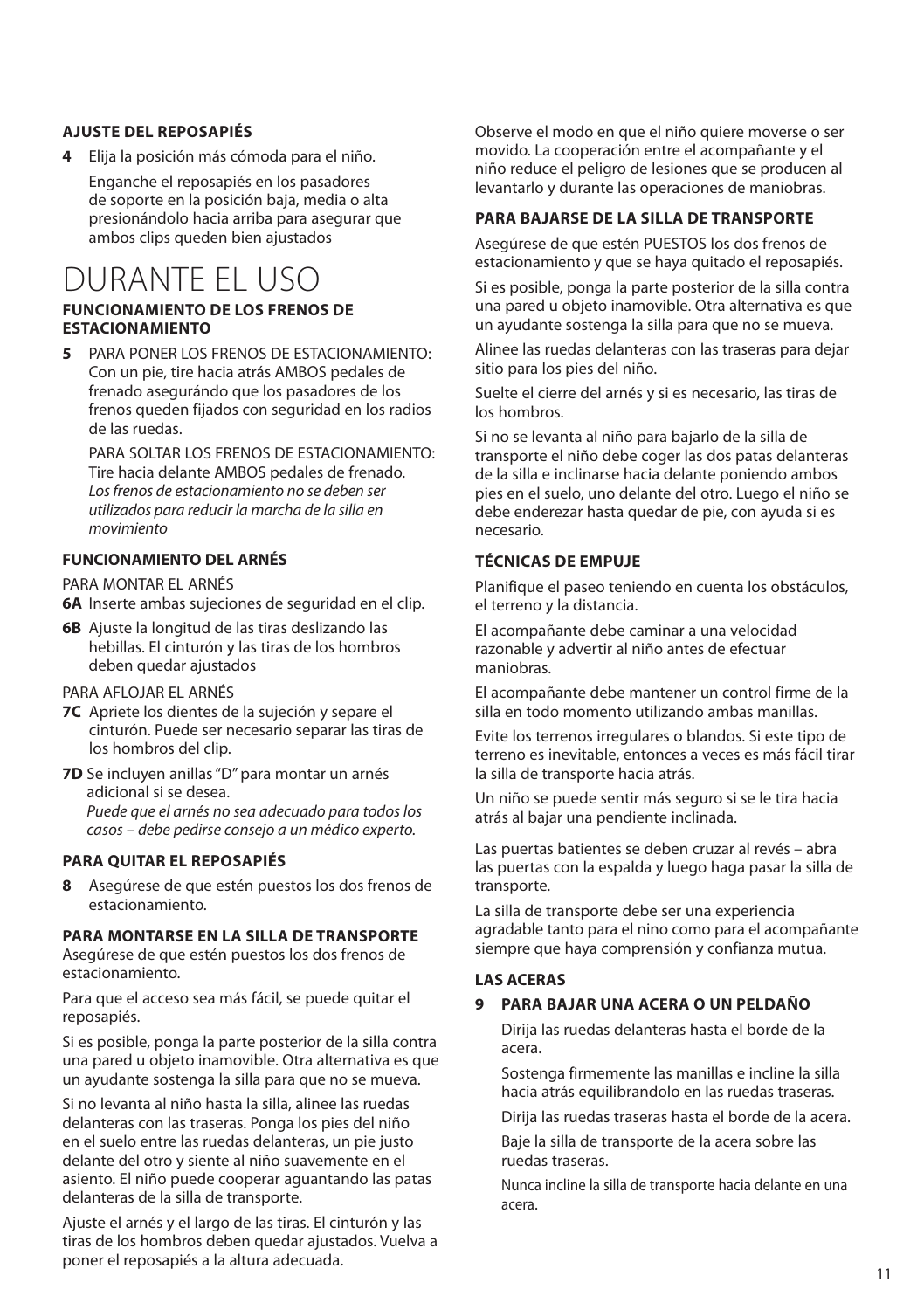# DURANTE EL USO

#### **PARA SUBIR UNA ACERA O UN PELDAÑO**

#### **10** MÉTODO 1

 Dirija las ruedas delanteras hasta la acera. Tomando firmemente las manillas, incline la silla hacia atrás y ponga las ruedas delanteras sobre la acera.

 Ponga las ruedas traseras en la parte inferior de la acera y levántelo hasta el nivel superior.

#### MÉTODO 2

 Gire la silla y ponga las ruedas traseras contra la acera.

 Cogiendo firmemente las manillas, incline la silla hacia atras y tire las ruedas traseras hasta el nivel superior.

#### **LOS PELDAÑOS**

Utilice las rampas y ascensores cuando los haya.

 Si es posible, se deben evitar los peldaños. Si no hay alternativa, asegúrese de tener por lo menos un ayudante.

 No intente levantar la silla para subir o bajar escaleras a menos que usted y su ayudante estén seguros de tener el control de la silla y que pueden aguantar el peso de su ocupante.

Durante esta operación el acompañante y el ayudante deben estar bien equilibrados y sostener con fuerza la silla de transporte. Las manos del acompañante deben estar en las manillas en todo momento.

Descanse a intervalos regulares.

#### **PARA SUBIR PELDAÑOS**

**11** Ponga la silla en ángulo recto con las ruedas traseras contra el peldaño inferior.

> Incline la silla hacia atrás y súbala hasta el peldaño siguiente.

 El ayudante permanece en frente, equilibra y eleva la silla sosteniéndola del bastidor delantero (**no por el reposapiés**).

Continúe peldaño a peldaño hasta arriba.

#### **PARA BAJAR PELDAÑOS**

**12** Ponga la silla de transporte en ángulo recto con las ruedas delanteras en el peldaño superior.

 Incline la silla hacia atrás y luego hacia adelante hasta que las ruedas traseras estén en el peldaño superior.

 El ayudante permanece en frente, equilibra y baja la silla sosteniéndola del bastidor delantero (**no por el reposapiés**).

 Aguante el peso y baje las ruedas traseras hasta el peldaño de abajo.

Siga peldaño a peldaño hasta abajo.

# DESPUÉS DE UTILIZARLO

#### **PARA QUITAR EL REPOSAPIÉS**

**13** Apriete los dos clips de plástico blanco situados a cada lado del reposapiés. Quite el reposapiés de los pasadores.

#### **PLEGADO DE LA SILLA DE TRANSPORTE**

- **14A** Tire hacia arriba la abrazadera superior e inferior
- **14B** Suelte LOS DOS clips de fijación.

Debe tener cuidado de no atraparse los dedos al plegar la silla de transporte.

**15C** Tome las manillas y empuje hacia delante.

**15D** Asegúrese de poner el clip de almacenamiento.

### CUIDADO DE SUSILLA DE TRANSPORTE

- Su silla de transporte tiene un diseño de alta calidad y con su buen uso y mantenimiento le puede proporcionar muchos años de servicio sin problemas.
- Inspeccione regularmente los dispositivos de bloqueo, frenos, montaje del arnés, reposapiés, y accesorios para asegurarse de que están seguros y en buen estado.
- Los frenos, ruedas y neumáticos se pueden desgastar y se deben cambiar cuando sea necesario por un técnico aprobado por el proveedor de sillas de transporte.
- Recomendamos que esta silla de transporte sea examinada por un técnico autorizado cada 12 meses.
- Si la silla de transporte está estropeada o necesita reparación, el técnico autorizado estará en disposición de recomendarle lo que sea necesario. Alternativamente, el Departamento de Servicio al Cliente de Maclaren está a su disposición para informarle sobre su producto.
- En esta silla de transporte se deben utilizar sólo accesorios y piezas de recambio Maclaren.
- Si las ruedas chirrían, lubríquelas ligeramente con una capa de silicona. No utilice aceite o productos grasos ya que atraerían la suciedad y bloquearían el movimiento.
- Asegúrese de familiarizarse con el funcionamiento de su silla de transporte. Siempre se debe poder abrir y plegar con facilidad. En caso contrario, no fuerce los mecanismos – deténgase y lea las instrucciones.
- Las partes de plástico y pintadas se pueden limpiar con una esponja con agua tibia y un detergente suave.
- La tela del asiento se puede limpiar con una esponja o cepillo con un detergente suave y/o desinfectante suave.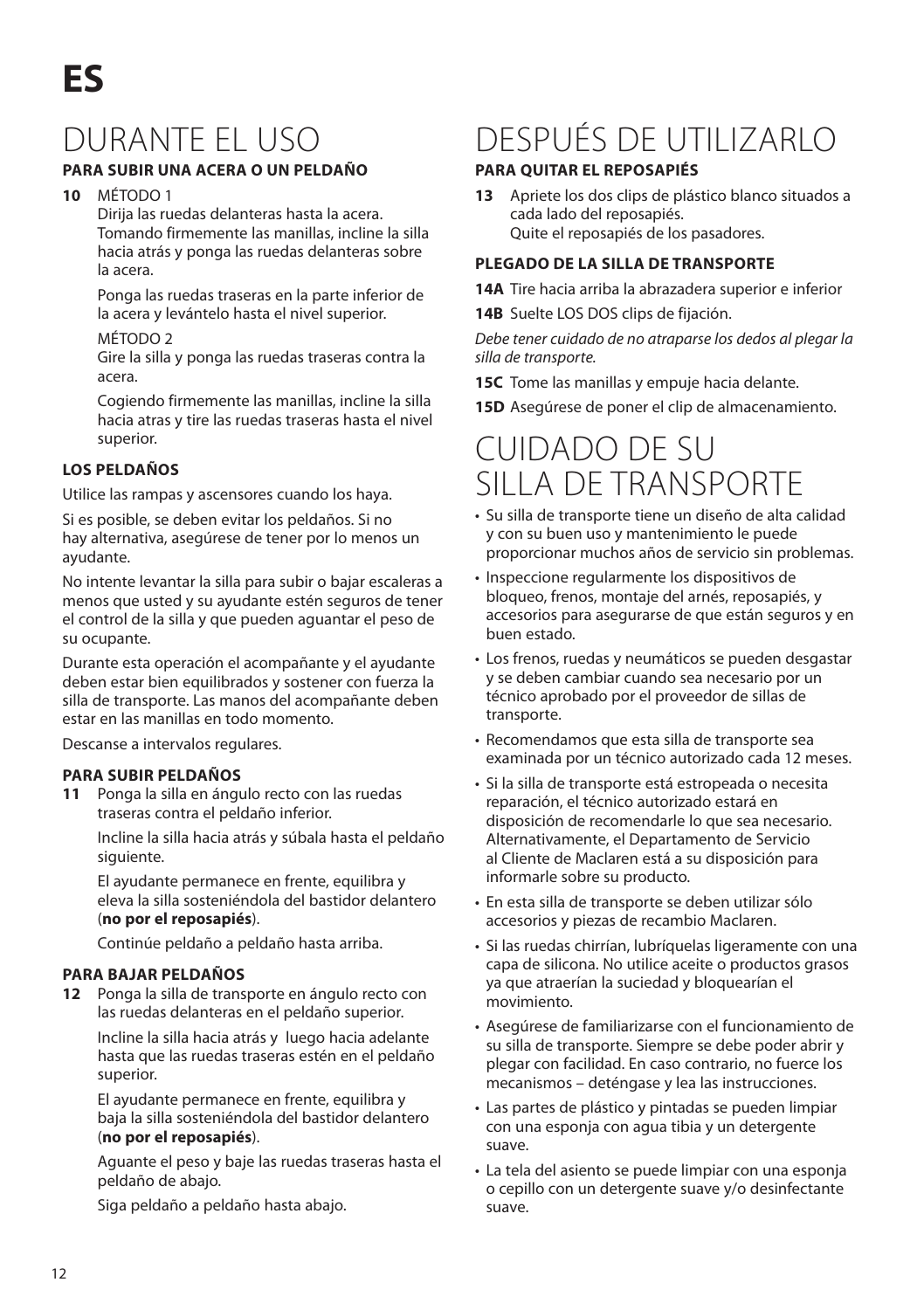- Nunca lo limpie con productos de limpieza abrasivos, con lejía, amoníaco, o alcohol.
- Después de exponerla a condiciones húmedas, séquela con un trapo suave y déjela completamente abierto en un ambiente tibio.
- No pliegue la silla ni los accesorios cuando estén mojados, ni lo guarde en un sitio húmedo. Esto fomenta la formación de moho. Seque siempre todas las partes antes de guardarlo.
- Guarde la silla de transporte en un lugar seco y seguro.

#### **ACCESORIOS DISPONIBLES**

Asiento AcolchadoSombrillaMaletaInsertes Laterales Protector para la lluvia AlmohadillaBolsa para la Compra

Maclaren se reserva el derecho de hacer modificaciones en el diseño de cualquiera de sus productos como parte de su programa de desarrollo continuo.

### INFORMACIÓN GENERALMANTENIMIENTO Y REPARACIONES

- Compruebe regularmente la seguridad y resistencia de todos los remaches y dispositivos de conexión. Inspeccione todos los frenos, ruedas y neumáticos y, si es necesario, sustitúyalos o repárelos. Compruebe que todos los dispositivos de seguridad tengan un funcionamiento correcto, especialmente los sistemas de bloqueo primario y secundario. Deberían moverse libremente en todo momento. Nunca utilice un producto que no sea estructuralmente sólido.
- Le recomendamos una revisión cada 12 meses.
- Si las ruedas chirrían, lubríquelas ligeramente con una capa de silicona.

 No utilice aceite o productos grasos ya que atraerían la suciedad y bloquearían el movimiento.

- Únicamente se deberían utilizar piezas de repuesto Maclaren. Podría ser peligroso el uso de piezas no suministradas por Maclaren.
- No se deber utilizar accesorios no aprobados por el fabricante.

#### **LIMPIEZA**

- Limpie la estructura con un paño húmedo y un detergente suave; no utilice detergentes abrasivos y séquela completamente.
- Si las piezas del chasis de la silla se han expuesto a agua salada, le recomendamos que las lave con agua fresca del grifo tan pronto como le sea posible.
- Puede lavar ligeramente la capota con un paño húmedo y un detergente suave.
- La funda de la silla se puede lavar; consulte las etiquetas de cuidado para más información y séquela completamente antes de volver a usarla.
- No pliegue o guarde el artículo si aún está mojado, y nunca lo guarde en un entorno húmedo ya que podría aparecer moho.
- Si la silla está está fabricada en tejido vaquero; Debido a las características naturales del tejido, es probable que se produzca una transferencia de color al tejido de color más claro. Le recomendamos que la lave antes de utilizarla para ayudar a reducir la transferencia de color azul del tejido vaquero.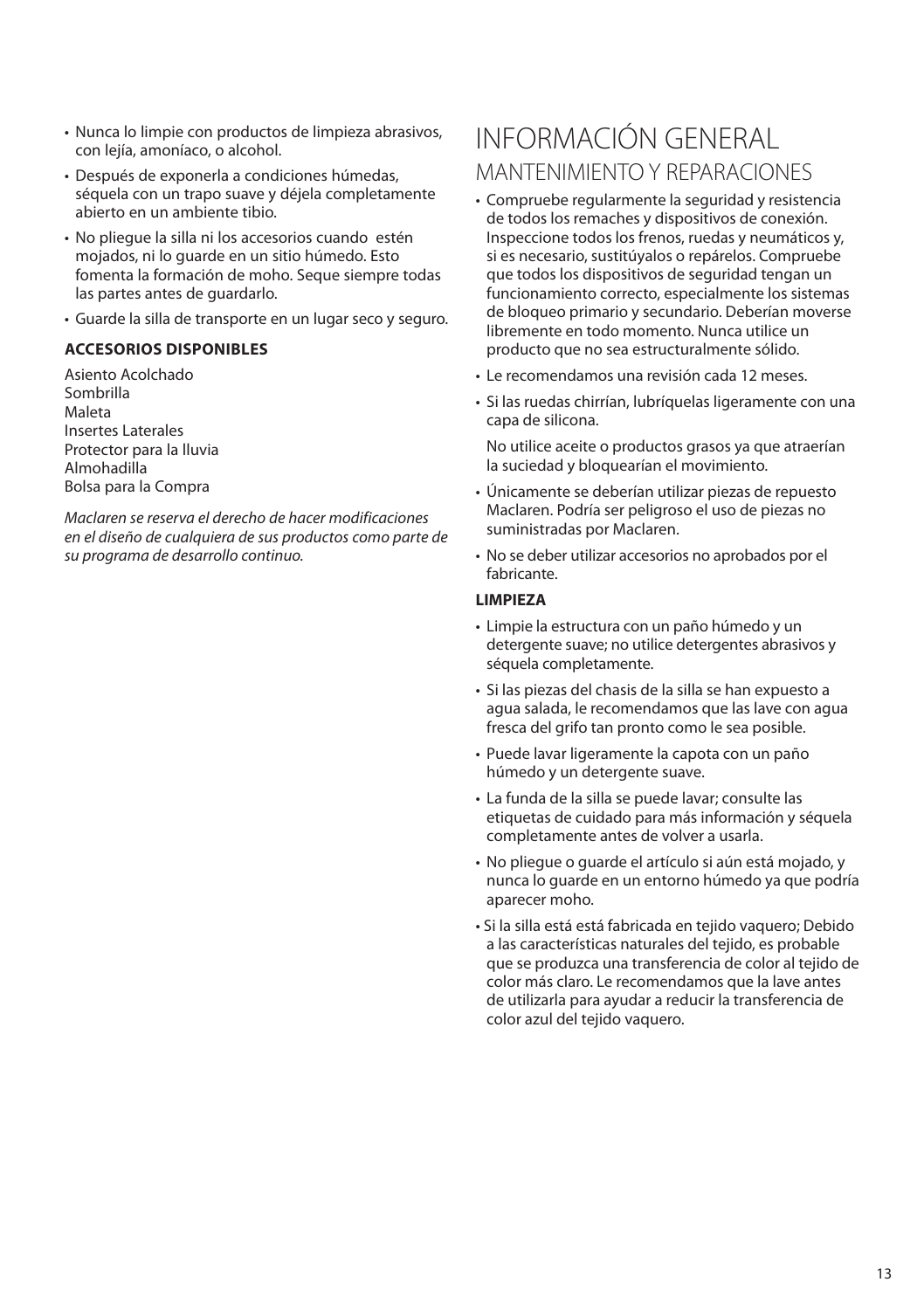# **DE**

# EINLEITUNG

- Der Major Elite ist ein leichter zusammenklappbarer Transportstuhl, der für kurze Fahrten mit Kindern bis zu 50 kg Gewicht, ohne bedeutende Haltungsschäden entworfen ist.
- Fragen Sie vor der Verwendung einen Arzt, ob dieses Produkt für Ihr Kind geeignet ist.
- Es wird ein Paar Seitenstützen angeboten, um den Major Elite Transportstuhl für kleinere Kinder geeignet zu machen. Fragen Sie den Händler oder ein Rollstuhlzentrum um Rat.
- Der Transportstuhl muss von einer verantwortlichen, erwachsenen Aufsichtsperson, die über ausreichend Kraft verfügt, geschoben und beaufsichtigt werden.
- Durch die leichte Faltkonstruktion ist der Transportstuhl einfach zu lagern. Zusammengefaltet kann der Transportstuhl entweder diagonal oder der Breite nach einfach in einen Autokofferraum gehoben werden.

#### **WICHTIGE TEILE IHRES TRANSPORTSTUHLS**

- **1A** Obere Strebe
- **1B** Verschlussklips
- **1C** Untere Streben
- **1D** Fußstütze
- **1E** Lagerklip
- **1F** Gurte
- **1G** Bremsen

# SICHERHEITSHINWEISE

Bitte lesen sie vor der verwendung dieses anleitungsheft ganz durch und bewahren sie es für zukünftiges nachschlagen auf.

- Fragen Sie vor der Verwendung einen Arzt, ob dieses Produkt für Ihr Kind geeignet ist.
- Die Aufsichtsperson sollte mit dem Gebrauch des Transportstuhls vertraut sein. Halten Sie im Zweifelsfall an und lesen Sie dieses Anleitungsheft. Ein Rollstuhlzentrum in Ihrer Nähe kann Sie bezüglich der korrekten und sicheren Verwendung dieses Transportstuhls beraten.
- Achten Sie darauf, wie sich Ihr Kind bewegt oder bewegt werden möchte. Die Zusammenarbeit von Kind und Aufsichtsperson reduziert das Verletzungsrisiko, das beim Heben und Manövrieren entsteht.
- Erlauben Sie es dem Kind nicht, ohne Hilfe in den Transportstuhl zu klettern.
- Überladen Sie diesen Transportstuhl nicht mit zusätzlichen Kindern oder Gegenständen. Taschen und andere Dinge dürfen nicht an die Handgriffe gehängt werden.
- Überzeugen Sie sich vor der Abfahrt davon, dass das Kind bequem sitzt und dass Kleider, Decken usw. eingeschlagen sind und sich nicht in den Rädern verfangen können.
- Stellen Sie sicher, dass Ihr Kind stets die korrekt angebrachten und eingestellten Hüft- und Schultergurte trägt. Die Aufsichtsperson muss wissen, wie die Schnallen und Klips anzubringen, einzustellen und zu lösen sind.
- Nicht auf die Fußstütze stellen.
- Halten Sie Ihren Transportstuhl in der Nähe von passierenden Fahrzeugen und Zügen gut fest. Der Luftzug von diesen Fahrzeugen kann sogar bei eingerasteter Bremse den Transportstuhl bewegen.
- Lassen Sie immer die Bremse einrasten, wenn der Transportstuhl steht.
- Lassen Sie beim Passieren von Bordkanten Vorsicht walten.
- Nehmen Sie beim Benutzen von Rolltreppen das Kind aus dem Transportstuhl und falten Sie ihn zusammen.
- Lassen Sie den Transportstuhl nie nach vorne über eine Bordkante kippen.
- Versuchen Sie nicht, den Transportstuhl eine Treppe hinauf- oder herunterzutragen, wenn Sie und Ihr Helfer sich nicht sicher sind, Kontrolle über den Transportstuhl zu haben und das Gewicht seines Insassen tragen zu können.
- Der Major Elite darf nicht als Kindersitz in einem Fahrzeug oder Bus verwendet werden.
- Lassen Sie das Kind nie unbeaufsichtigt im Transportstuhl, nicht einmal für kürzeste Zeit.
- Die Aufsichtsperson sollte Vorsichtsmaßnahmen gegen die Gefahr eines Brandes treffen. Finden Sie in Gebäuden die Notausgänge und stellen Sie sicher, dass die Notfallmaßnahmen verstanden wurden.
- Erlauben Sie es dem Kind nicht, mit dem Transportstuhl zu spielen oder sich daranzuhängen.
- Verwenden Sie den Transportstuhl nicht zu einem anderen als dem vorgesehenen Zweck.
- Stellen Sie sicher, dass sich Kinder außerhalb der Reichweite von bewegenden Teilen befinden, bevor Sie Einstellungen am Transportstuhl vornehmen.
- Achten Sie darauf, Ihre Finger nicht einzuklemmen, wenn Sie den Transportstuhl öffnen oder zusammenfalten.
- Maclaren kann keine Verantwortung übernehmen, wenn andere als die von Maclaren gelieferten Zubehörteile verwendet werden. Schäden, die durch die Verwendung anderer als der von Maclaren gelieferten Zubehörteile verursacht werden, sind nicht durch unsere Garantie abgedeckt.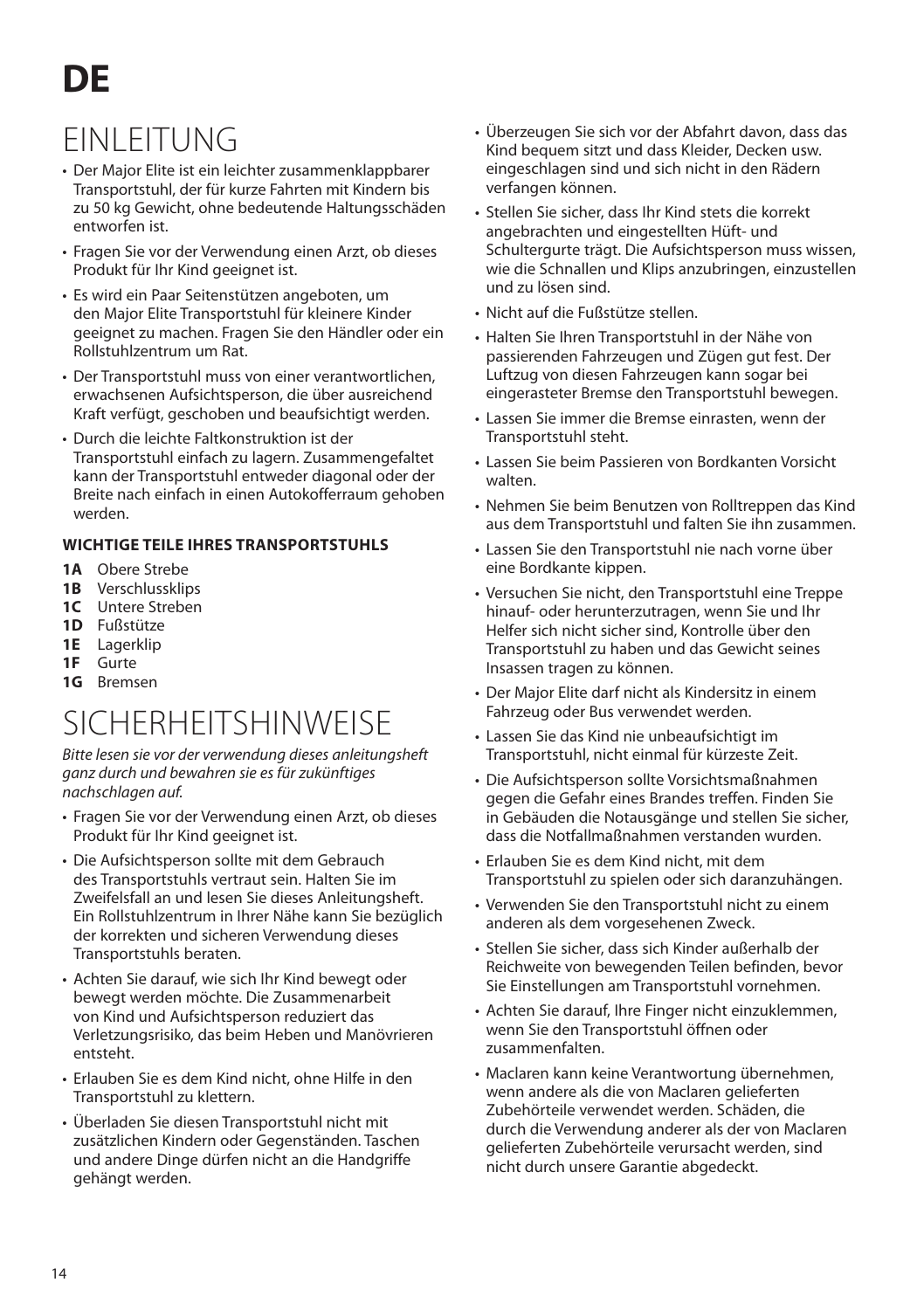# VORBEREITUNG

#### **ÖFFNEN DES TRANSPORTSTUHLS**

**<sup>2</sup>** Öffnen Sie den Lagerklip und falten Sie den Transportstuhl auf.

Achten Sie darauf, Ihre Finger nicht einzuklemmen, wenn Sie den Transportstuhl öffnen.

**3** Drücken Sie die oberen und unteren Streben ganz nach unten und stellen Sie sicher, dass die Verschlussklips eingerastet sind.

#### **FUßSTÜTZE ANBRINGEN**

**4** Wählen Sie die für Ihr Kind bequemste Höheneinstellung.

 Klemmen Sie die Fußstütze an die Haltestifte, und zwar entweder in niedriger, mittlerer oder hoher Position. Drücken Sie die Fußstütze nach oben, so dass beide Klips ganz einrasten.

# **VERWENDUNG**

#### **BETRIEB DER BREMSEN**

**5** BREMSEN ANZIEHEN Ziehen Sie BEIDE Bremspedale mit Hilfe eines Fußes nach hinten und stellen Sie sicher, dass die Bremsstifte fest in den Radspeichen sitzen.

BREMSEN LÖSEN

Drücken Sie BEIDE Bremspedale nach vorne.

 Die Bremsen sollten nicht zum Abbremsen eines fahrenden Transportstuhls verwendet werden.

#### **VERWENDUNG DER GURTE**

ANBRINGEN DER GURTE

- **6A** Stecken Sie beide Gurtverschlüsse fest in die Halterung ein.
- **6B** Passen Sie die Länge der Gurte mittels der Schnallen an. Hüft- und Schultergurt sollten fest sitzen.
- LÖSEN DER GURTE
- **7C** Drücken Sie die Verschlusszacken und ziehen Sie den Gurt auseinander. Es kann nötig sein, den Schultergurt aus den Halterungen zu lösen.
- **7D** Falls gewünscht können Sie mittels der mitgelieferten D-Ringe einen zusätzlichen Gurt anbringen.

Der Gurt kann in manchen Fällen nicht ausreichend sein. Sie sollten ärztlichen Rat einholen.

#### **ENTFERNEN DER FÜßSTÜTZE**

**8** Drücken Sie die beiden weißen Plastikverschlüsse an den Seiten der Fußstütze ein und ziehen Sie die Fußstütze heraus.

#### **IN DEN TRANSPORTSTUHL EINSTEIGEN**

Stellen Sie sicher, dass beide Bremsen ANGEZOGEN sind.

 Die Fußstütze kann entfernt werden, um das Einsteigen zu erleichtern.

 Stellen Sie falls möglich den Transportstuhl mit der Rückseite fest gegen eine Wand oder ein unbewegliches Objekt. Alternativ kann eine andere Hilfsperson den Transportstuhl festhalten.

 Wenn das Kind nicht in den Transportstuhl gehoben wird, richten Sie die Vorderräder mit den Hinterrädern aus. Stellen Sie die Füße des Kindes auf den Boden zwischen die Vorderräder, einen Fuß etwas vor den anderen, und lassen Sie das Kind vorsichtig in den Sitz gleiten. Das Kind kann dabei helfen, indem es die Vorderbeine des Transportstuhls hält.

 Legen Sie den Gurt an und stellen Sie die Länge ein. Hüft- und Schultergurt sollten fest sitzen. Bringen Sie die Fußstütze wieder in der passenden Höhe an.

Achten Sie darauf, wie sich das Kind bewegt oder bewegt werden möchte. Die Zusammenarbeit von Kind und Aufsichtsperson reduziert das Verletzungsrisiko, das beim Heben und Manövrieren entsteht.

#### **AUS DEM TRANSPORTSTUHL AUSSTEIGEN**

Stellen Sie sicher, dass beide Bremsen ANGEZOGEN sind und die Fußstütze entfernt wurde.

Stellen Sie falls möglich den Transportstuhl mit der Rückseite fest gegen eine Wand oder ein unbewegliches Objekt. Alternativ kann eine andere Hilfsperson den Transportstuhl festhalten.

 Richten Sie die vorderen Drehräder so mit den hinteren Rädern aus, dass Platz für die Füße des Kindes ist.

 Lösen Sie die Gurtverschlüsse und falls nötig die Schultergurte.

 Wenn das Kind nicht aus dem Transportstuhl gehoben wird, sollte es die Vorderbeine des Transportstuhls umfassen, sich leicht nach vorne beugen und beide Füße fest auf den Boden stellen, dabei einen Fuß etwas vor den anderen. Danach sollte sich das Kind in die Höhe ziehen und aufstehen. Helfen Sie ihm falls nötig dabei.

#### **SCHIEBETECHNIKEN**

 Berücksichtigen Sie bei einem Ausflug Hindernisse, verschiedene Bodenverhältnisse und Entfernungen.

 Die Aufsichtsperson sollte mit vernünftiger Geschwindigkeit gehen und das Kind vor den Ausführen von Manövern warnen.

Die Aufsichtsperson sollte den Transportstuhl jederzeit an beiden Griffen halten und die Kontrolle bewahren.

 Unebenen oder weichen Boden vermeiden. Falls diese Art von Bodenverhältnissen nicht zu vermeiden ist, ist es oft einfacher, den Transportstuhl rückwärts gehend zu ziehen.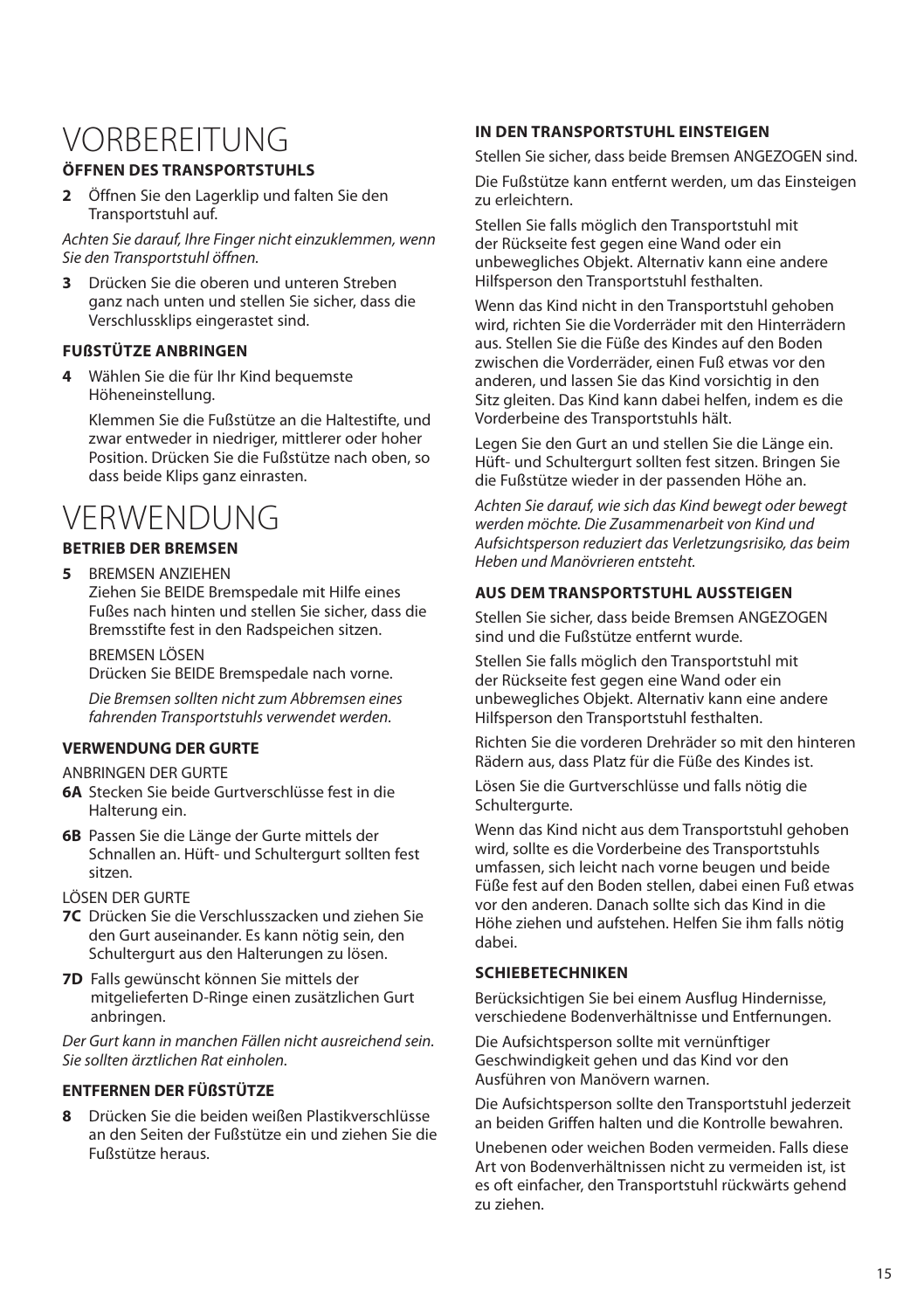**DE**

 Ihr Kind fühlt sich eventuell sicherer, wenn Sie den Transportstuhl bei steilen Steigungen rückwärts gehend ziehen.

 Passieren Sie Schwingtüren rückwärts gehend, drücken Sie die Türen mit Ihrem Rücken auf und ziehen Sie dann den Transportstuhl durch die Türen.

Die Verwendung des Transportstuhls sollte sowohl für die Aufsichtsperson als auch für das Kind eine schöne Erfahrung sein, vorausgesetzt, es herrscht gegenseitiges Vertrauen und Verständnis.

### VERWENDUNG

#### **BORDKANTEN**

#### **9 EINE BORDKANTE ODER EINE EINZELNE STUFE NACH UNTEN GEHEN**

 Stellen Sie die Vorderräder an die Bordkante. Halten Sie die Griffe fest, kippen Sie den Transportstuhl nach hinten und balancieren Sie ihn auf den Hinterrädern.

Bringen Sie die Hinterräder an die Bordkante.

 Schieben Sie den Transportstuhl auf den Hinterrädern die Bordkante hinunter.

 Lassen Sie den Transportstuhl an einer Bordkante nie vorwärts kippen.

#### **EINE BORDKANTE ODER EINE EINZELNE STUFE NACH OBEN GEHEN**

**10** METHODE 1

Stellen Sie die Vorderräder an die Bordkante. Halten Sie die Griffe fest, kippen Sie den Transportstuhl nach hinten und stellen Sie dann die Vorderräder auf die Bordkante.

 Bringen Sie die Hinterräder unten an die Bordkante und heben Sie den Transportstuhl hinauf.

#### METHODE 2

Drehen Sie den Transportstuhl um und stellen Sie die Hinterräder an die Bordkante.

 Halten Sie die Griffe fest, kippen Sie den Transportstuhl nach hinten und ziehen Sie die Vorderräder auf den Bordstein.

#### **TREPPENSTUFEN**

Benutzen Sie falls vorhanden Rampen und Aufzüge.

 Vermeiden Sie falls möglich Treppenstufen. Falls Sie keine andere Möglichkeit haben, stellen Sie sicher, dass mindestens eine Hilfsperson zur Verfügung steht.

 Versuchen Sie nicht, den Transportstuhl eine Treppe hinauf- oder herunterzutragen, wenn Sie und Ihr Helfer sich nicht sicher sind, Kontrolle über den Transportstuhl zu haben und das Gewicht seines Insassen tragen zu können.

 Bei solchen Unternehmungen müssen Aufsichts- und Hilfsperson sicher stehen und den Transportstuhl gut festhalten. Die Hände der Aufsichtsperson müssen stets die Handgriffe voll umschließen.

Machen Sie in regelmäßigen Abständen Pausen.

#### **TREPPEN NACH OBEN STEIGEN**

**11** Stellen Sie den Transportstuhl fest mit den Hinterrädern gegen die unterste Stufe.

> Kippen Sie den Transportstuhl nach hinten und ziehen Sie ihn auf die nächste Stufe.

> Die Hilfsperson steht vor dem Transportstuhl, hält ihn fest und hebt ihn nach oben, indem sie ihn vorne am Rahmen ergreift (**nicht an der Fußstütze**).

 Fahren Sie so Stufe für Stufe bis zum Ende der Treppe fort.

#### **TREPPEN NACH UNTEN STEIGEN**

**12** Stellen Sie den Transportstuhl fest mit den Vorderrädern gegen die oberste Stufe.

> Kippen Sie die Griffe nach hinten und drücken Sie den Transportstuhl nach vorne, bis sich die Hinterräder an der obersten Stufe befinden.

 Die Hilfsperson steht vor dem Transportstuhl, hält ihn fest und hebt ihn nach unten, indem sie ihn vorne am Rahmen ergreift (**nicht an der Fußstütze**).

 Halten Sie das Gewicht des Transportstuhls und lassen Sie die Hinterräder die Stufe herunter.Fahren Sie so Stufe für Stufe bis zum Ende der

Treppe fort.

## NACH DER VERWENDUNG

#### **ENTFERNEN DER FUßSTÜTZE**

**13** Drücken Sie die beiden weißen Plastikverschlüsse an den Seiten der Fußstütze ein.Ziehen Sie die Fußstütze aus den Haltestiften.

#### **DEN TRANSPORTSTUHL FALTEN**

- **14A** Ziehen Sie die oberen und unteren Streben nach oben.
- **14B** Öffnen Sie BEIDE Verschlussklips.

 Achten Sie darauf, sich nicht die Finger einzuklemmen, wenn Sie den Transportstuhl falten.

- **15C** Ergreifen Sie die Griffe und drücken Sie sie nach vorne.
- **15D** Stellen Sie sicher, dass der Lagerklip eingerastet ist.

### PFLEGE IHRES TRANSPORTSTUHLS

- Ihr Transportstuhl wurde gemäß den höchsten Ansprüchen entworfen und bietet Ihnen bei korrekter Verwendung und Pflege viele Jahre lang sorgenfreie Dienste.
- Überprüfen Sie regelmäßig, ob Verschlüsse, Bremsen, Gurte, Schnappverschlüsse, Fußstütze, Verbindungsteile und Armaturen sicher und voll betriebstauglich sind.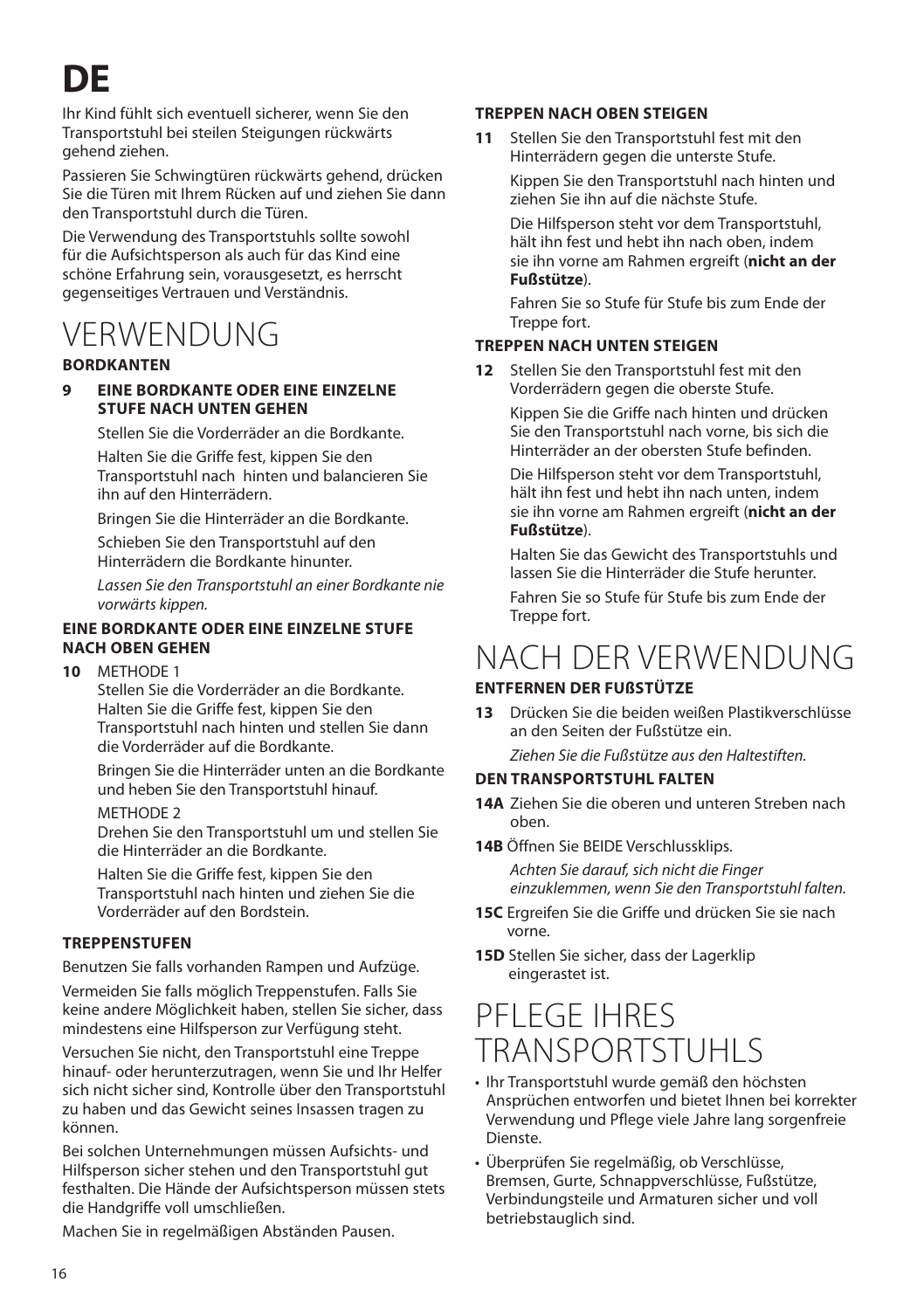- Bremsen, Räder und Reifen sind Verschleißteile und sollten falls nötig von einer Werkstatt ersetzt werden, die vom Lieferanten zugelassen ist.
- Wir empfehlen, den Transportstuhl alle 12 Monate von einer zugelassenen Werkstatt überprüfen zu lassen.
- Falls der Transportstuhl beschädigt ist oder der Reparatur bedarf, kann Ihnen die zugelassene Werkstatt mitteilen, was getan werden muss. Auch die Kundendienstabteilung von Maclaren kann zu Produktinformationen befragt werden.
- Bei diesem Transportstuhl sollten nur Ersatz- und Zubehörteile von Maclaren verwendet werden.
- Wenn die Räder quietschen, schmieren Sie sie vorsichtig mit einer Silikonverbindung. Verwenden Sie KEINE Erdöl- oder Fettprodukte, da diese Schmutz anziehen, der die Bewegung behindert.
- Machen Sie sich mit der Handhabung des Transportstuhl vertraut. Er sollte sich stets leicht Öffnen und Zusammenfalten lassen. Falls dies nicht der Fall ist, wenden Sie bitte keine Gewalt an - halten Sie an und lesen Sie die Anweisungen.
- Lackierte Teile und solche aus Plastik können mit einem Schwamm und warmem Seifenwasser gesäubert werden.
- Der Sitzbezug kann mit einem Schwamm oder einer Scheuerbürste und einem milden Reinigungsmittel bzw. einem milden Desinfektionsmittel gesäubert werden.
- Nie mit scharfen, ammoniakhaltigen Reinigungsmitteln, Bleiche oder Spiritus säubern.
- Wenn der Transportstuhl feucht geworden ist, trocknen Sie ihn mit einem weichen Tuch und lassen Sie ihn vollständig geöffnet in warmer Umgebung trocknen.
- Falten Sie den Wagen oder Zubehörteile nicht zusammen, wenn diese nass sind und lagern Sie sie nicht an einem feuchten Ort. Dadurch kann Schimmelbefall verursacht werden. Trocknen Sie vor dem Lagern stets alle Bestandteile.
- Lagern Sie Ihren Transportstuhl an einem trockenen, sicheren Ort.

#### **ERHÄLTLICHE ZUBEHÖRTEILE**

Wattierter SitzSonnendachKofferraum SeiteneinstützenRegenschutz Brustkissen Einkaufstasche

Maclaren behält sich das Recht vor, im Rahmen des fortlaufenden Programms zur Produktverbesserung Designänderungen an ihren Produkten vorzunehmen.

### ALLGEMEINE HINWEISEINSTANDHALTUNG UND REPARATUREN

- Überprüfen Sie regelmäßig alle Nieten und Verbindungen auf Festigkeit und sicheren Sitz. Inspizieren Sie alle Bremsen, Räder und Reifen, und ersetzen oder reparieren Sie sie im Bedarfsfall. Prüfen Sie alle Sicherungen auf korrekte Funktion, insbesondere die Primär- und zusätzlichen Sperren. Diese sollten stets frei beweglich sein. Verwenden Sie nie ein Produkt weiter, dessen Struktur instabil ist.
- Wir empfehlen alle 12 Monate eine Wartung.
- Wenn die Räder quietschen, schmieren Sie sie vorsichtig mit einer Silikonverbindung. Verwenden Sie KEINE Erdöl- oder Fettprodukte, da diese Schmutz anziehen, der die Bewegung behindert.
- Es sind ausschließlich Ersatzteile von Maclaren zu verwenden. Die Verwendung von Teilen, die nicht von Maclaren geliefert werden, entspricht nicht den Sicherheitsstandards.
- Vom Hersteller nicht genehmigtes Zubehör darf nicht verwendet werden.

#### **REINIGUNG**

- Reinigen Sie den Rahmen mit einem feuchten Tuch und einem milden Reinigungsmittel, verwenden Sie keine Scheuermittel und trocknen Sie den Rahmen gründlich ab.
- Falls Fahrwerksteile des Transportstuhls mit Salzwasser in Berührung gekommen sind, empfehlen wir, sie baldmöglichst danach mit frischem (Leitungs-) Wasser abzuwaschen.
- Die Haube kann leicht mit einem feuchten Tuch und einem sanften Reinigungsmittel abgewischt werden.
- Der Sitzbezug kann gewaschen werden sehen Sie die Pflegeetiketten bezüglich ausführlicherer Informationen und lassen Sie den Bezug gründlich trocknen, bevor Sie ihn erneut benutzen.
- Klappen Sie das Produkt nicht zusammen und verstauen Sie es auch nicht, solange es noch feucht ist, und bewahren Sie es nie in feuchter Umgebung auf, da sich ansonsten Schimmel bilden kann.
- Falls Ihr Transportstuhl aus Jeansstoff gefertigt ist: Aufgrund der natürlichen Eigenschaften des Stoffes, ist es möglich, dass die ursprüngliche Farbe heller wird. Wir empfehlen, dass Sie den Stoff vor der Benutzung waschen, um das Ausbleichen des blauen Jeansstoffes zu reduzieren.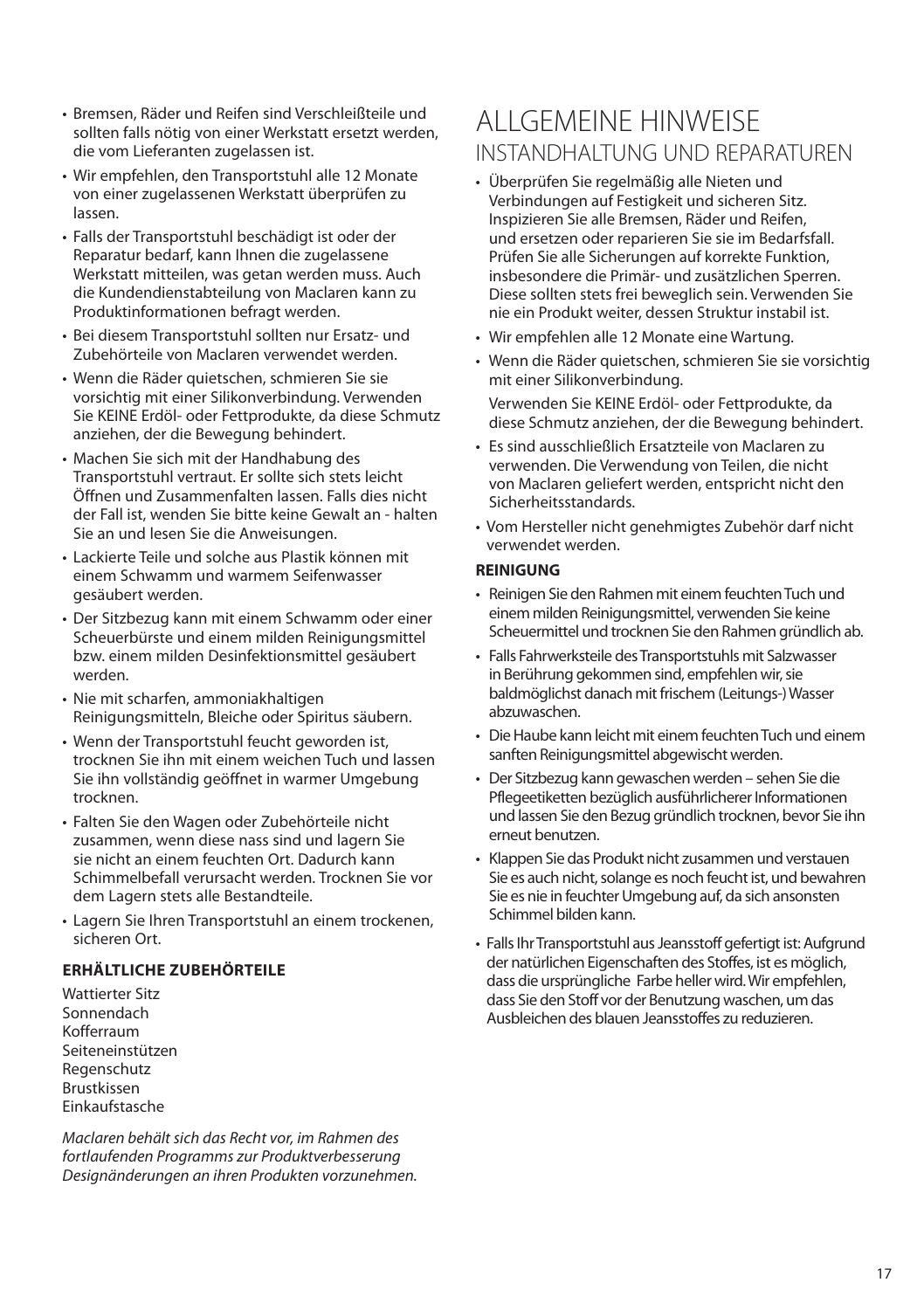# **IT**

# PREMESSA

- Il Major Elite è una sedia di trasporto pieghevole e leggero per spostamenti di breve durata e adatto ai bambini fino a 50 kg di peso che non abbiano particolari instabilità posturali e abbiano bisogno del minimo supporto.
- Prima di usare la sedia di trasporto ottenere il parere di un medico specializzato circa l'idoneità del prodotto.
- Per adattare il Major Elite al trasporto ai bambini più piccoli sono disponibili dei supporti laterali. Per informazioni, rivolgersi al fornitore o al rivenditore di sedie a rotelle.
- Durante l'uso la sedia di trasporto deve essere spinto e sorvegliato da un accompagnatore adulto e di forza fisica adeguata.
- La struttura leggera e pieghevole della sedia di trasporto lo rende poco ingombrante. Quando è piegato, la sedia di trasporto può essere caricato facilmente nel baule dell'auto in posizione diagonale o trasversale.

#### **COMPONENTI PRINCIPALI DELLA SEDIA DI TRASPORTO**

- **1A** Rinforzo superiore
- **1B** Fermi di bloccaggio
- **1C** Rinforzi inferiori
- **1D** Poggiapiedi
- **1E** Staffa di chiusura
- **1F** Cinture
- **1G** Freni

# AVVISI DI SICUREZZA

Leggere attentamente questa guida per l'accompagnatore prima dell'uso e conservarla per poterla consultare in futuro

- Prima di usare la sedia di trasporto ottenere il parere di un medico specializzato circa l'idoneità del prodotto.
- È importante che l'accompagnatore sappia utilizzare la sedia di trasporto. Se si hanno dubbi è consigliabile fermarsi e leggere questa guida per l'accompagnatore. Per informazioni sull'uso corretto e sicuro della sedia di trasporto rivolgersi al più vicino rivenditore di sedie a rotelle.
- Prendere in considerazione come vuole spostarsi o essere spostato il bambino. Collaborando l'uno con l'altro, l'accompagnatore e il bambino possono minimizzare il rischio di ferimento durante le operazioni di sollevamento e manovra della sedia di trasporto.
- Non consentire al bambino di salire sulla sedia di trasporto da solo.
- Non sovraccaricare la sedia di trasporto trasportandovi più di un bambino o della merce. Non appendere borse o altri oggetti sulla maniglie.
- Prima di partire, assicurarsi che il bambino sia comodo e che vestiti e coperte ecc. siano rimboccati per evitare che inceppino le ruote.
- Assicurarsi che il bambino porti sempre ben regolate e allacciate sia la cintura per la vita che le cinture per le spalle. L'accompagnatore deve saper montare, regolare ed aprire fermi e fibbie.
- Non stare mai in piedi sul poggiapiedi.
- Reggere bene la sedia di trasporto nei pressi di veicoli o treni in movimento. Anche con i freni innestati, la corrente d'aria creata dal veicolo può far spostare la sedia di trasporto.
- Quando la sedia di trasporto è stazionario, innestare sempre i freni di parcheggio.
- Fare attenzione quando si scende/si sale dal/sul marciapiede.
- Prima di salire su una scala mobile, far scendere il bambino e ripiegare la sedia di trasporto.
- Non inclinare mai la sedia di trasporto in avanti quando si scende dal marciapiede.
- A meno che non si sia assistiti da un'altra persona, assieme alla quale si è sicuri di poter controllare la sedia di trasporto e sostenere il peso complessivo del bambino e della sedia di trasporto, non tentare mai di salire o scendere le scale trasportando la sedia di trasporto.
- Quando si viaggia in automobile o in autobus, il Major Elite non deve mai essere utilizzato come sedile per il bambino.
- Non lasciare mai il bambino da solo nella sedia di trasporto, neanche per un attimo.
- L'accompagnatore deve prendere precauzioni contro i rischi d'incendio. Negli edifici, verificare dove si trovano le uscite di emergenza e assicurarsi di aver capito bene le procedure.
- Non consentire ai bambini di giocare con la sedia di trasporto o di aggrapparvisi.
- Non utilizzare la sedia di trasporto a scopi ai quali non è destinato.
- Prima di effettuare eventuali regolazioni, proteggere il bambino dalle parti mobili della sedia di trasporto.
- Quando si apre o si chiude la sedia di trasporto fare attenzione a non intrappolarsi le dita.
- La Maclaren non può assumersi la responsabilità dell'uso di accessori non forniti dalla Maclaren. Gli eventuali danni causati dall'uso di accessori non forniti dalla Maclaren non saranno coperti dalla nostra garanzia.

# PREDISPOSIZIONE

#### **APERTURA DELLA SEDIA DI TRASPORTO**

**2** Sbloccare il fermo di chiusura e aprire la sedia di trasporto.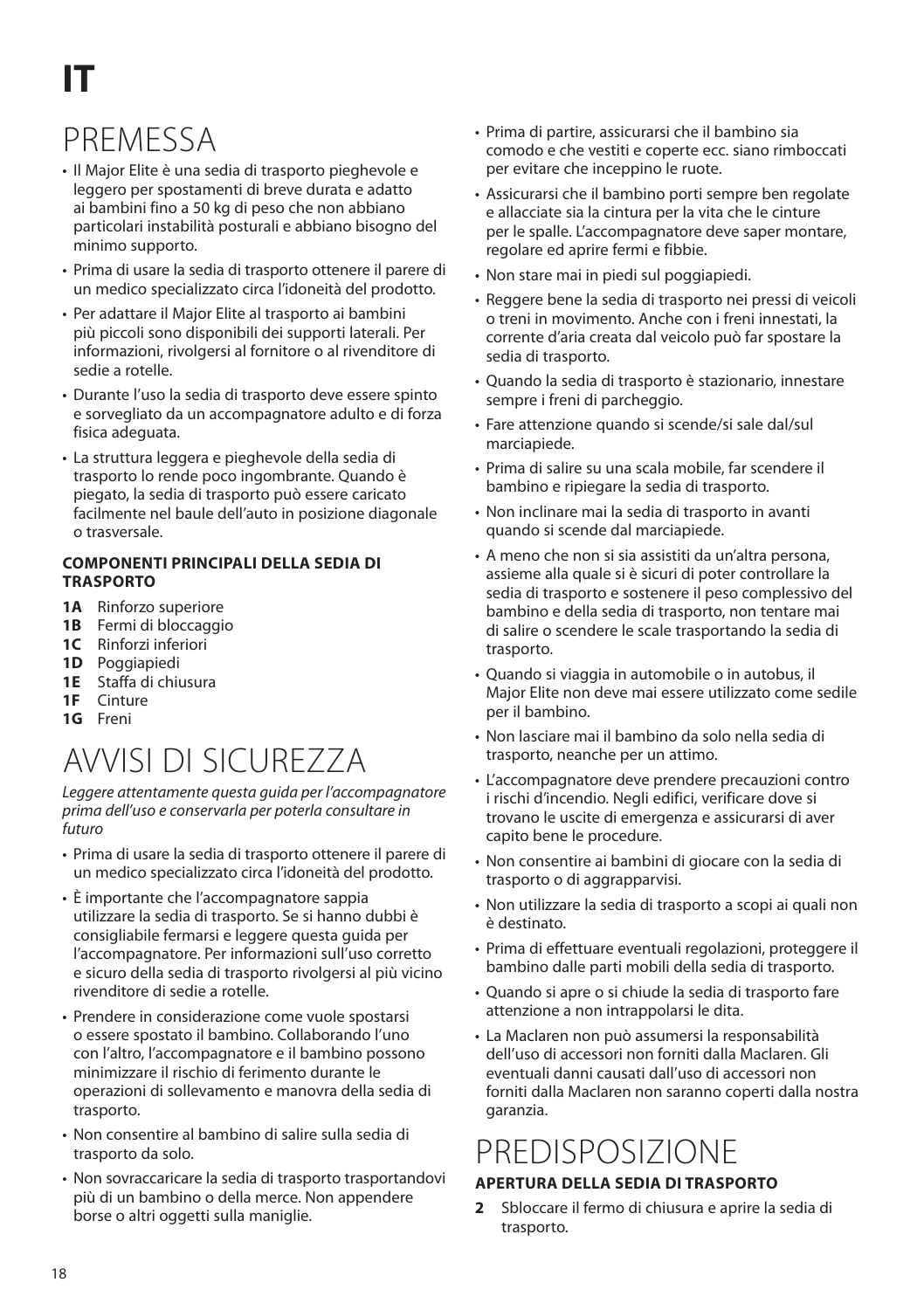Quando si apre la sedia di trasporto, fare attenzione a non intrappolarsi le dita.

**3** Spingere verso il basso il rinforzo superiore e quelli inferiori e assicurarsi che le staffe di bloccaggio siano inserite.

#### **MONTAGGIO DEL POGGIAPIEDI**

**4** Scegliere l'altezza più comoda per il bambino.

 Montare il poggiapiedi sui perni di sostegno nella posizione bassa, intermedia o alta e spingere verso l'alto il poggiapiedi per garantire che entrambe le staffe siano bene inserite.

### USO DELLA SEDIA DI TRASPORTO

#### **USO DEI FRENI DI PARCHEGGIO**

**5** INNESTO DEI FRENI DI PARCHEGGIOCon il piede, tirare ENTRAMBI i pedali del freno all'indietro, assicurandosi che i perni del freno siano inseriti tra i raggi delle ruote.

 DISINNESTO DEI FRENI DI PARCHEGGIOSpingere in avanti ENTRAMBI i pedali del freno. I freni di parcheggio non vanno mai utilizzati per far rallentare una sedia di trasporto in movimento.

#### **USO DELLA CINTURA**

ALLACCIAMENTO DELLA CINTURA

- **6A** Inserire bene entrambi i fermi nel fermaglio.
- **6B** Regolare la lunghezza delle cinghie facendo scorrere le fibbie. Sia la cintura che passa attorno alla vita che le cinture sulle spalle devono essere ben strette.
- SLACCIAMENTO DELLA CINTURA
- **7C** Stringere tra le dita i fermi ed estrarli dal fermaglio. Potrebbe essere necessario sganciare dal fermaglio anche i fermi delle cinture per le spalle.
- **7D** Vengono forniti degli anelli a D per consentire il montaggio di una cintura di sicurezza secondaria. La cintura potrebbe non essere sufficiente in tutti i casi - ottenere il parere di un medico specializzato.

#### **SMONTAGGIO DEL POGGIAPIEDI**

**8** Premere entrambi i fermi bianchi, situati ai due lati del poggiapiedi, e ritirare il poggiapiedi.

#### **COME SALIRE SULLA SEDIA DI TRASPORTO**

Verificare che siano innestati entrambi i freni.

 Per facilitare l'accesso alla sedia di trasporto si può smontare il poggiapiedi.

 Se possibile, appoggiare lo schienale della sedia di trasporto direttamente contro una parete o un oggetto immobile, oppure farsi aiutare da un'altra persona, chiedendole di tenere fermo la sedia di trasporto.

 Se il bambino è in grado di salire sulla sedia di trasporto senza essere preso in braccio, allineare le ruote anteriori con le ruote posteriori. Posizionare i piedi del bambino tra le ruote anteriori, con un piede poco più avanti rispetto all'altro, e far sedere il bambino con delicatezza. Il bambino può aiutare reggendo le gambe anteriori della sedia di trasporto.

 Allacciare la cintura e regolare la lunghezza delle cinghie. Sia la cintura per la vita che le cinture per le spalle devono essere ben strette. Rimontare il poggiapiedi all'altezza giusta.

Prendere in considerazione come vuole spostarsi o essere spostato il bambino. Collaborando l'uno con l'altro, l'accompagnatore e il bambino possono minimizzare il rischio di ferimento durante le operazioni di sollevamento e manovra della sedia di trasporto

#### **COME SCENDERE DAL PASSEGGINO**

Verificare che siano INNESTATI entrambi i freni e smontare il poggiapiedi.

Se possibile, appoggiare lo schienale della sedia di trasporto direttamente contro una parete o un oggetto immobile, oppure farsi aiutare da un'altra persona, chiedendole di tenere fermo la sedia di trasporto.

Allineare le ruote girevoli anteriori con le ruote posteriori per dare spazio ai piedi del bambino.

Slacciare il fermaglio della cintura e, se necessario, sganciare anche i fermi delle cinture per le spalle.

Se non è necessario prenderlo in braccio, il bambino può afferrare le gambe anteriori della sedia di trasporto e, piegandosi leggermente in avanti, mettere i piedi saldamente a terra, uno più avanti rispetto all'altro. Il bambino dovrà poi spingersi verso l'alto, se necessario con un po' di aiuto, per mettersi in piedi.

#### **TECNICHE PER SPINGERE LA SEDIA DI TRASPORTO**

Programmare i percorsi tenendo in considerazione gli ostacoli, il terreno e la distanza da coprire.

 L'accompagnatore deve camminare a una velocità ragionevole e avvertire il bambino prima di effettuare manovre.

 L'accompagnatore deve tenere sempre sotto controllo la sedia di trasporto usando entrambe le maniglie.

 Evitare terre ni accidentati o morbidi. Se sono inevitabili a volte è meglio tirare la sedia di trasporto camminando all'indietro.

Quando si deve scendere per una via scoscesa il bambino potrebbe sentirsi più sicuro se l'accompagnatore cammina all'indietro, tirando la sedia di trasporto

Aprire le porte a vento camminando all'indietro, aprendo la porta con la schiena e facendo passare poi la sedia di trasporto.

 Purché vi sia fiducia e comprensione reciproca tra l'accompagnatore e il bambino, l'uso della sedia di trasporto risulterà piacevole per entrambi.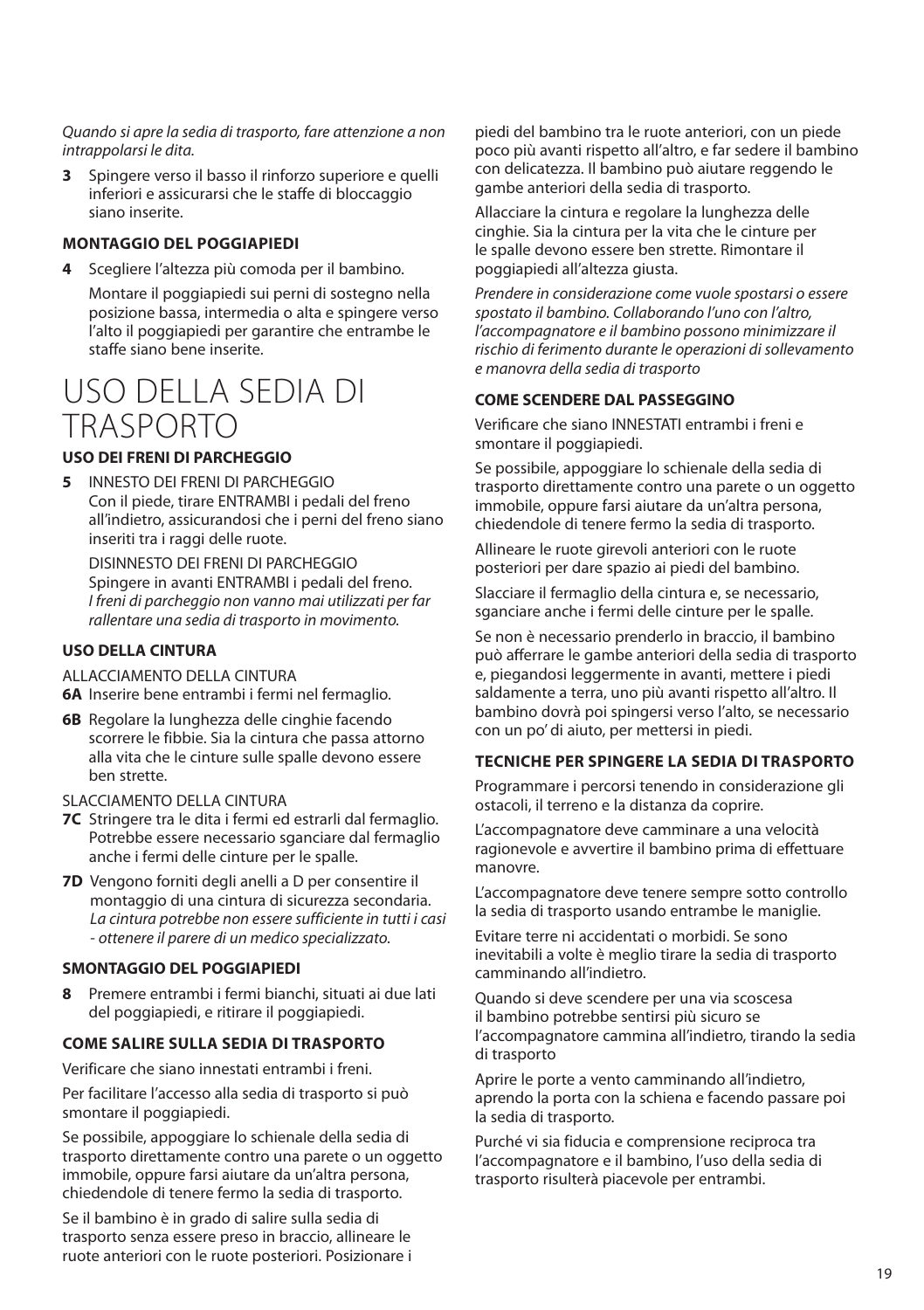### USO DELLA SEDIA DI TRASPORTO

#### **COME MANOVRARE LA SEDIA DI TRASPORTO AL BORDO DEL MARCIAPIEDE**

#### **9 COME SCENDERE DAL MARCIAPIEDE O DA UNO SCALINO**

 Portare le ruote anteriori fino al bordo del marciapiede.

 Reggere bene le maniglie e inclinare la sedia di trasporto all'indietro, bilanciandolo sulle ruote posteriori.

 Portare le ruote posteriori fino al bordo del marciapiede.

 Far scendere la sedia di trasporto dal marciapiede sulle ruote posteriori.

Non inclinare mai la sedia di trasporto in avanti per scendere da un marciapiede.

#### **COME SALIRE SUL MARCIAPIEDE O SU DI UNO SCALINO**

#### **10** TECNICA 1

 Portare le ruote anteriori fino al bordo del marciapiede. Reggere bene le maniglie e inclinare la sedia di trasporto all'indietro, poggiandone le ruote anteriori sulla superficie del marciapiede.

 Portare le ruote posteriori fino al bordo del marciapiede e tirare verso l'alto la sedia di trasporto per portarne le ruote posteriori fino al livello del marciapiede.

#### TECNICA 2

 Girare la sedia di trasporto per portarne le ruote posteriori contro il bordo del marciapiede.

 Reggendo bene le maniglie, inclinare la sedia di trasporto all'indietro e tirarlo verso l'alto per portarne le ruote posteriori fino al livello del marciapiede.

#### **COME MANOVRARE LA SEDIA DI TRASPORTO SULLE SCALE**

Se sono disponibili, usare rampe e ascensori.

 Ove possibile, le scale vanno evitate. Se non vi sono alternative, farsi aiutare da almeno un'altra persona.

A meno che non si sia assistiti da un'altra persona, assieme alla quale si è sicuri di poter controllare la sedia di trasporto e sostenere il peso complessivo del bambino e della sedia di trasporto, non tentare mai di salire o scendere le scale trasportando la sedia di trasporto.

 Durante questa operazione, sia l'accompagnatore che la persona che lo assiste devono essere bene equilibrati e reggere saldamente la sedia di trasporto. Le mani dell'accompagnatore devono rimanere inserite nelle maniglie.

#### Riposarsi a intervalli regolari.

#### **COME SALIRE LE SCALE**

**11** Posizionare la sedia di trasporto con le ruote posteriori contro il primo scalino.

 Inclinare la sedia di trasporto all'indietro e tirarlo verso l'alto per portarne le ruote posteriori sul secondo scalino.

 La persona che assiste l'accompagnatore deve rimanere davanti alla sedia di trasporto, mantenendolo stabile e facendolo salire afferrandone il telaio anteriore (**non il** 

#### **poggiapiedi**).

 Proseguire in questo modo fino in cima alla scalinata.

#### **COME SCENDERE LE SCALE**

**12** Posizionare la sedia di trasporto con le ruote anteriori al bordo del primo scalino.

 Inclinare la sedia di trasporto all'indietro e spingere la sedia di trasporto in avanti per portare le ruote posteriori al bordo dello scalino.

 La persona che assiste l'accompagnatore deve rimanere davanti alla sedia di trasporto, mantenendolo stabile e facendolo scendere afferrandone il telaio anteriore (**non il poggiapiedi**).

 Sorreggere il peso e far scendere la sedia di trasporto uno scalino alla volta.

 Proseguire in questo modo fino in fondo alla scalinata.

### DOPO L'USO

#### **SMONTAGGIO DEL POGGIAPIEDI**

**13** Premere entrambi i fermi bianchi situati ai due lati del poggiapiedi. Ritirare il poggiapiedi dai perni di bloccaggio.

#### **CHIUSURA DELLA SEDIA DI TRASPORTO**

- **14A** Tirare verso l'alto entrambi i rinforzi.
- **14B** Sbloccare ENTRAMBI i fermi di bloccaggio

Quando si chiude la sedia di trasporto, fare attenzione a non intrappolarsi le dita.

- **15C** Afferrare le maniglie e spingere in avanti.
- **15D** Assicurarsi che il fermo di chiusura sia innestato.

### MANUTENZIONE DELLA SEDIA DI TRASPORTO

• La sedia di trasporto è stato progettato in base a rigorosi criteri di qualità e, purché utilizzato correttamente e sottoposto agli interventi di manutenzione necessari, funzionerà perfettamente per molti anni.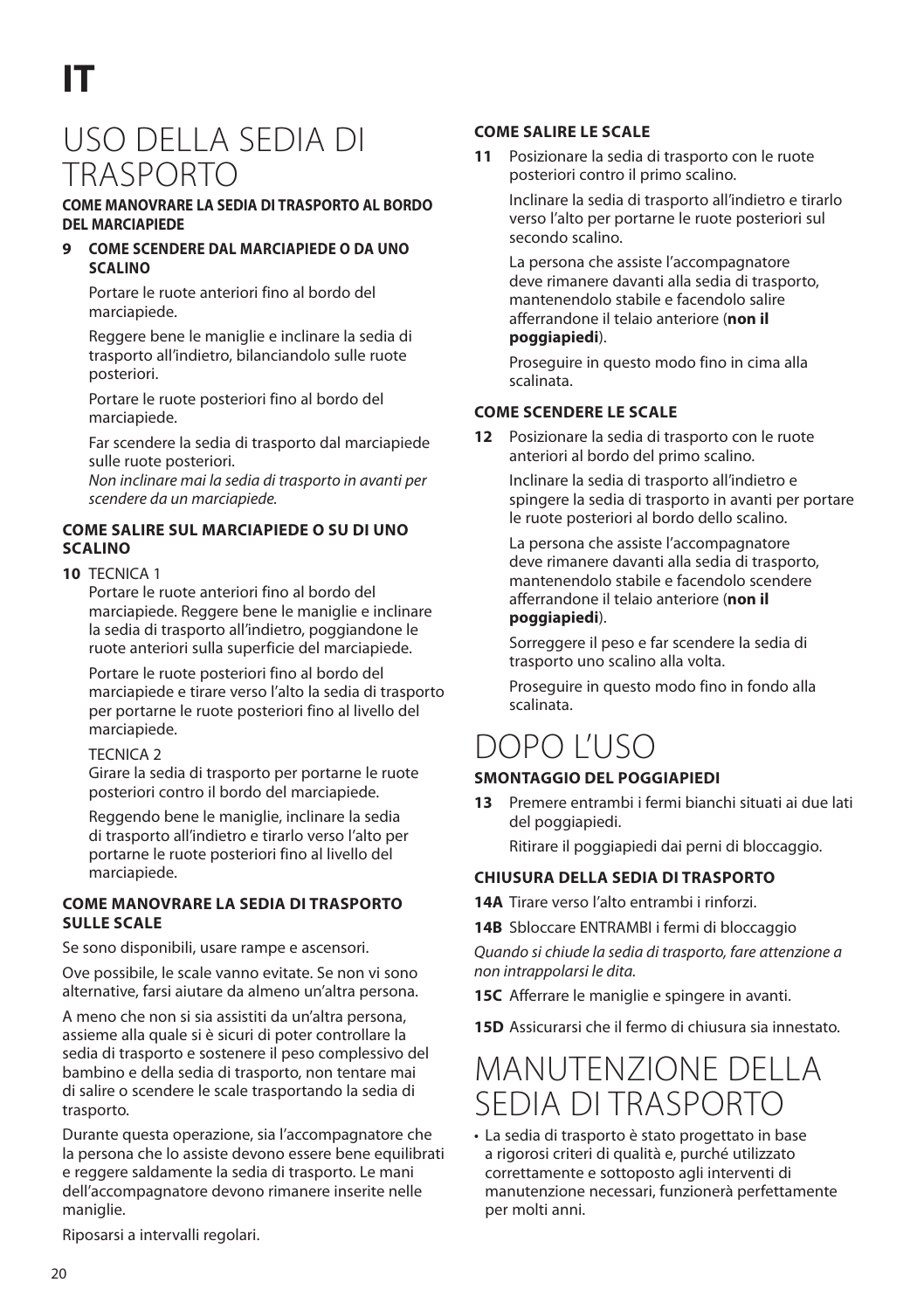- Ispezionare regolarmente dispositivi di bloccaggio, freni, cinture, fermi, poggiapiedi, articolazioni e fissaggi per garantire che siano saldi e funzionino correttamente.
- Freni, ruote e pneumatici sono soggetti a usura e vanno sostituiti, se necessario, da un riparatore autorizzato dal fornitore della sedia di trasporto.
- Si consiglia di far controllare la sedia di trasporto da un riparatore autorizzato almeno ogni 12 mesi.
- Se la sedia di trasporto è danneggiato o ha bisogno di essere riparato, il riparatore autorizzato potrà indicare gli interventi necessari.

 Si possono richiedere informazioni sul prodotto anche contattando il servizio di assistenza al cliente della Maclaren.

- I ricambi e gli accessori utilizzati su questo passeggino devono essere esclusivamente quelli della Maclaren.
- Se le ruote iniziano a cigolare, lubrificare leggermente con un rivestimento di silicone. Non usare prodotti a base di olio o grasso poiché questo attirerà lo sporco, che intaserà il movimento.
- Assicurarsi che si sappia far funzionare la sedia di trasporto. Deve aprirsi e chiudersi sempre con facilità. Se non si riesce a farlo facilmente, non forzarne il meccanismo ma fermarsi e leggere le istruzioni.
- I componenti di plastica e quelli verniciati possono essere puliti con un spugna inumidita in acqua calda insaponata con un detergente non abrasivo.
- Il tessuto del sedile può essere pulito con una spugna o spazzolato usando del detergente non abrasivo e/o del disinfettante non aggressivo.
- Non pulire mai con detergenti che siano abrasivi o contengano ammoniaca, varechina o alcol.
- Se la sedia di trasporto si bagna, asciugarlo con un panno morbido e lasciarlo completamente aperto in un ambiente caldo.
- Per evitare la formazione di muffe, non chiudere né la sedia di trasporto né gli accessori se sono bagnati, e non conservarli in un ambiente umido. Asciugare sempre bene tutti gli articoli prima di metterli a posto.
- Conservare la sedia di trasporto in un luogo asciutto e sicuro.

#### **ACCESSORI DISPONIBILI**

Sedile imbottitoParasoleBauleAccerorio lateraliCapote impermeabile Cuscinetto pettorale Borsa per la spesa

Nell'ambito delle sue attività di sviluppo continuo la Maclaren si riserva il diritto di apportare modifiche di progettazione ai suoi prodotti. Visitate il sito www. maclarenbaby.com per ricevere gratuitamente la garanzia a vita Sovereign Lifetime Warranty™ su tutti i passeggini della Collezione a2008.

### INFORMAZIONI GENERALIMANUTENZIONE E RIPARAZIONE

- Controllare regolarmente tutti i freni, ruote e pneumatici e sostituire o riparare, se necessario. Controllare che tutti i dispositivi di sicurezza funzionino correttamente, in particolare i blocchi primari e secondari. Questi dovrebbero essere liberi di muoversi in ogni momento . Non continuare a usare il prodotto se non è strutturalmente integro.
- Si consiglia una revisione ogni 12 mesi.
- Se le ruote iniziano a cigolare, lubrificare leggermente con un rivestimento di silicone.

 Non usare prodotti a base di olio o grasso poiché questo attirerà lo sporco, che intaserà il movimento.

- Usare solo parti di ricambio Maclaren. L'utilizzo di parti non fornite da Maclaren può essere pericoloso.
- Accessori che non sono approvati dal costruttore non devono essere utilizzati.

#### **PULIZIA**

- Pulire il telaio con un panno umido e un detergente delicato, non utilizzare prodotti abrasivi e asciugare bene.
- Se le parti del telaio della sedia di trasporto sono state esposte all'acqua salata si consiglia di sciacquarli con acqua dolce (di rubinetto) il più presto possible.
- La cappotta può essere lavata con un panno umido e un detergente delicato.
- Il rivestimento del sedile può essere lavato vedere le etichette di cura per i dettagli e asciugare bene prima di riutilizzarlo.
- Non piegare o riporre il prodotto se bagnato. Non riporlo in un ambiente umido per evitare la formazione di muffa.
- Se il vostro passeggino è realizzato in tessuto denim. A causa delle caratteristiche naturali del tessuto, può verificarsi il trasferimento di colore a un colore più chiaro Si consiglia di lavarlo prima di utilizzarlo per contribuire a ridurre il trasferimento di colore blu denim.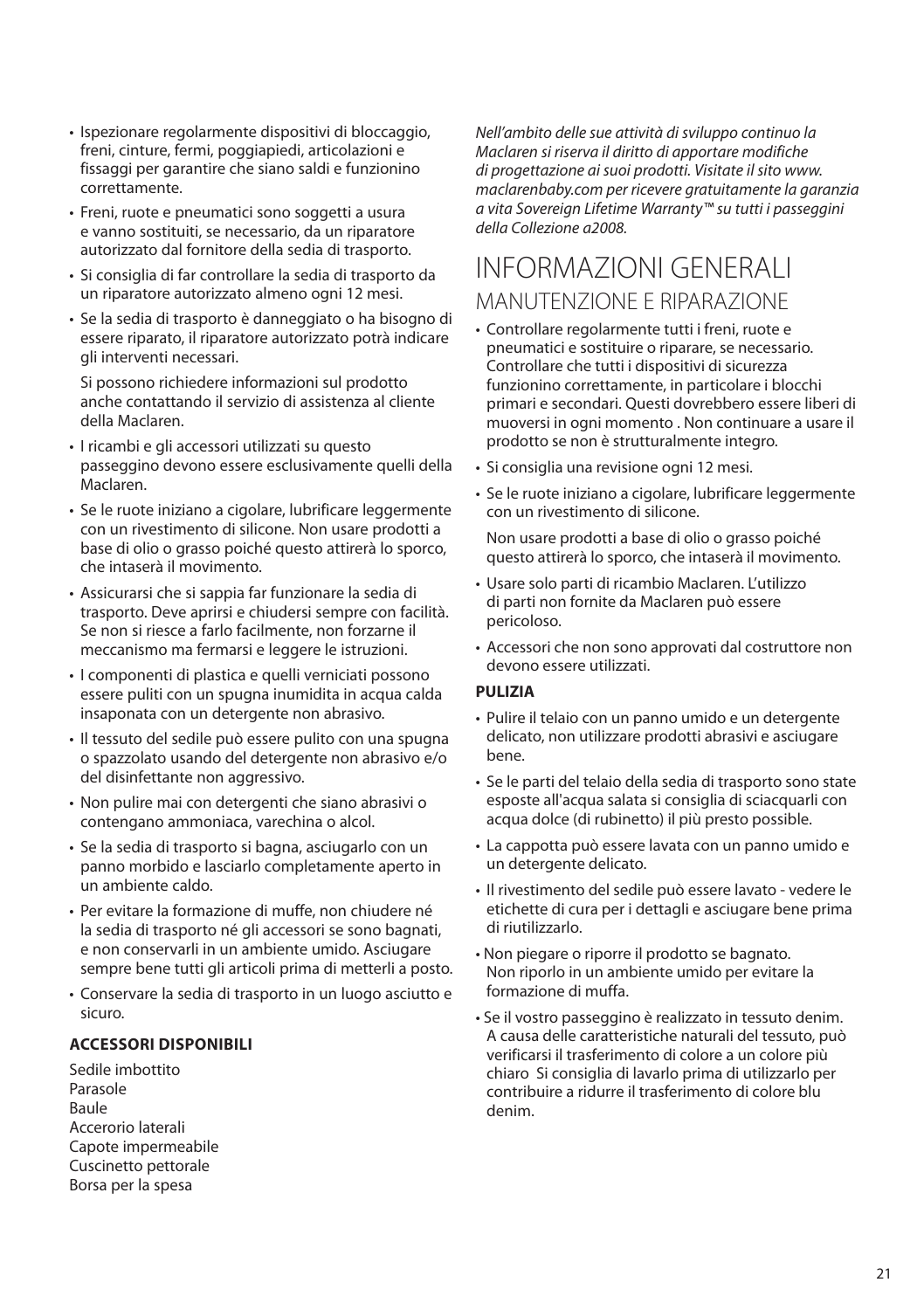# **NL**

# INLEIDING

- De Major Elite is een lichtgewicht inklapbare vervoerstoel ontwikkeld voor korte afstanden voor kinderen tot 50 kilo die rechtop kunnen zitten en minimale ondersteuning nodig hebben.
- Win voor gebruik deskundig medisch advies in betreffende de geschiktheid van dit product.
- De Major Elite kan met de Zijsteuntjes geschikt worden gemaakt voor een kleiner kind. Deze steuntjes zijn als accessoire verkrijgbaar. Vraag advies bij de leverancier of het Rolstoelencentrum.
- Een verantwoordelijke volwassen begeleider met voldoende kracht dient de vervoerstoel voort te bewegen en tijdens het gebruik toezicht te houden.
- De vervoerstoel kan worden ingeklapt en is eenvoudig op te bergen. Ingeklapt kan de vervoerstoel eenvoudig diagonaal of overdwars in een kofferbak worden geplaatst.

#### **BELANGRIJKE ONDERDELEN VAN UW VERVOERSTOEL**

- **1A** Bovenste beugel
- **1B** Sluitclips
- **1C** Onderste beugel
- **1D** Voetensteun
- **1E** Opslagclip
- **1F** Tuigje
- **1G** Remmen

### VEILIGHEIDS-AANWIJZINGEN

LEES DEZE AANWIJZINGEN VOOR GEBRUIK GOED DOOR EN BEWAAR ZE VOOR LATER GEBRUIK.

- Win voor gebruik deskundig medisch advies in betreffende de geschiktheid van dit product.
- De begeleider dient precies te weten hoe de vervoerstoel werkt – is dit niet het geval, stop dan en lees deze gebruiksaanwijzing. Bij uw Regionaal Rolstoelencentrum kunt u advies inwinnen betreffende het juiste en veilige gebruik van deze vervoerstoel.
- Houd rekening met het kind en hoe het zich wil verplaatsen of verplaatst wil worden. Samenwerking tussen de begeleider en het kind vermindert het risico op letsel tijdens het vervoer of het uitvoeren van manoeuvres.
- Laat het kind niet alleen in de klimmen.
- Maak de vervoerstoel niet te zwaar door er meerdere kinderen of goederen mee te vervoeren. Hang geen tassen of andere voorwerpen aan de handvatten.
- Zorg voordat u vertrekt dat het kind gemakkelijk zit en dat kleding en dekens zijn ingestopt zodat ze niet in de wielen vastdraaien.
- Zorg dat het kind altijd de goed afgestelde buikriem en het schoudertuigje om heeft. De begeleider dient te weten hoe de gespen en clips vastgemaakt, afgesteld en losgemaakt dienen te worden.
- Sta nooit op de voetensteun.
- Houd in de nabijheid van bewegende voertuigen of treinen altijd de vervoerstoel vast. Zelfs met de rem aan kan de vervoerstoel door voertuigen worden meegezogen.
- Zet altijd de rem op de vervoerstoel als deze stilstaat.
- Wees voorzichtig bij het op- en afgaan van stoepen.
- Haal het kind uit de vervoerstoel en klap de vervoerstoel in wanneer u een roltrap op- of afgaat.
- Kantel de vervoerstoel nooit naar voeren bij een stoep.
- Probeer de vervoerstoel niet een trap op- of af te dragen tenzij u en uw helper zeker weten dat u de vervoerstoel goed vast heeft en het gewicht van het kind kunt dragen.
- Gebruik de Major Elite niet als een stoel voor het kind wanneer u in een motorvoertuig of bus reist.
- Laat het kind nooit zonder toezicht in de vervoerstoel, ook niet voor heel even.
- De begeleider dient te weten hoe te handelen in geval van brand. Controleer in gebouwen waar de branduitgangen zijn en zorg dat u weet wat u moet doen.
- Laat kinderen niet met de vervoerstoel spelen of erover heen hangen.
- Gebruik uw vervoerstoel niet op een manier waarvoor hij niet is ontworpen.
- Zorg dat kinderen niet bij de bewegende delen kunnen komen voordat u de vervoerstoel afstelt.
- Zorg bij het openen en sluiten van de vervoerstoel dat er geen vingers tussen bewegende delen komen.
- Maclaren aanvaardt geen verantwoording voor het gebruik van accessoires die niet door Maclaren zijn geleverd. Schade veroorzaakt door het gebruik van accessoires die niet door Maclaren zijn geleverd worden niet door onze garantievoorwaarden gedekt.

### VOORBEREIDING VOOR GEBRUIK

#### **HET OPENEN VAN DE VERVOERSTOEL**

**2** Maak de opslagclip open en vouw de vervoerstoel open.

Zorg bij het openen van de vervoerstoel dat er geen vingers vast komen te zitten.

**3** Druk zowel de bovenste als de onderste beugels helemaal naar beneden en zorg dat de sluitclips vastgeklikt zijn.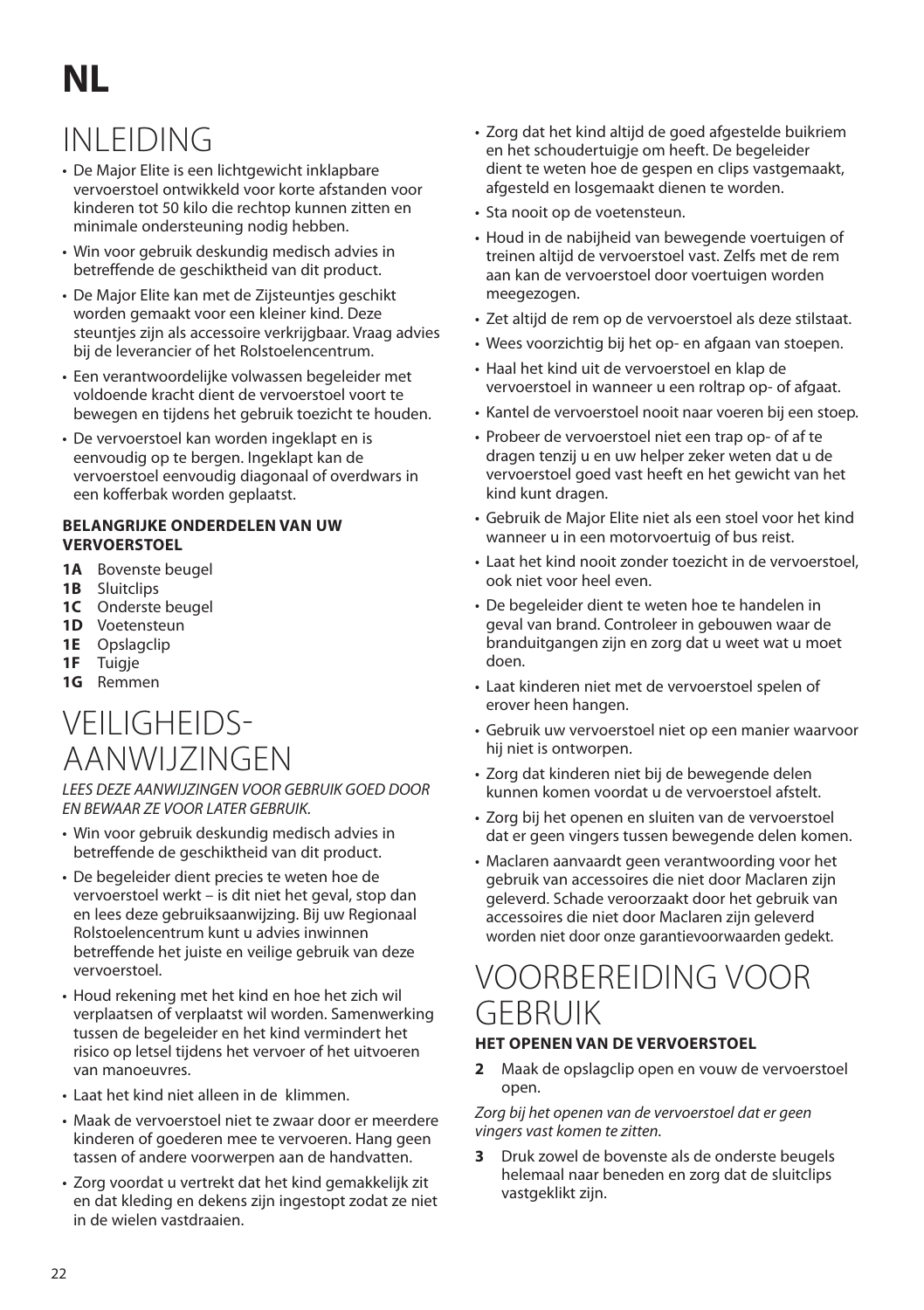#### **HET OPZETTEN VAN DE VOETENSTEUN**

**4** Kies de hoogte die voor het kind het meest comfortabel is.

 Klik de voetensteun vast op de steunpennen inde laagste, middelste of hoogste stand en druk de steun omhoog zodat beide clips goed op hun plaats zitten.

### HET GEBRUIK VAN DE VERVOERSTOEL

#### **HET GEBRUIK VAN DE REM**

**5** DE REMMEN

Haak met uw voet BEIDE rempedalen naar achteren en zorg dat de rempennen goed in de spaken van het wiel zitten.

HET LOSHALEN VAN DE REM

Duw BEIDE rempedalen naar voren.

Gebruik de rem nooit om een bewegende vervoerstoel af te remmen.

#### **HET GEBRUIK VAN HET TUIGJE**

HET OMDOEN VAN HET TUIGJE

- **6A** Steek beide bevestigingsklemmen in de gesp.
- **6B** Pas de lengte van het riempje aan door de gespen te verschuiven. De riem en schouderriemjes dienen dicht tegen het lichaam te zitten.

#### HET OPENEN VAN HET TUIGJE

- **7C** Knijp de clip aan weerszijden in en trek de riem los. Het is mogelijk dat u de schouderriemjes eerst van de clip moet losmaken.
- **7D** De 'D' ringen zijn voor het eventueel bevestigen van een extra tuigje.

 Het tuigje is niet in alle gevallen voldoende – win hiervoor deskundig advies in.

#### **HET VERWIJDEREN VAN DE VOETENSTEUN**

**8** Druk beide witte plastic klemmen in die aan beide zijden van de voetensteun zitten en neem de voetensteun uit.

#### **PLAATSNEMEN IN DE VERVOERSTOEL**

Zorg dat beide remmen VAST staan.

Om het instappen te vergemakkelijken kan de voetensteun worden verwijderd.

 Zet indien mogelijk de vervoerstoel met de achterkant recht tegen een muur of ander stevig voorwerp. Ook kan iemand anders de vervoerstoel stevig vasthouden.

 Indien het kind niet in de vervoerstoel wordt getild, zet de voorste wielen dan in dezelfde richting als de achterste wielen. Zet de voeten van het kind op de grond tussen de voorwielen, met een voet iets voor de andere en laat het kind voorzichtig op zijn plaats zakken. Het kind kan hierbij helpen door de voorste poten van de vervoerstoel vast te houden.

 Maak het tuigje vast en pas de lengte van het riempje aan. Het riempie en het schoudertuigje dienen dicht tegen het lichaam te zitten. Zet de voetensteun weer op de gewenste hoogte.

Houd rekening met het kind en hoe het zich wil verplaatsen of verplaatst wil worden. Samenwerking tussen de begeleider en het kind vermindert het risico op letsel tijdens het vervoer of het uitvoeren van manoeuvres.

#### **HET VERLATEN VAN DE VERVOERSTOEL**

Zorg dat beide remmen VAST staan en dat de voetensteun is verwijderd.

 Zet indien mogelijk de vervoerstoel met de achterkant recht tegen een muur of ander vast voorwerp. Ook kan iemand anders de vervoerstoel stervig vast houden.

 Zet de voorste zwenkwielen in dezelfde richting als de achterwielen zodat er ruimte ontstaat voor de voeten van het kind.

 Maak de gesp van het tuigje los en maak indien nodig ook de schouderriempjes los.

 Indien het kind niet uit de vervoerstoel wordt getild, dan dient het kind de voorpoten van de vervoerstoel vast te houden en iets voorover te buigen. Hierbij dienen beide voeten stevig op de grond gezet te worden, de ene iets voor de andere. Het kind dient vervolgens rechtop te gaan staan. Hierbij kan het eventueel geholpen worden.

#### **DUWTECHNIEKEN**

Maak een proefritje langs een weg met obstakels, grof terrein en langere afstanden.

De begeleider dient niet te hard of te zacht te lopen en het kind te waarschuwen alvorens manoeuvres uit te voeren.

 De begeleider dient de vervoerstoel te allen tijde goed onder controle te houden en hierbij beide handvatten te gebruiken.

Vermijd oneffen of zachte ondergronden. Is dit onvermijdelijk is, dan is het soms makkelijker om de vervoerstoel naar achteren te trekken.

 Bij het afrijden van een steile helling kan het kind zich soms veiliger voelen als het achteruit wordt getrokken.

Ga achterstevoren door klapdeuren. Duw met uw rug de deuren open en trek vervolgens de vervoerstoel door de deuropening.

Het besturen van de vervoerstoel dient een plezierige ervaring te zijn voor zowel de begeleider als het kind, mits er een onderling vertrouwen en begrip bestaat.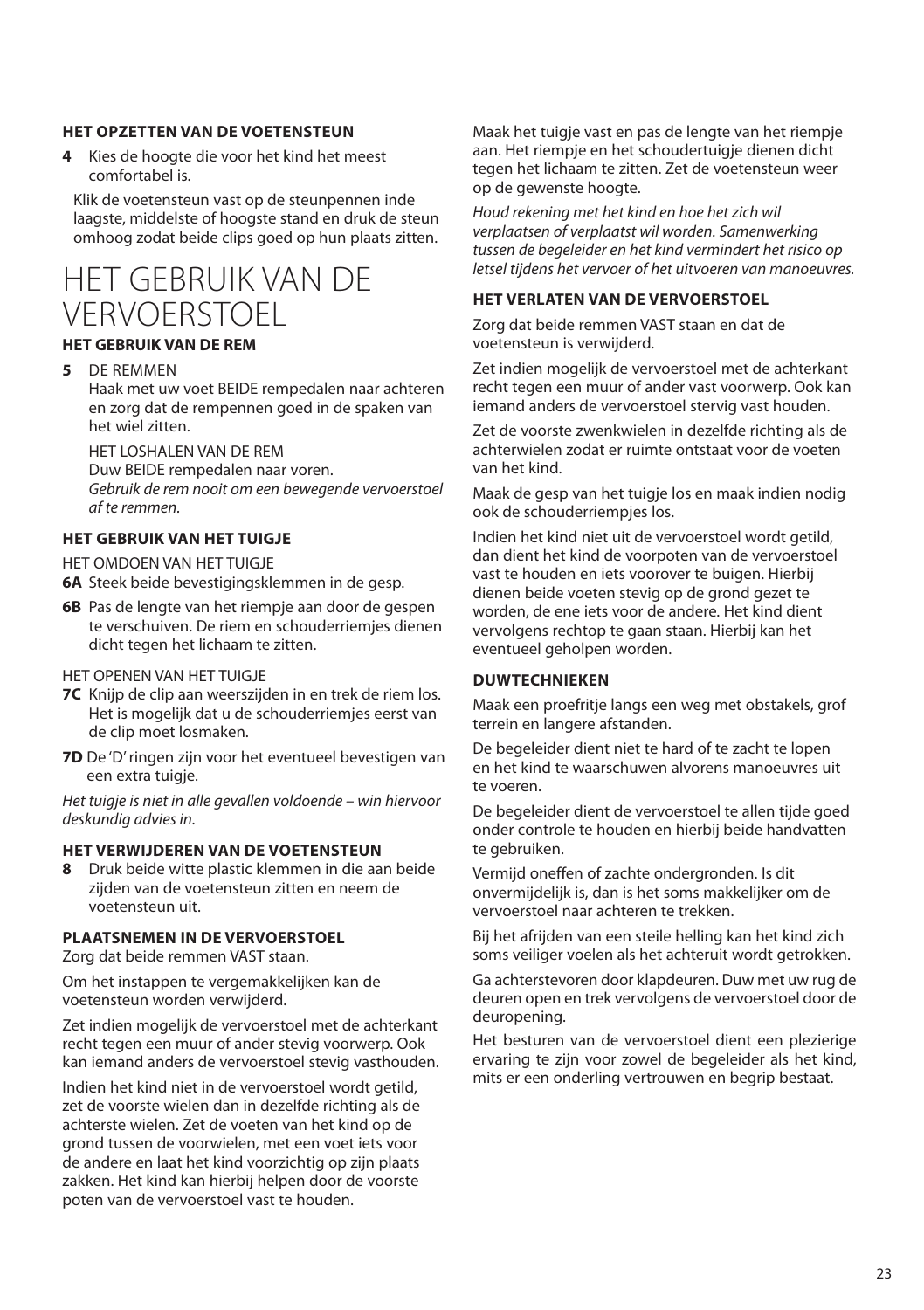#### **HET OP EN AFGAAN VAN EEN STOEP**

#### **9 HET AFGAAN VAN EEN STOEP OF EEN AFSTAPJE**

Zet de voorwielen op de rand van de stoep.

 Houd de handvatten stevig vast en kantel de vervoerstoel naar achteren en laat hem op de achterwielen rusten.

Zet de achterwielen op de rand van de stoep.

 Laat de vervoerstoel op de achterwielen de stoep afzakken.

Kantel de vervoerstoel nooit naar voren bij een stoep.

#### **HET OPGAAN VAN EEN STOEP OF EEN OPSTAPJE**

#### **10** METHODE 1

 Zet de voorwielen tegen de stoep. Houd de handvatten stevig vast en kantel de vervoerstoel naar achteren en zet de voorwielen op de stoep. Zet de achterwielen tegen de stoep en til ze vervolgens op de stoep.

#### METHODE<sub>2</sub>

 Draai de vervoerstoel om en zet de achterwielen tegen de stoep.

 Houd de handvatten stevig vast, kantel de vervoerstoel naar achteren en trek de achterwielen op de stoep.

#### **HET OP EN AFGAAN VAN TRAPPEN**

Maak waar mogelijk gebruik van hellingen en liften.

 Waar mogelijk dient u trappen te vermijden. Indien er geen andere mogelijkheid bestaat dan de trappen, zorg dan in ieder geval dat er iemand is die u kan helpen.

 Probeer nooit een vervoerstoel een trap op of af te gaan, tenzij u en uw helper ervan zijn overtuigd dat u de vervoerstoel goed vast heeft en het gewicht van het kind kunt dragen.

De begeleider en de helper dienen ervoor te zorgen dat ze te allen tijde hun evenwicht kunnen bewaren en de vervoerstoel goed vasthebben. De handen van de begeleider dienen zich te allen tijde in de handgrepen te bevinden.

Neem regelmatig een pauze.

#### **HET BESTIJGEN VAN TRAPPEN**

**11** Zet de vervoerstoel met de achterwielen recht tegen de onderste trede.

 Kantel de vervoerstoel naar achteren en trek hem omhoog naar de bovenliggende trede.

 De helper staat voor de vervoerstoel, houdt deze recht en tilt de vervoerstoel via het voorste frame (**niet de voetensteun**).

 Herhaal dit voor iedere trede totdat u bovenaan bent.

#### **HET AFDALEN VAN TRAPPEN**

**12** Zet de vervoerstoel recht met de voorwielen op de bovenste trede.

 Kantel de handvatten naar achteren en duw de vervoerstoel naar voren totdat de achterwielen op de bovenste trede staan.

 De helper staat voor de vervoerstoel, houdt deze recht en laat de vervoerstoel zakken via het voorste frame (**niet de voetensteun**).

 Neem het gewicht over en laat de achterwielen een trede zakken.

 Herhaal dit voor iedere trede totdat u onderaan bent.

### NA GEBRUIK

#### **HET VERWIJDEREN VAN DE VOETENSTEUN**

**13** Druk beide witte clips aan weerszijden van de voetensteun in.

Trek de voetensteun uit de locatiepinnen.

#### **HET OPVOUWEN VAN DE Vervoerstoel**

**14A** Trek de bovenste en onderste beugel omhoog.

#### **14B** Maak **BEIDE** sluitclips open.

 Let erop dat er bij het inklappen van de vervoerstoel geen vingers bekneld raken.

**15C** Grijp de handvatten en ze druk naar voren.

**15D** Zorg dat ook de opslagclip wordt gebruikt.

### HET VERZORGEN VAN UW VERVOERSTOEL

- Het ontwerp van uw vervoerstoel voldoet aan de hoogste kwaliteit en met het juiste gebruik en onderhoud gaat deze vervoerstoel jarenlang mee.
- Controleer regelmatig de sluitmechanismen, remmen, tuigje, klemmen, voetensteun, scharnieren en onderdelen op veiligheid en een correcte werking.
- Remmen, wielen en banden zijn aan slijtage onderhevig en dienen indien nodig vervangen te worden door een door de leverancier van de vervoerstoel goedgekeurde reparateur.
- Wij raden aan dat de vervoerstoel iedere 12 maanden door een goedgekeurde reparateur wordt nagekeken.
- Indien de vervoerstoel is beschadigd of gerepareerd dient te worden, dan kan de goedgekeurde reparateur advies geven over wat wel en niet nodig is. Ook kunt u bij het Maclaren Customer Services Department informatie over het product verkrijgen.
- Gebruik voor deze vervoerstoel uitsluitend Maclaren vervangende onderdelen en accessoires.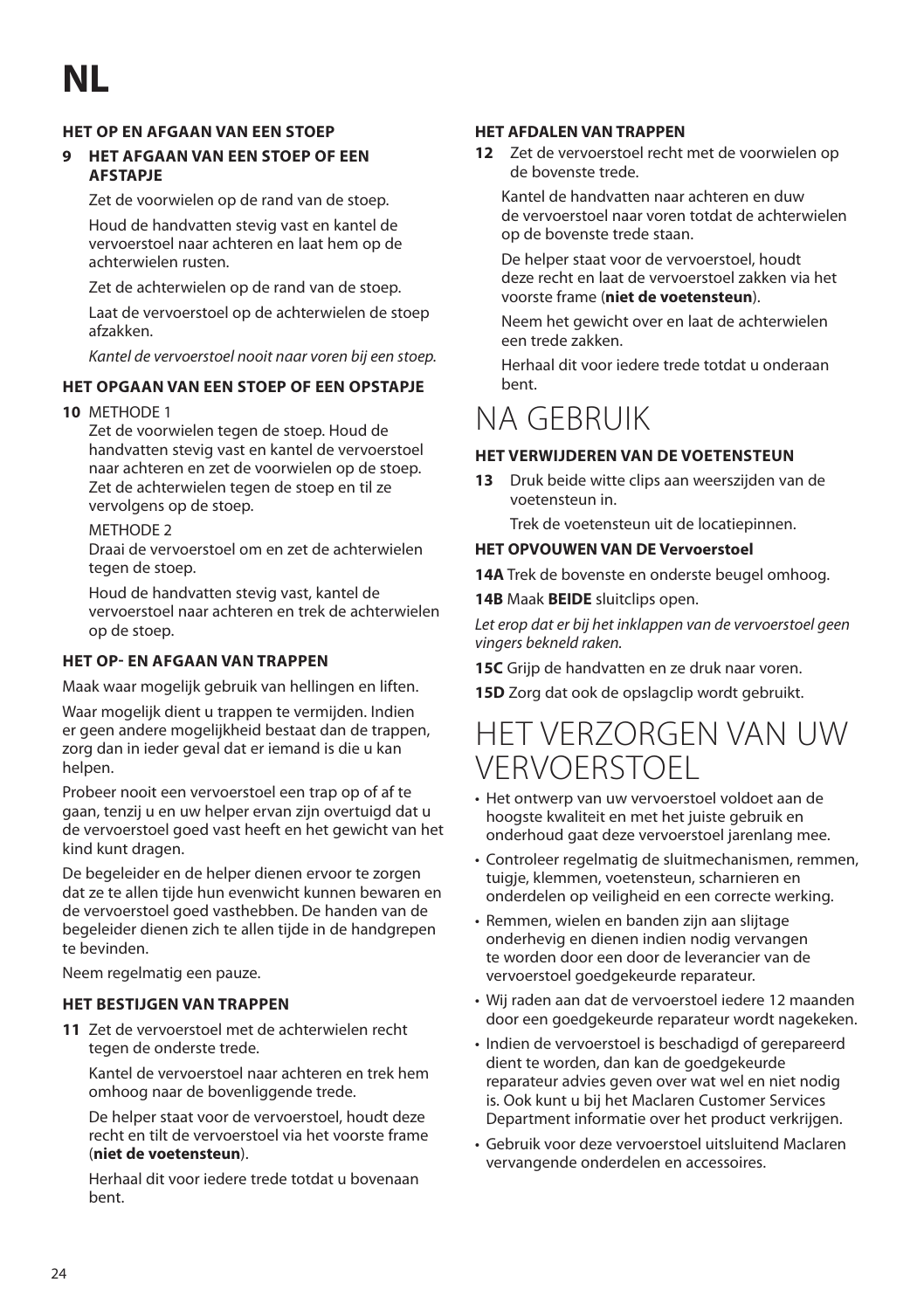- Breng zorgvuldig smeermiddel met siliconencoating aan wanneer de wielen piepen. Gebruik geen op olie of smeer gebaseerde producten. Deze trekken vuil aan, waardoor het mechaniek verstopt raakt.
- Zorg dat u weet hoe de vervoerstoel werkt. De vervoerstoel dient altijd makkelijk open- en dicht te klappen zijn. Is dit niet het geval, forceer het mechanisme dan niet – stop en lees de aanwijzingen.
- Kunststof en geverfde delen kunt u met een mild, warm sopje afsoppen.
- Het zitje kunt u afsponzen of schrobben met een mild sopje en/of een mild desinfecterend middel.
- Gebruik nooit een schuurmiddel of middel gebaseerd op ammonia, bleek of alcohol.
- Droog de vervoerstoel na blootstelling aan vocht af met een zachte doek en laat hem in een warme omgeving uitgeklapt staan.
- Vouw de vervoerstoel of accessoires niet op als ze nat zijn en bewaar ze ook niet op een vochtige plek. Hierdoor ontstaat namelijk schimmel. Droog altijd alle voorwerpen voordat u ze opslaat.
- Sla uw vervoerstoel op een droge, veilige plek op

#### **DE VOLGENDE ACCESSOIRES ZIJN VERKRIJGBAAR:**

Gewatteerde zitting Zonnescherm Bak **Zijsteunties** Regenscherm **Borststeun** Boodschappentas

Maclaren behoudt het recht voor om productontwerpen te wijzigen als onderdeel van het voortdurende ontwikkelingsprogramma. Ga naar www.maclarenbaby. com om u aan te melden voor de aanvullende levenslange garantie "Sovereign Lifetime Warranty™" op alle wandelwagens van de collectie van 2008."

### ALGEMENE INFORMATIEONDERHOUD EN REPARATIE

- Controleer regelmatig alle klinknagels en bevestigingsmechanismen om te kijken of ze vastzitten en veilig zijn. Controleer alle remmen, wielen en banden en repareer of vervang ze, indien nodig. Controleer alle veiligheidsapparaten op juiste bediening, in het bijzonder de primaire en onderste vergrendelingen. Deze dienen altijd vrij te kunnen bewegen. Gebruik nooit een product dat niet helemaal goed functioneert.
- We raden aan dat dit product iedere 12 maanden een onderhoudsbeurt ontvangt.
- Breng zorgvuldig smeermiddel met siliconencoating aan wanneer de wielen piepen. Gebruik geen op olie of smeer gebaseerde producten. Deze trekken vuil aan, waardoor het mechaniek verstopt raakt.
- Gebruik alleen vervangende onderdelen van Maclaren. Het kan onveilig zijn om onderdelen te gebruiken die niet van Maclaren afkomstig zijn.
- Er mogen geen accessoires worden gebruikt die niet door de fabrikant zijn goedgekeurd.

#### **REINIGING**

- Reinig frame met een vochtige doek en mild reinigingsmiddel. Gebruik geen schuurmiddelen en droog grondig.
- Wanneer de chassisonderdelen van de buggy zijn blootgesteld aan zout water, bevelen we aan dat deze zo spoedig mogelijk daarna worden afgespoeld met schoon (kraan)water.
- De kap kan licht worden afgeboend met een vochtige doek en mild schoonmaakmiddel.
- De stoelhoes kan uitgewassen worden zie de onderhoudslabels voor meer informatie. Droog de hoes grondig alvorens deze opnieuw te gebruiken.
- Vouw het product niet in en sla het niet op wanneer het nat is. Sla het nooit op in een vochtige omgeving: hierdoor kunnen schimmels ontstaan.
- Wanneer uw buggy is vervaardigd uit spijkerstof, kan de kleur lichter worden als gevolg van de natuurlijke eigenschappen van de stof. We raden u aan de stof te wassen voor u de buggy gebruikt, zodat u de bleking van de blauwe spijkerstof vermindert.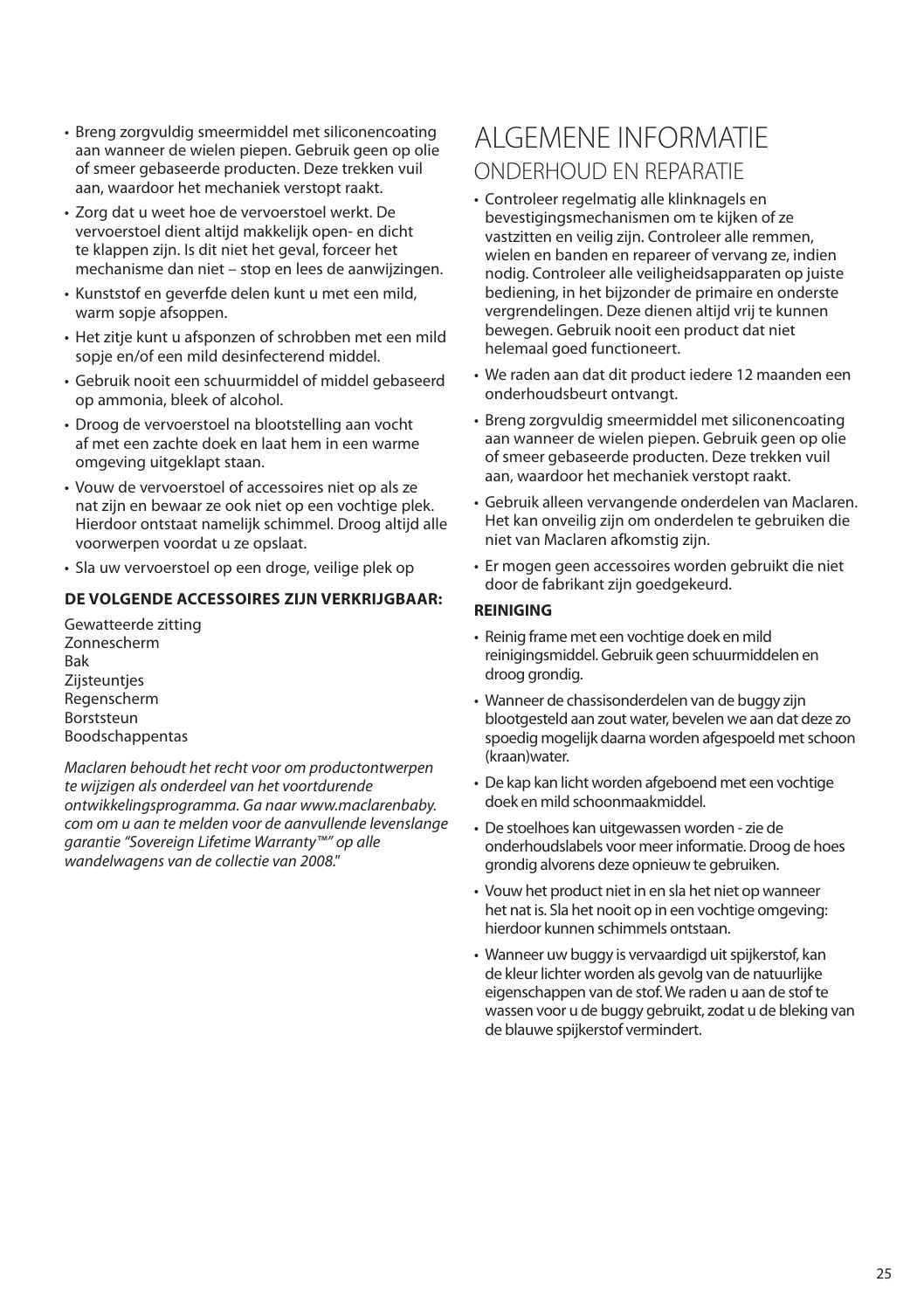# **CZ**

# ÚVOD

- Dětský vozík Major Elite je lehkȳ skládací dětský vozík určenȳ pro krátké vyjížky pro dĕti o váze až do 50 kg, které nemají vážnĕjší problémy s držením tĕla a potřebují minimální oporu.
- Před použitím se poraďtre s odbornȳm lékařem o vhodnosti používání tohoto vyrobku.
- Dětský vozík Major Elite se dá upravit i pro menší dítĕ pomocí páru bočních opĕrek, které jsou součástí doplňkové vȳbavy. Poraďte se s dodavatelem nebo vyhledejte radu ve středisku invalidních vozíků.
- Dětský vozík by mĕl ovládat a mít pod dohledem zodpovědný, dostatečně silný dospělý jedinec.
- Lehká skládací konstrukce umožňuje snadné uskladnĕní. Ve složeném stavu je možné dětský vozík snadno naložit do zavazadlového prostoru auta, buď úhlopříčnĕ nebo na šířku.

#### **DŮLEŽITÉ ČÁSTI DĚTSKÝ VOZÍK**

- **1A** Horní opĕrka
- **1B** Patentní svorky
- **1C** Dolní opĕrky
- **1D** Opĕrka na nohy
- **1E** Svorka pro skladovací polohu
- **1F** Ochranné popruhy
- **1G** Brzdy

# BEZPEČNOSTNÍ POKYNY

<sup>P</sup>ŘED POUŽITÍM SI, PROSÍM, PŘEFITĚTE TENTO NÁVOD K POUŽITÍ A USCHOVEJTE JEJ PRO PŘÍPADNÉ DOHLEDÁNÍ INFORMAC

- Před použitím se poraďte s odbornȳm lékařem o vhodnosti používání tohoto výrobku.
- Obsluha by mĕla bȳt obeznámená s ovládáním dětský vozík - pokud si nejste jistí, zastavte a nahlédnĕte do tohoto návodu k použití. Radu ohlednĕ správného a bezpečného používání tohoto dětský vozík obdržíte v místním centru invalidních vozíků.
- Všimnĕte si, jak se dítĕ rádo vozí. Spolupráce mezi obsluhou a dítĕtem snižuje riziko zranĕní při nasedání a manévrování.
- Nedovolte dítĕti nasedat do dětský vozík bez pomoci.
- Nepřetĕžujte dětský vozík dalším dítĕtem nebo nákupem. Nezavĕšujte na držadla ta§ky ani jiné předmĕty.
- Než vyjedete, přesvĕdčte se, že je dítĕ pohodlnĕ usazeno a že má zastrčené §aty či pokryvku, aby se nezapletly do kola.
- Dbejte na to, aby bylo dítĕ vždy správnĕ připoutáno řemenem přes pás a bederními ochrannȳmi popruhy upravenȳmi podle velikosti dítĕte. Obsluha musí vĕdĕt jak se zapínají, upravují a uvolňují přezky a svorky.
- Nestoupejte na opĕrku na nohy.
- Držte dětský vozík, když jste v blízkosti silnice nebo trati. I když je dětský vozík zaji§tĕn parkovacími brzdami, závan projíždĕjícího vozidla jej může uvést do pohybu.
- Když se dětský vozík nepohybuje, vždy jej zajistĕte parkovacími brzdami.
- Při přejíždĕní obrubníků dávejte vždy dobrȳ pozor.
- Před jízdou na eskalátorech dítĕ vysaďte a dětský vozík složte.
- Při přejíždĕní obrubníku nikdy nenaklánĕjte dětský vozík dopředu.
- Nepokou§ejte se brát dětský vozík nahoru nebo dolů po schodech, pokud si vy i vá§ pomocník nejste jistí, že máte dětský vozík pod kontrolou a že jej i s dítĕtem unesete.
- Je zakázáno používat dětský vozík Major Elite jako dĕtskou sedačku v motorovém vozidle nebo v autobuse.
- Nikdy nenechávejte dítĕ v dětský vozík bez dozoru, ani na okamžik.
- Obsluha by mĕla pamatovat na nebezpečí požáru. V budovách zijstěte, kde se nacházejí nouzové východy, a seznamte se s postupem opou§tĕní budovy v případĕ požáru.
- Nenechávejte dĕti, aby si s kočárkem hrály nebo se na nĕj zavĕšovaly.
- Nepoužívejte dětský vozík k účelům, pro které není určen.
- Než provedete úpravy, přesvĕdčte se, že se dítĕ nedotȳká pohyblivȳch částí.
- Při skládání a rozkládání dětský vozík dávejte pozor, abyste si nepřivřeli prsty.
- Firma Maclaren nemůže přijmout odpovĕdnost za používání příslu§enství od jiné firmy. Na škody způsobené použitím příslu§enství dodaného jinou firmou než Maclaren se nevztahují podmínky naší záruky.

## PŘÍPRAVA K POUŽITÍ

#### **ROZLOŽENÍ DĚTSKÝ VOZÍK**

**2** Uvolnĕte svorku pro skladovací polohu a dětský vozík rozložte.

Při rozkládání dětský vozík dávejte pozor, abyste si nepřivřeli prsty.

**3** Horní i dolní opĕrku zatlačte úplnĕ dolů, až zaklapnou patentní svorky.

#### **NASAZENÍ OPĔRKY NA NOHY**

**4** Zvolte si vȳškovou pozici, která va§emu dítĕti nejvíce vyhovuje.

Zaklapnĕte opĕrku na nohy do opĕrnȳch kolíků buď pro dolní, střední nebo horní polohu a zatlačte opĕrku na nohy smĕrem nahoru, až úplnĕ zaklapnou obĕ svorky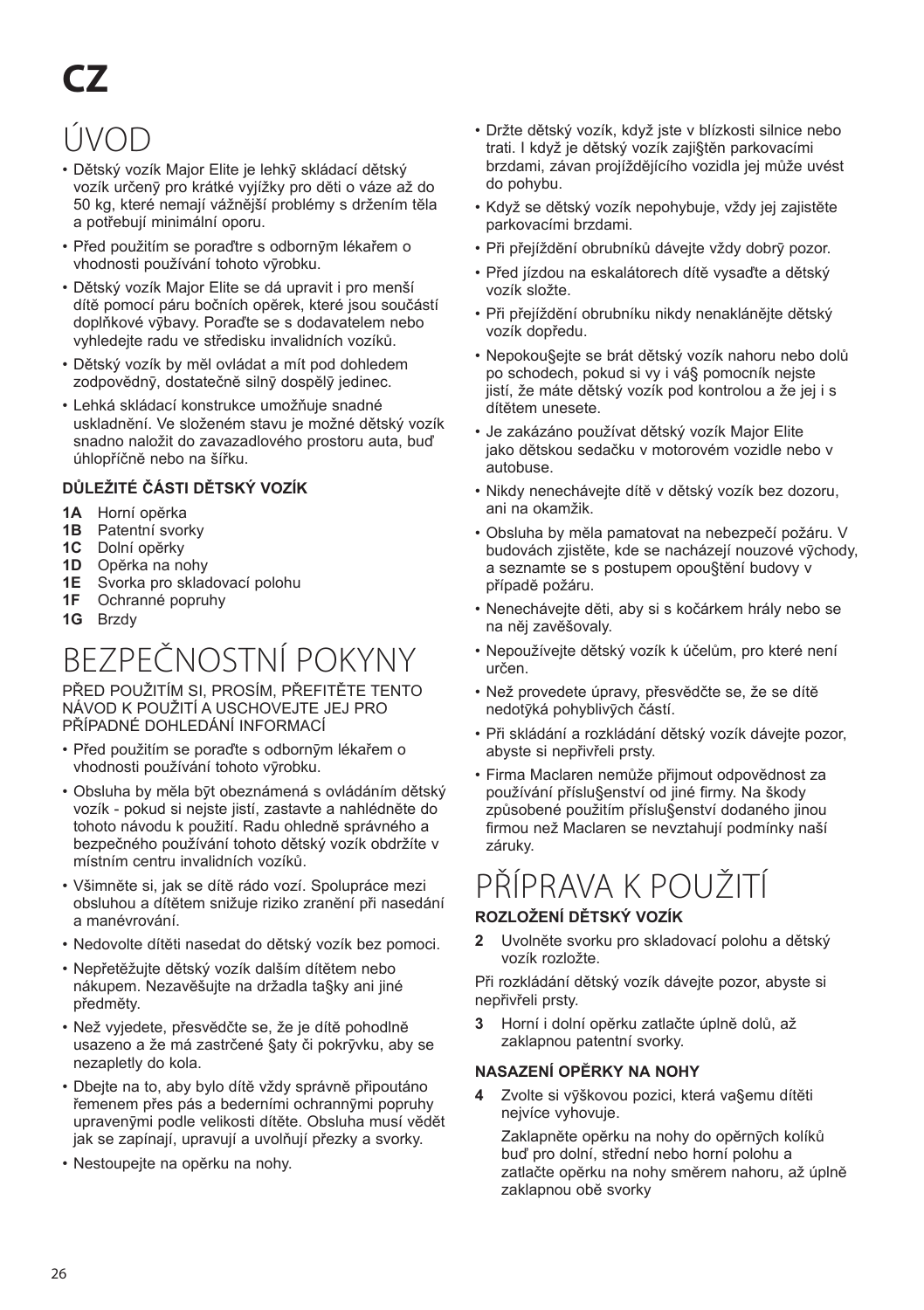# POUŽÍVÁNÍ

#### **OVLÁDÁNÍ PARKOVACÍCH BRZD**

AK ZAJISTIT PARKOVACÍ BRZDY

- **5** Sešlápnĕte OBA brzdové pedály smĕrem k sobĕ tak,aby kolíky brzd pevnĕ zapadly do paprsků kol.
- JAK UVOLNIT PARKOVACÍ BRZDY Zatlačte nohou na OBA brzdové pedály smĕrem dopředu.

Parkovací brzdy nejsou určeny ke zpomalování pohybujícího se dětský vozík.

#### **POUŽÍVÁNÍ OCHRANNȲCH POPRUHŮ**

JAK PŘIPNOUT POPRUHY

- **6A** A Zasuňte obĕ přezky pevnĕ do sebe.
- **6B** Posunutím přezky seřiďte délku pásku. Řemen přes pás i bederní popruhy by mĕly tĕsnĕ přiléhat.

JAK UVOLNIT OCHRANNÉ POPRUHY

- **7C** Stisknutím vidlice rozpojte přezku od sebe. Popřípadĕ rozepnĕte i přezky bederních popruhů.
- **7D** K připojení dal§ích popruhů v případĕ potřeby slouží "D"-kroužky.

Popruhy nemusejí bȳt ve všech případech přimĕřené měli byste to zkonzultovat s odborným lékařem.

#### **DEMONTÁŽ OPĔRKY NA NOHY**

**8** Stlačte obĕ bílé plastikové příchytky umístĕné po stranách opĕrky na nohy a opĕrku sejmĕte.

#### **NASEDNUTÍ DO DĚTSKÝ VOZÍK**

<sup>P</sup>řesvĕd<sup>č</sup>te se, že jsou ZAJIŠTĚNY obĕ parkovací brzdy.

Pro snadnĕj§í přístup můžete sundat opĕrku na nohy.

Pokud možno, opřete dětský vozík zadní stranou o zeď nebo nějaky nepohyblivy předmět. Popřípadě vám může nĕkdo pomoci dětský vozík držet, aby se neh<sub>vbal.</sub>

Neusazujete-li dítĕ do dětský vozík tak, že je vyzvednete, postupujte následovnĕ. Srovnejte přední kola se zadními. Dítĕ postavtena zem tak, aby mĕlo nohy mezi předními koly, s jednou nohou mírnĕ předsunutou, a mírnĕ jej usaďte do sedačky.

Dítĕ vám může pomoci tak, že se chytne za přední nohy dětský vozík.

Připevnĕte ochranné popruhy a seřiďte délku pásků. Řemen přes pás i bederní popruhy by mĕly tĕsn<sup>ĕ</sup> přiléhat. Nasaďte zpĕt opĕrku na nohy do vhodné <sup>v</sup>ȳšky.

Všimnĕte si, jak se dítĕ rádo vozí. Spolupráce mezi obsluhou a dítĕtem snižuje riziko zranĕní při nasedání a manévrování.

#### **VYSEDNUTÍ Z DĚTSKÝ VOZÍK**

Přesvĕdčte se, že jsou obĕ parkovací brzdy ZAJIŠTĚNÉ a op<sup>ĕ</sup>rka na nohy sundaná.

Pokud možno, opřete dětský vozík zadní stranou o zeď nebo nějaky nepohyblivy předmět. Popřípadě vám může nĕkdo pomoci dětský vozík držet, aby se nehȳbal.

Srovnejte přední otočná kola se zadními koly a udĕlejte dítĕti místo na nohy.

Rozepnĕte svorku pásku a v případĕ potřeby rozepnĕte i bederní popruhy.

Nevyndáváte-li dítĕ tak, že je vyzvednete, postupujte následovnĕ. Dítĕ by se mĕlo chytit za přední nohy dětský vozík a mírnĕ se předklonit. Položí obĕ nohy pevnĕ na zem, s jednou nohou mírnĕ předsunutou. Pak se postaví do vzpřímené polohy, případnĕ mu můžete pomoci.

#### **TECHNIKA TLAČENÍ DĚTSKÝ VOZÍK**

Naplánujte si cestu, přičemž vezmĕte v úvahu překážky, terén i vzdálenosti, které je třeba urazit.

Obsluha by mĕla kráčet rozumnou rychlostí a před provedením manévrů dítĕ vždy upozornit.

Obsluha by mĕla mít dětský vozík stále pevnĕ pod kontrolou a držet jej za obĕ držadla.

Vyhȳbejte se nerovnému nebo mĕkkému povrchu. Není-li možné se takovému terénu vyhnout, je nĕkdy snazší táhnout dětský vozík za sebou.

Když sjíždíte z příkrého svahu, může se dítĕ cítit bezpečnĕji, když dětský vozík táhnete za sebou.

"Lítací" dveře zdolávejte opačnȳm postupem než obvykle - otevřete je zády a pak jimi protáhnĕte dětský vozík.

Jízda s kočárkem by měla byt příjemnym zážitkem pro obsluhu i pro dítĕ, za předpokladu, že je mezi nimi vzájemná důvĕra a pochopení.

#### **PŘEJÍŽDĔNÍ OBRUBNÍKU**

#### **9 AK SJET Z OBRUBNÍKU NEBO Z JEDNOHO SCHODU**

Najeďte předními koly na okraj obrubníku.

Pevnĕ uchopte rukojeti, nakloňte dětský vozík dozadu a držte jej na zadních kolech.

Najeďte zadními koly k okraji obrubníku.

Sjeďte s kočárkem přes obrubník po zadních kolech.

Při přejíždění obrubníku nikdy nenaklánějte dětský vozík dopředu.

#### **JAK NAJET NA OBRUBNÍK NEBO NA JEDEN SCHOD**

**10** METODA Č. 1

Najeďte předními koly k obrubníku: Pevnĕ uchopte rukojeti, nakloňte dětský vozík dozadu a položte přední kola nahoru na obrubník.

Popojeďte zadními koly až k obrubníku a zvedněte je nahoru na obrubník.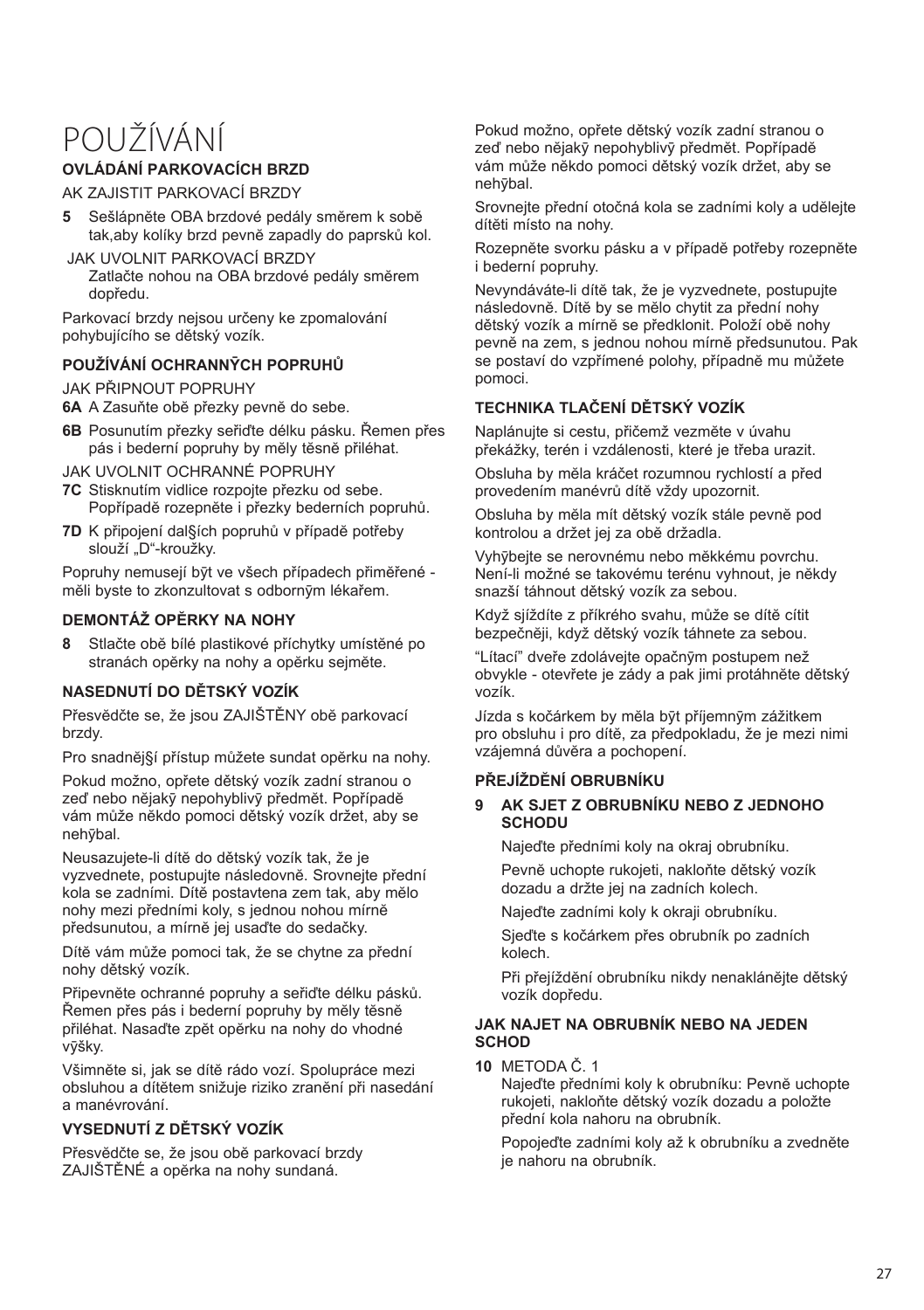# **CZ**

# POUŽÍVÁNÍ

#### METODA Č. 2

Otočte dětský vozík opačnĕ a najeďte zadními koly k obrubníku.Pevnĕ uchopte rukojeti, nakloňte dětský vozík dozadu a vytáhnĕte jej po zadních kolech nahoru.

#### **JÍZDA PO SCHODECH**

Dávejte přednost rampám a vȳtahům, pokud jsou k dispozici.

Pokud to ide, raději se schodům vyhněte. Nemáte-li jinou možnost než jít po schodech, zajistĕte si pomoc alespoň jedné osoby.

Nepokou§ejte se brát dětský vozík nahoru nebo dolů po schodech, pokud si vy i váš pomocník nejste jistí, že máte dětský vozík plnĕ pod kontrolou a že jej unesete i s dítĕtem.

Bĕhem této operace musí obsluha i pomocník udržovat dobrou rovnováhu a dětský vozík pevnĕ držet. Obsluha musí mít ruce stále pevnĕ vsunuté v rukojetích.

Je-li třeba, zastavte a odpočiňte si.

#### **PO SCHODECH NAHORU**

**11** Najeďte s kočárkem obĕma zadními koly k prvnímu schodu.

> Nakloňte dětský vozík dozadu a vyjeďte na další schod.

> Pomocník stojí vpředu, stabilizuje a nadzvedává dětský vozík, přičemž jej drží za přední rám (**ne za opĕrku na nohy**).

 Tímto způsobem pokračujte jeden schod po druhém až nahoru.

#### **PO SCHODECH DOLŮ**

**12** Najeďte obĕma předními koly k okraji horního schodu.

> Nakloňte dětský vozík dozadu a popojeďte s ním dopředu, až se dostanete zadními koly na kraj schodu.

 Pomocník stojí vpředu, stabilizuje a nadzvedává dětský vozík, přičemž jej drží za přední rám (ne za opĕrku na nohy).

 Držte celou váhu dětský vozík a sjeďte zadními koly na nižší schod.

 Tímto způsobem pokračujte jeden schod po druhém až dolů.

## PO POLIŽITÍ

#### **DEMONTÁŽ OPĔRKY NA NOHY**

**13** Stisknĕte obĕ bílé plastikové svorky umístĕné po stranách opĕrky na nohy.

> Vysuňte opĕrku na nohy z polohovacích kolíků. Složení koliků.

- **14A** Vytáhnĕte horní i dolní opĕrku smĕrem nahoru.
- **14B** Rozepnĕte OBĚ patentní svorky. Při skládání dětský vozík dávejte pozor, abyste si nepřivřeli prsty.
- **15C** Uchopte rukojeti a zatlačte smĕrem dopředu.
- **15D** Svorka pro skladovací polohu musí zaklapnout.

## PÉČE O DĚTSKÝ VOZÍK

- Tento dětský vozík byl zkonstruován na základĕ vyspĕlȳch poznatků a při správném užívání a údržbĕ vám bude v pořádku sloužit po mnoho let.
- Pravidelnĕ kontrolujte záklapky, brzdy, soustavu popruhů, příchytky, opĕrku na nohy, spoje a upevnĕní, aby byla zajištĕna jejich bezpečná a bezchybná funkce.
- Brzdy, kola a pneumatiky podléhají opotřebení a v případĕ potřeby by mĕly bȳt za asistence opravář<sup>e</sup> uznaného dodavatelem kočárků vymĕnĕny.
- Doporučujeme, aby dětský vozík každȳch 12 mĕsíců prohlédl uznanȳ opravář.
- Jestliže je dětský vozík poškozen nebo potřebuje-li opravu, uznanȳ opravář vám poskytne informace o tom, co je třeba provést. Případnĕ můžete kontaktovat Oddĕlení služeb zákazníkům firmy Maclaren, kde obdržíte všechny požadované informace o tomto <sup>v</sup>ȳrobku.
- Na tento dětský vozík by se mĕly používat náhradní díly a příslušenství vȳhradnĕ od firmy Maclaren.
- Pokud jsou nĕkteré díly vašeho dětský vozík po čase špatnĕ pohyblivé nebo se tĕžko ovládají, přesvĕdčte se, že to není z důvodu jejich znečištění, nastříkejte na nĕ slabou vrstvu maziva ve spreji (nepoužívejte olej ani mazací tuk). Dbejte na to, aby mazivo vniklo mezi součásti, ale nenastříkejte ho příliš, nebo\ by to mohlo usnadnit usazování nečistot. Nadměrný nános spreje setřete. Pravidelné mazání pohyblivych částí prodlouží životnost dětský vozík a usnadní jeho skládání a rozkládání.
- Ovĕřte si, že jste obeznámeni s obsluhou dětský vozík. Dětský vozík by mĕl jít vždy snadno rozložit i složit. Pokud ne, nedĕlejte to násilím– odložte jej a přečtĕte si návod k použití.
- Plastikové a natřené části můžete omȳt teplou vodou a slabȳm čisticím prostředkem.
- Látku sedačky můžete očistit nebo vydrhnout pomocí slabého čisticího prostředku nebo slabého dezinfekčního prostředku.
- Nikdy nepoužívejte k či§tĕní hrubé čisticí prostředky, roztoky s obsahem čpavku, bĕlícího prostředku nebo alkoholu.
- Jestliže byl dětský vozík vystaven působení vlhka, vytřete jej suchym hadrem a nechte jej úplně otevřeny vyschnout v teplém prostředí.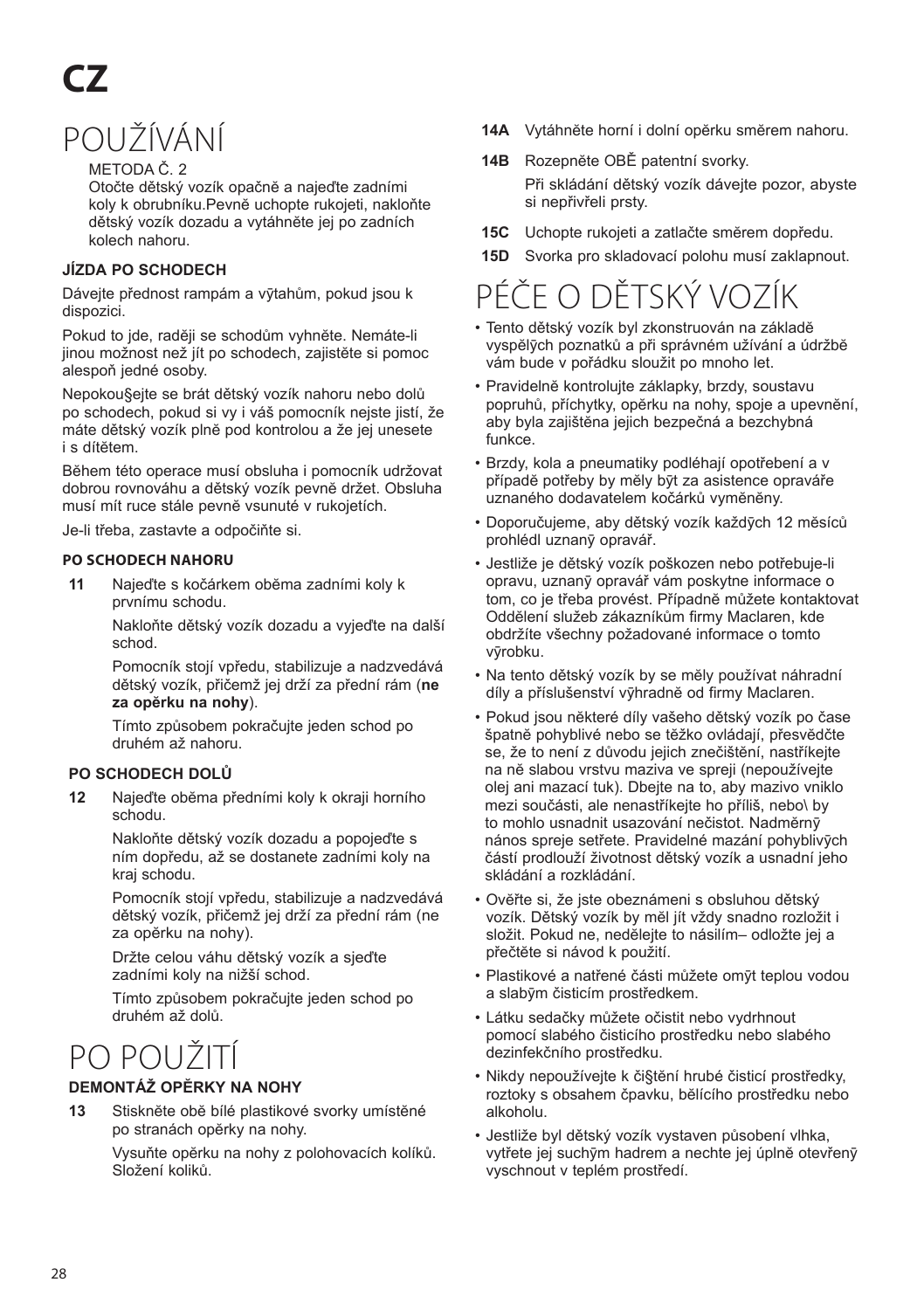- Neskládejte dětský vozík ani jeho příslušenství, když jsou mokré, ani je neuskladňujte na vlhkém místĕ. Mohla by se na nich vytvořit plíseň. Před uskladnĕním vždy všechny části do sucha vytřete.
- Dětský vozík skladujte na suchém a bezpečném místĕ.

#### **DOPLŇLKOVÁ VȲBAVA**

Vycpaná sedačka Sluneční stínítkoZavazadlovȳ prostor Boční opĕrky Plachta proti de§ti Hrudní chráničNákupní taška

Informace o záruce ve svém jazyce najdete na adrese maclarenbaby.com a tamtéž se můžete zaregistrovat pro získání Maclaren Sovereign Lifetime Warranty™. Společnost Maclaren si vyhrazuje právo provádĕt konstrukční změny na kterémkoli vyrobku v rámci průbĕžného vȳvojového programu.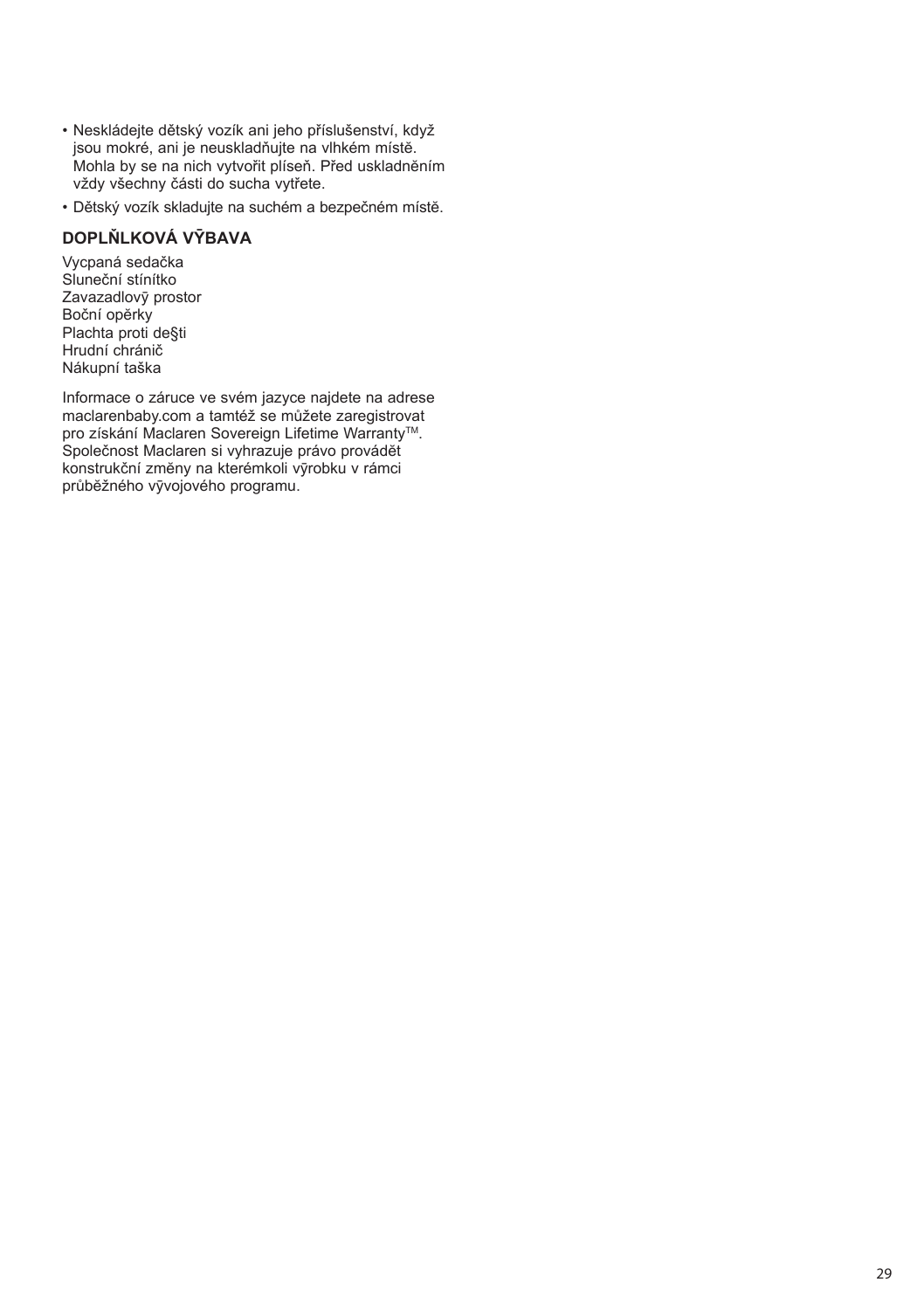### INFORMATIONS SUR LA GARANTIE

### Garantie limitée Maclaren

Le Maclaren Major Elite est automatiquement couvert par la garantie limitée Maclaren. Pour connaître les termes complets et mis à jour de cette garantie limitée, veuillez veiller à :

- Consulter **maclarenbaby.com**.
- Vous reporter à la foire aux questions de notre site Internet **maclarenbaby.com**.
- Joindre le service client Maclaren au numéro indiqué.**T +44 (0) 1327 841 300**

La garantie limitée ne peut pas être honorée si les termes stipulés n'ont pas été respectés.

### Garantie Maclaren Sovereign Lifetime Limited Warranty™

Le Maclaren Major Elite peut être enregistré pour bénéficier de la Maclaren Sovereign Lifetime Limited Warranty™, gratuitement. Il vous faut pour cela enregistrer votre Major Elite sur **maclarenbaby.com** 45 jours après votre achat. Pour obtenir les termes complets et mis à jour de cette garantie, veuillez veiller à :

- Aller sur **maclarenbaby.com**.
- Consulter la foire aux questions de notre site Internet, à l'adresse **maclarenbaby.com**.
- Contacter le service clients Maclaren au numéro fourni **T +44 (0) 1327 841 300**

La Maclaren Sovereign Lifetime Limited Warranty™ ne peut pas être honorée si les termes stipulés <sup>n</sup>'ont pas été respectés.

### INFORMATION IMPORTANTE

LES GARANTIES MACLAREN N'AFFECTENT PAS VOS DROITS LEGAUX. LES AVANTAGES DES GARANTIES MACLAREN SONT PROPOSES EN PLUS DE TOUTE LOI OU TOUT REGLEMENT DE PROTECTION DU CONSOMMATEUR DU PAYS OU DE L'ETAT OU LE PRODUIT A FTE ACHETE (UNIQUEMENT). TOUT DROIT ET RECOURS GARANTI PAR DE TELS REGLEMENT OU DE TELLES LOIS DU LIEU OU LE PRODUIT A ETE ACHETE SONT CONSERVES. AUCUNE GARANTIE MACLAREN N'EXCLUT, NE LIMITE OU NE SUSPEND AUCUN DE VOS DROIT EN TANT QUE CONSOMMATEUR.

LA GARANTIE LIMITEE MACLAREN RESPECTE ET DEPASSE PAREOIS LES DISPOSITIONS LEGALES MINIMUM DE TOUTE LEGISLATION OU REGLEMENTATION DE PROTEC TION DU CONSOMMATEUR DU PAYS OU DE L'ETAT OU A EU LIEU L'ACHAT; CELLES-CI PEUVENT VARIER DE PAYS A PAYS OU D'ETAT A ETAT. TOUTES LES GARANTIES MACLAREN SONT STRICTEMENT REGIES PAR ET CONCUES SOUS LES LOIS DU PAYS OU DE L'ETAT DANS LEQUEL L'ACHAT DU PRODUIT A EU LIEU.

VOUS POUVEZ IDENTIFIER LE GARANT SPECIFIQUE DE TOUTE GARANTIE MACLAREN SUR NOTRE SITE INTERNET **maclarenbaby.com** SELON LE PAYS OU L'ETAT DANS LE QUEL LE PRODUIT A ETE ACHETE. EN CAS DE DOUTE, CONTACTEZ NOTRE SERVICE CLIENTS SUR **info@maclarenbaby.com**.

LA GARANTIE MACLAREN LIMITEE EXISTANTE PEUT SUPPLANTER DES GARANTIES D'ORDRE MOINDRE ASSOCIEES A VOTRE MAJOR ELITE AU MOMENT DE L'ACHAT. MACLAREN SE RESERVE LE DROIT EXPRESS DE MODIFIER TOUT TERME DE LA GARANTIE ET CE A TOUT MOMENT. TOUTE MODIFICATION EST FAITE A LA SEULE DISCRETION DE MACLAREN. NOUS VOUS CONSEILLONS DE VERIFIER LE LIEN CI-DESSOUS SI JAMAIS VOUS AVIEZ UNE QUESTION CONCERNANT LA GARANTIE, AFIN DE DISPOSER DES TERMES LES PLUS A JOUR DE LA GARANTIE.

VEUILLEZ CONSULTER NOTRE SITE INTERNET **maclarenbaby.com** POUR LES INFORMATIONS LES PLUS RECENTES.

\*Garantie à vie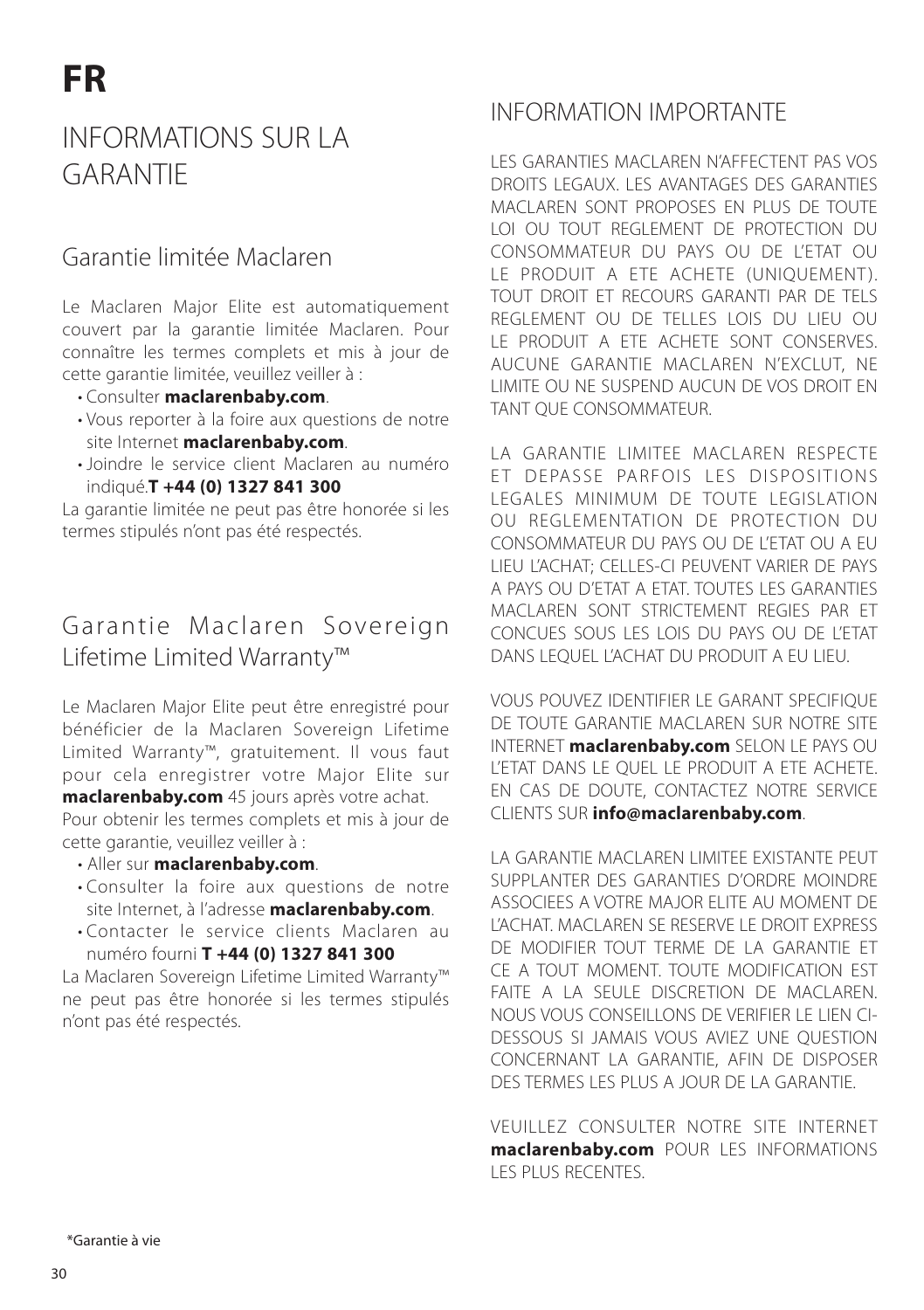### INFORMACIÓN SOBRE LA GARANTÍA

### Garantía Limitada de Maclaren

Todas las sillas de paseo de Maclaren quedan automáticamente cubiertas por la Garantía Limitada de Maclaren. Para obtener los términos y condiciones completos y actualizados de esta Garantía Limitada, asegúrese de:

- Visitar **maclarenbaby.com**.
- Consultar el apartado Preguntas Más Frecuentes de nuestro sitio web en **maclarenbaby.com**.
- Contactar con los Servicios de Atención al Cliente de Maclaren en el número **T +44 (0) 1327 841 300**

Es posible que la Garantía Limitada no se cumpla si no se satisfacen los términos y condiciones prescritos.

### Garantía Maclaren Sovereign Lifetime Limited Warranty™

Las sillas de paseo de Maclaren se pueden registrar para obtener la garantía Maclaren Sovereign Lifetime Limited Warranty™, de forma gratuita. Debe registrar su silla de paseo en **maclarenbaby.com** en un plazo máximo de 45 días desde la fecha de la compra.

Para obtener los términos y condiciones completos y actualizados de esta Garantía, asegúrese de que:

#### • Visitar **maclarenbaby.com**.

- Consultar el apartado Preguntas Más Frecuentes de nuestro sitio web en **maclarenbaby.com**.
- Contactar con los Servicios de Atención al Cliente de Maclaren en el número

#### **T +44 (0) 1327 841 300**

Es posible que la Garantía Maclaren Sovereign Lifetime Limited Warranty™ no se cumpla si no se satisfacen los términos y condiciones prescritos.

### INFORMACIÓN IMPORTANTE

NINGUNA DE LAS GARANTÍAS MACLAREN AFEC TARÁN SUS DERECHOS LEGALES. LOS BENEFICIOS DE TODAS LAS GARANTÍAS MACLAREN SE OFRECEN ADEMÁS DE CUALQUIER LEY O NORMATIVA DE PROTECCIÓN AL CONSUMIDOR DEL PAÍS O DEL ESTADO DE LA COMPRA (SÓLO). SE CONSERVAN LOS DERECHOS LEGALES Y REMEDIOS OTORGADOS POR CUALQUIER LEY O NORMATIVA DE PROTECCIÓN AL CONSUMIDOR DEL PAÍS EN EL QUE SE COMPRÓ EL PRODUCTO. LAS GARANTÍAS MACLAREN NO EXCLUYEN. LIMITAN O SUSPENDEN NINGUNO DE SUS DERECHOS COMO CONSUMIDOR.

LA GARANTÍA LIMITADA DE MACLAREN CUMPLE CON, Y ES POSIBLE QUE SUPERE, LOS REQUISITOS MÍNIMOS LEGALES DE CUALQUIER LEY O NORMATIVA DE PROTECCIÓN AL CONSUMIDOR EN EL PAÍS O ESTADO DE LA COMPRA; ES POSIBLE QUE ESTOS REQUISITOS VARÍEN DE UN PAÍS A OTRO Y DE UN ESTADO A OTRO. TODAS LAS GARANTÍAS MACLAREN SE GOBIERNAN Y SE INTERPRETAN ESTRICTAMENTE SEGÚN LAS LEYES DEL PAÍS O ESTADO EN EL QUE SE ADQUIRIÓ EL PRODUCTO.

PUEDE IDENTIFICAR EL GARANTE ESPECÍFICO DE TODAS LAS GARANTÍAS MACLAREN EN NUESTRO SITIO WEB **maclarenbaby.com** SEGÚN EL PAÍS O ESTADO EN EL QUE SE ADQUIRIÓ EL PRODUCTO. SI LE SURGE ALGUNA DUDA, PÓNGASE EN CONTACTO CON LOS SERVICIOS DE ATENCIÓN AL CLIENTE EN **info@maclarenbaby.com**.

LA GARANTÍA LIMITADA EXISTENTE DE MACLAREN PUEDE SUBSTITUIR A CUALQUIER GARANTÍA MENOR ASOCIADA A SU SILLA DE PASEO EN EL MOMENTO DE LA COMPRA. MACLAREN SE RESERVA EL DERECHO EXPRESO DE MODIFICAR LOS TÉRMINOS Y CONDICIONES DE LA GARANTÍA EN CUALQUIER MOMENTO. LAS VARIACIONES SE REALIZARÁN SEGÚN CRITERIO EXCLUSIVO DE MACLAREN. LE RECOMENDAMOS QUE COMPRUEBE EL SIGUIENTE ENLACE SI TIENE ALGUNA DUDA ACERCA DE LA GARANTÍA, PARA ASEGURARSE DE QUE HA RECIBIDO LOS TÉRMINOS Y CONDICIONES MÁS ACTUALIZADOS.

VISITE NUESTRO SITIO WEB **maclarenbaby.com** PARA OBTENER LAS ÚLTIMAS INFORMACIONES.

31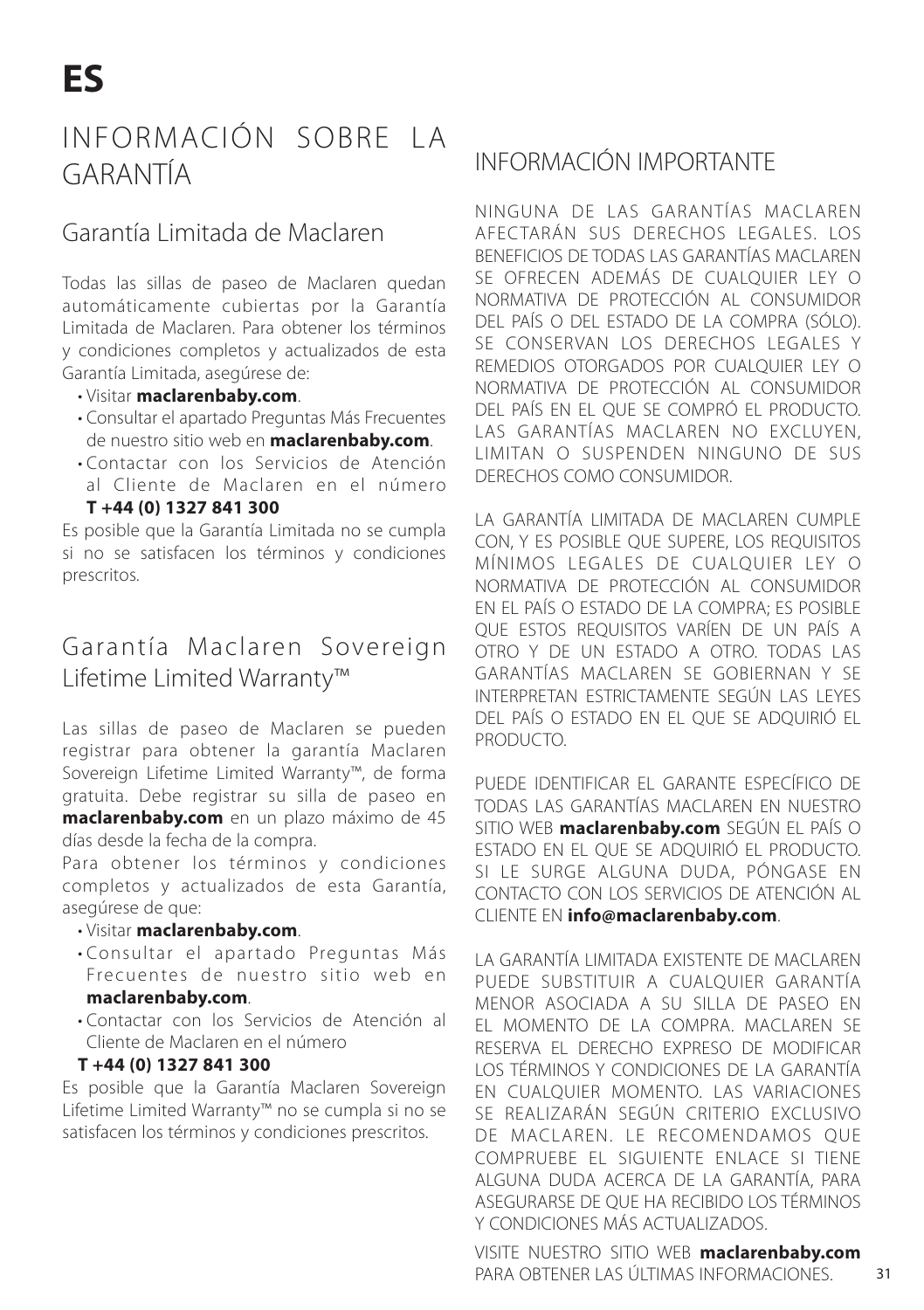### GARANTIEINFORMATION

### Beschränkte Maclaren Garantie

Alle Maclaren Transportstuhl sind automatisch von der beschränkten Maclaren-Garantie erfasst. Die vollständigen und aktuellsten Bestimmungen und Bedingungen dieser beschränkten Garantie erfahren Sie so:

- Besuchen Sie **maclarenbaby.com**.
- Lesen Sie die Sektion "Häufig gestellte Fragen" auf unserer Website unter

#### **maclarenbaby.com**.

•Kontaktieren Sie den Maclaren Kundenservice unter folgender Nummer:

#### **T +44 (0) 1327 841 300**

Die beschränkte Garantie erlischt, wenn die vorgeschriebenen Bestimmungen und Bedingungen nicht eingehalten werden.

### Maclaren Sovereign Lifetime Limited Warranty™

Maclaren Transportstuhl können kostenlos registriert werden, um in den Genuss der Maclaren Sovereign Lifetime Limited Warranty™ zu kommen. Sie müssen dazu Ihren Transportstuhl innerhalb von 45 Tagen nach dem Kauf unter

#### **maclarenbaby.com** registrieren.

Die vollständigen und aktuellsten Bestimmungen und Bedingungen dieser Garantie erfahren Sie so:

- Besuchen Sie **maclarenbaby.com**.
- Lesen Sie die Sektion "Häufig gestellte Fragen" auf unserer Website unter **maclarenbaby.com**.
- Kontaktieren Sie den Maclaren Kundenservice unter folgender Nummer:

#### **T +44 (0) 1327 841 300**

Die Maclaren Sovereign Lifetime Limited Warranty™ erlischt, wenn die vorgeschriebenen Bestimmungen und Bedingungen nicht eingehalten werden.

### WICHTIGE INFORMATION

SÄMTLICHE MACLAREN GARANTIEN BERÜHREN IHRE GESETZLICHEN RECHTE IN KEINER WEISE. DIE VORTEILE ALLER MACLAREN-GARANTIEN GELTEN ZUSÄTZLICH ZU DEN GELTENDEN VERBRAUCHERSCHUTZGESETZEN UND-VERORDNUNGEN DES LANDES ODER BUNDESSTAATS, IN DEM DER KAUF STATTGEFUNDEN HAT. JEGLICHE RECHTE UND RECHTSMITTEL, DIE IN DEM LAND, IN DEM DER KAUF STATTGEFUNDEN HAT, IN FOLGE BESAGTER VERBRAUCHERSCHUTZGESETZE UND -VERORDNUGEN ZUR VERFÜGUNG STEHEN, BLEIBEN GEWAHRT. KEINE DER MACLAREN GARANTIEN BERÜHREN IN IRGENDEINER WEISE IHRE RECHTE ALS VERBRAUCHER.

DIE BESCHRÄNKTE MACLAREN GARANTIE ENTSPRICHT DEN GESETZLICHEN MINDESTANFORDERUNGEN DER VERBRAUCHERSCHUTZGESETZE UND -VERORDNUGEN DES LANDES ODER BUNDESSTAATS, IN DEM DER KAUF STATTGEFUNDEN HAT (DIE JE NACH LAND ODER BUNDESSTAAT VARIIEREN KÖNNEN), SIE KANN SOGAR DARÜBER HINAUSGEHEN. ALLE MACLAREN GARANTIEN GELTEN UND SIND AUSZULEGEN NACH DEM RECHT DES JEWEILIGEN LANDES ODER BUNDESSTAATS, IN DEM DER KAUF DES PRODUKTS STATTGEFUNDEN HAT.

SIE KÖNNEN DEN SPEZIFISCHEN GARANTIEGEBER ALLER MACLAREN-GARANTIEN FÜR DAS JEWEILIGE LAND ODER DEN JEWEILIGEN BUNDESSTAAT, IN DEM DER KAUF STATTGEFUNDEN HAT; AUF UNSERER WEBSITE UNTER **maclarenbaby.com** IDENTIFIZIEREN. SOLLTEN SIE FRAGEN HABEN, KONTAKTIEREN SIE UNSEREN KUNDENSERVICE UNTER

#### **info@maclarenbaby.com**.

DIE GÜLTIGE BESCHRÄNKTE MACLAREN GARANTIE ERSETZT MÖGLICHERWEISE GARANTIEN GERINGEREN UMFANGS, DIE FÜR IHREN TRANSPORTSTUHL ZUM ZEITPUNKT DES KAUFS GEGOLTEN HABEN. MACLAREN BEHÄLT SICH DAS RECHT VOR, SÄMTLICHE GARANTIEBESTIMMUNGEN UND -BEDINGUNGEN JEDERZEIT NACH SEINER ALLEINIGEN MASSGABE ZU ÄNDERN. FALLS SIE EINEN GARANTIEANSPRUCH HABEN, PRÜFEN SIE BITTE MIT HILFE DES UNTEN AUFGEFÜHRTEN LINKS, OB SIE IM BESITZ DER AKTUELLEN GARANTIEBESTIMMUNGEN UND -BEDINGUNGEN SIND.

AUF UNSERER WEBSITE **maclarenbaby.com** ERHALTEN SIE DIE AKTUELLEN INFORMATIONEN.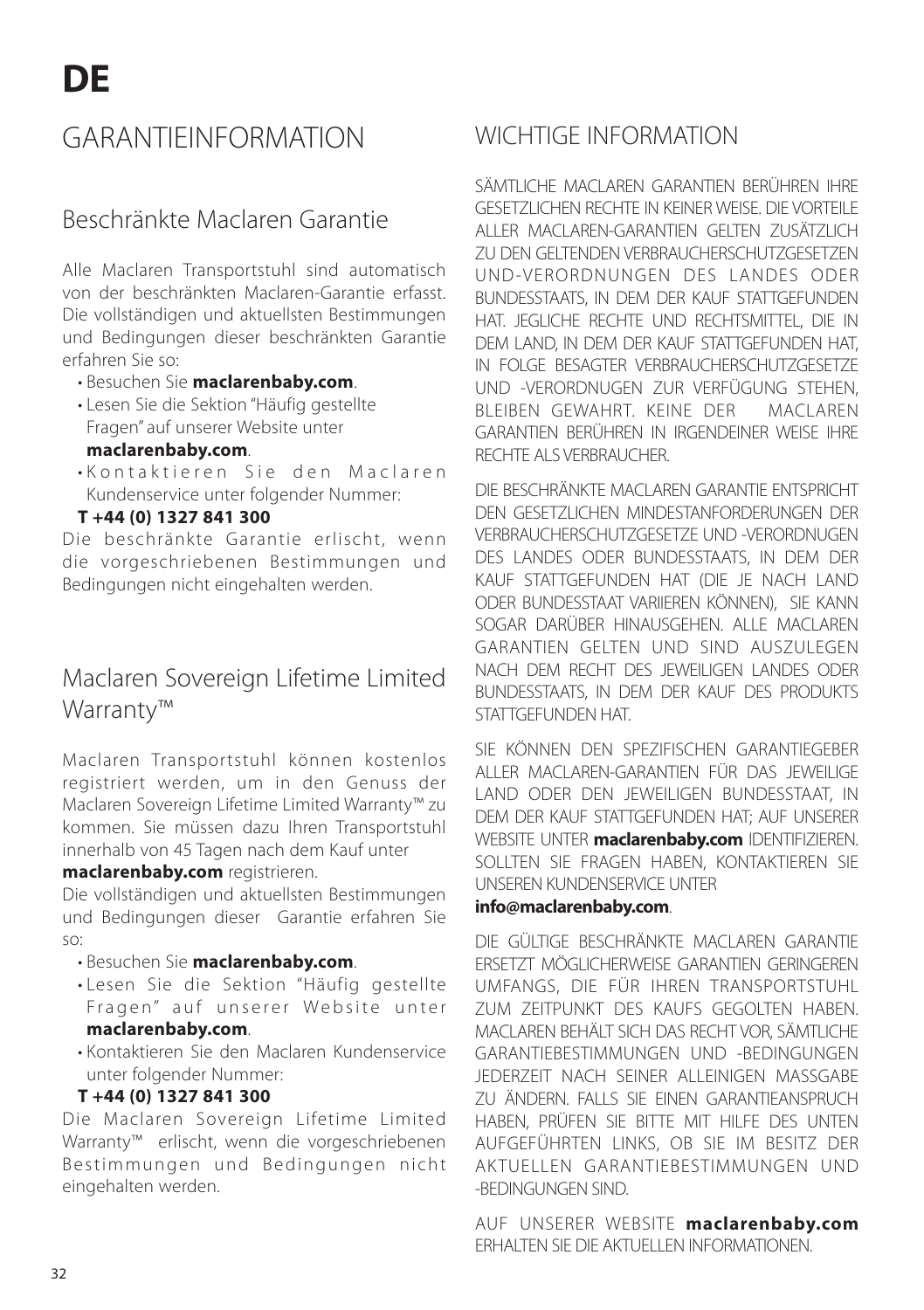### WARRANTY INFORMATION

### Maclaren Limited Warranty

The Major Elite is automatically covered by the Maclaren Limited Warranty. For the full and most up to date terms and conditions of this Limited Warranty please ensure that you:

- Visit **maclarenbaby.com**.
- Refer to the Frequently Asked Questions section of our website at
- **maclarenbaby.com**.
- Contact Maclaren Customer Services on the number provided

 **T +44 (0) 1327 841 300**.

### Maclaren Sovereign Lifetime Limited Warranty™

The Major Elite can be registered for the Maclaren Sovereign Lifetime Limited Warranty™, free of charge. You must register your Major Elite at

**maclarenbaby.com** within 45 days of your purchase.

For the full and most up to date terms and conditions of this Warranty please ensure that you:

- Visit **maclarenbaby.com**.
- Refer to the Frequently Asked Questions section of our website at

#### **maclarenbaby.com**.

• Contact Maclaren Customer Services on the number provided

#### **T +44 (0) 1327 841 300**.

The Maclaren Sovereign Lifetime Limited Warranty™ may not be honoured if the prescribed terms and conditions have not been satisfied.

#### IMPORTANT INFORMATION

ALL MACLAREN WARRANTIES DO NOT AFFECT YOUR STATUTORY (LEGAL) RIGHTS. THE BENEFITS OF ALL MACLAREN WARRANTIES ARE OFFERED IN ADDITION TO ANY CONSUMER PROTECTION LAWS OR REGULATIONS IN THE COUNTRY OR STATE OF PURCHASE (ONLY). ANY RIGHTS AND REMEDIES CONFERRED BY ANY SUCH CONSUMER PROTECTION LAWS AND REGULATIONS WHERE THE PRODUCT WAS PURCHASED ARE PRESERVED. ALL MACLAREN WARRANTIES DO NOT EXCLUDE. LIMIT OR SUSPEND ANY OF YOUR RIGHTS AS A **CONSUMER** 

THE MACLAREN LIMITED WARRANTY WILL COMPLY WITH, AND MAY EXCEED, THE MINIMUM LEGAL REQUIREMENTS OF ANY CONSUMER PROTECTION LAWS OR REGULATIONS IN THE COUNTRY OR STATE OF PURCHASE; THESE MAY VARY FROM COUNTRY TO COUNTRY AND STATE TO STATE. ALL MACLAREN WARRANTIES ARE STRICLTY GOVERNED BY AND CONSTRUED UNDER THE LAWS OF THE COUNTRY OR STATE IN WHICH THE PRODUCT PURCHASE TOOK PLACE.

YOU CAN IDENTIFY THE SPECIFIC WARRANTOR UNDER ALL MACLAREN WARRANTIES ON OUR WEBSITE maclarenbaby.com ACCORDING TO THE COUNTRY OR STATE IN WHICH THE PRODUCT WAS PURCHASED. IF IN ANY DOUBT CONTACT OUR CUSTOMER SERVICES AT **customercare@maclarenbaby.com**.

MACLAREN'S LIMITED EXISTING WARRANTY MAY SUPERCEDE ANY LESSER WARRANTIES THAT ARE ASSOCIATED WITH YOUR TRANSPORT CHAIR AT THE TIME OF PURCHASE. MACLAREN RESERVES THE EXPRESS RIGHT TO VARY ALL WARRANTY TERMS AND CONDITIONS AT ANY TIME. ANY VARIATIONS ARE MADE AT MACLAREN'S SOLE DISCRETION. YOU ARE ADVISED TO CHECK THE LINK BELOW SHOULD YOU HAVE A WARRANTY QUERY TO ENSURE THAT YOU ARE SUPPLIED WITH THE MOST UP TO DATE WARRANTY TERMS AND CONDITIONS.

PLEASE CHECK OUR WEBSITE **maclarenbaby.com** FOR THE LATEST INFORMATION.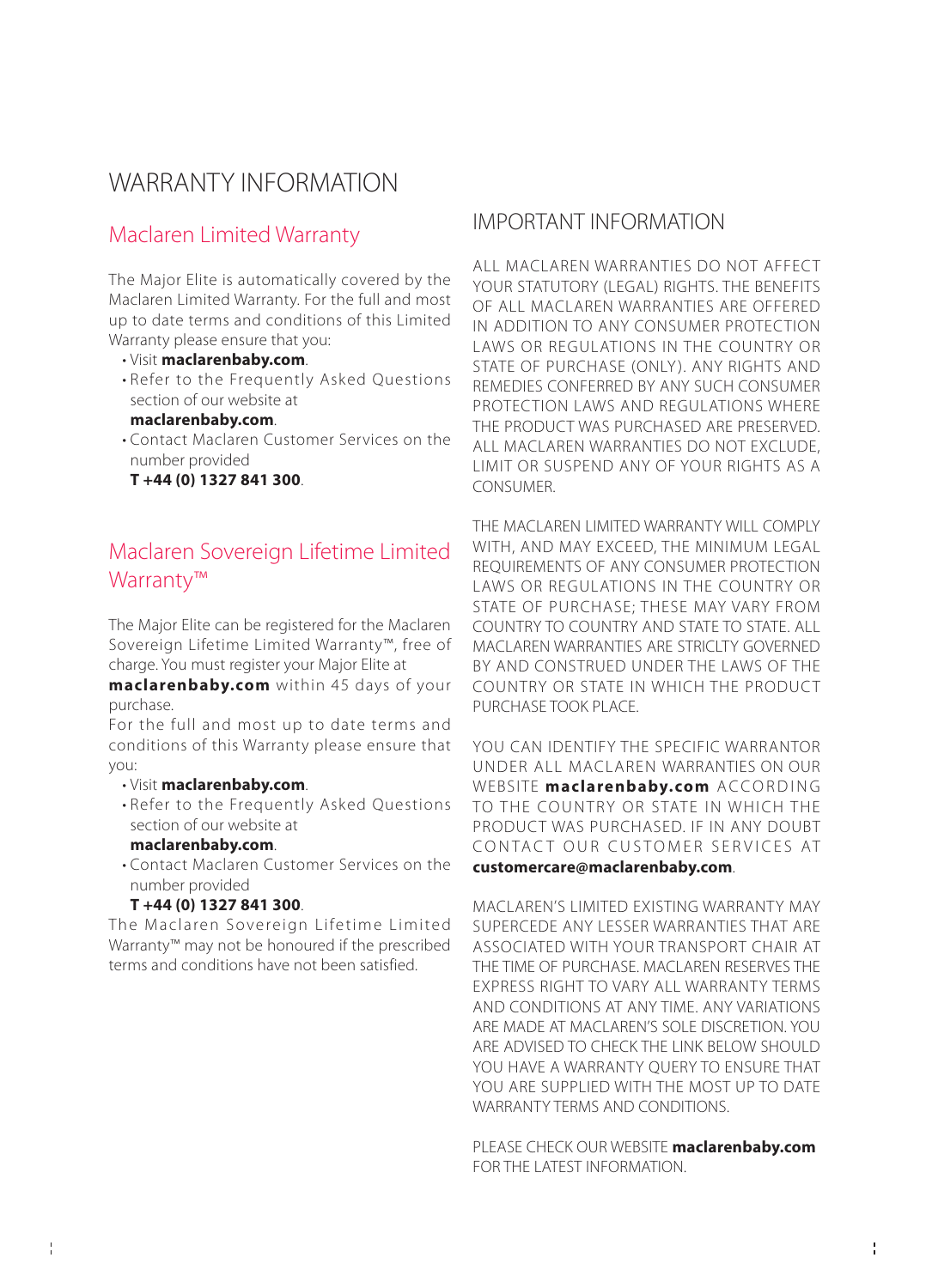### GENERAL INFORMATIONMAINTENANCE AND REPAIR

- Regularly check all rivets and connecting devices for tightness and security. Inspect all brakes, wheels and tyres and replace or repair if necessary. Check all safety devices for correct operation, in particular the primary and secondary locks. These should be free to move at all times. Never continue to use a product that is not structurally sound.
- We recommend servicing every 12 months.
- If wheels squeak, lubricate sparingly with silicone coating.
- Do NOT use oil or grease based products, as this will attract dirt, which will clog the movement.
- Only Maclaren replacement parts should be used. It may be unsafe to use parts not supplied by Maclaren.
- Accessories which are not approved by the manufacturer shall not be used.

### CLEANING

- Clean frame with a damp cloth and a mild detergent, do not use abrasives and dry thoroughly.
- If the chassis parts have been exposed to salt water we recommend that they be rinsed down with fresh (tap) water as soon as possible afterwards.
- The hood may be sponged lightly using a damp cloth and a mild detergent.
- The seat cover may be washed see care labels for details and dry thoroughly before reuse.
- Do not fold or store the product while wet and never store in a damp environment as this can cause mildew to form.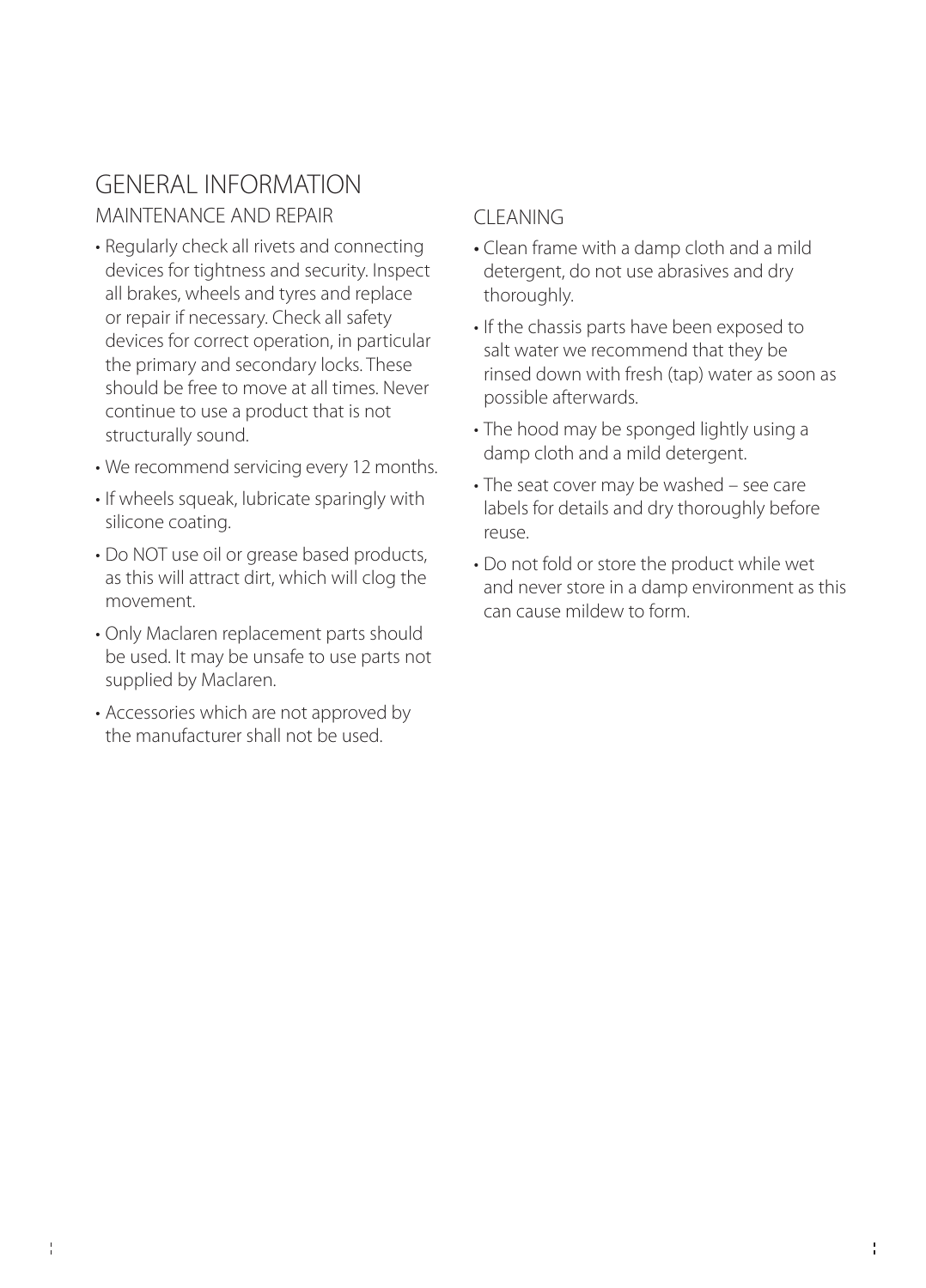

It is important that great care is taken to ensure that children are kept well clear of the transport chair when folding or unfolding the product. Finger traps and scissoring actions are unavoidable during these operations.

Il est important de veiller à maintenir l'enfant à une bonne distance du fauteuil roulant lors de l'ouverture ou du pliage de celle-ci. Ces opérations comportent inévitablement des mécanismes de cisaillement, entraînant le risque de pincement des doigts.

Es ist unbedingt darauf zu achten, dass das Kind vom Buggy fern gehalten wird, wenn er auseinander und zusammengeklappt wird. Bei diesem Vorgang besteht die Gefahr, sich die Finger zu klemmen oder sich durch die Scherenwirkung zu verletzen.

Es importante que se tenga mucho cuidado para asegurarse de que los niños se mantienen alejados del cochecito para bebé al plegar o desplegar el producto. Atraparse los dedos y cortarse son acciones inevitables durante estas operaciones.

È importante garantire che le operazioni di apertura o chiusura della sedia di trasporto avvengano fuori dalla portata del bambino perché è inevitabile che durante queste operazioni vi sia il pericolo d'intrappolamento delle dita.

Het is belangrijk dat kinderen uit de buurt van de buggy worden gehouden wanneer deze wordt ingeklapt of uitgeklapt. Voor deze handeling wordt namelijk een schaarbeweging gebruikt waarbij vingers tussen de buggy kunnen komen.

Det är viktigt att du lägger stor vikt att hålla barnet borta från barnvagnen när du viker ihop eller viker upp den. Vid dessa operationer är det oundvikligt att det sker saxrörelser och skapar risker att få fingrar i kläm.

Det er vigtigt, at børn holdes på afstand af klapvognen, når den foldes ud eller sammen. Fingerfælder og saksebevægelser er umulige at undgå ved ud- og sammenklapning.

Należy zachować szczególną ostrożność podczas składania i rozkładania wózka i uważać, aby dziecko znajdowało się w bezpiecznej odległości. Podczas składania i rozkładania przyciśnięte mogą zostać palce.

ВАЖНАЯ ИНФОРМАЦИЯ–ОПАСНО: Важно принять все меры для того, чтобы обеспечить нахождение ребенка на достаточном расстоянии от коляски во время ее складывания и раскладывания. В ходе этих операций неизбежно производятся действия, которые могут привести к захвату или защемлению пальцев

Είναι απαραίτητο να επιδεικνύεται μεγάλη προσοχή για να διασφαλίζεται ότι τα παιδιά θα διατηρούνται αρκετά μακρυά από το καροτσάκι όταν το διπλώνετε ή το ξεδιπλώνετε. Δακτυλοπαγίδες και ψαλιδίσματα είναι αναπόφευκτα κατά τη διάρκεια τέτοιων διαδικασιών.

Pusetin açılıp kapatılması sırasında çocukların pusetten uzakta olduklarından emin olmak için dikkatli olunması son derece önemlidir. Açma kapama islemleri sırasında parmak sıkısması ve makaslama pozisyonu olusması kaçınılmazdır.